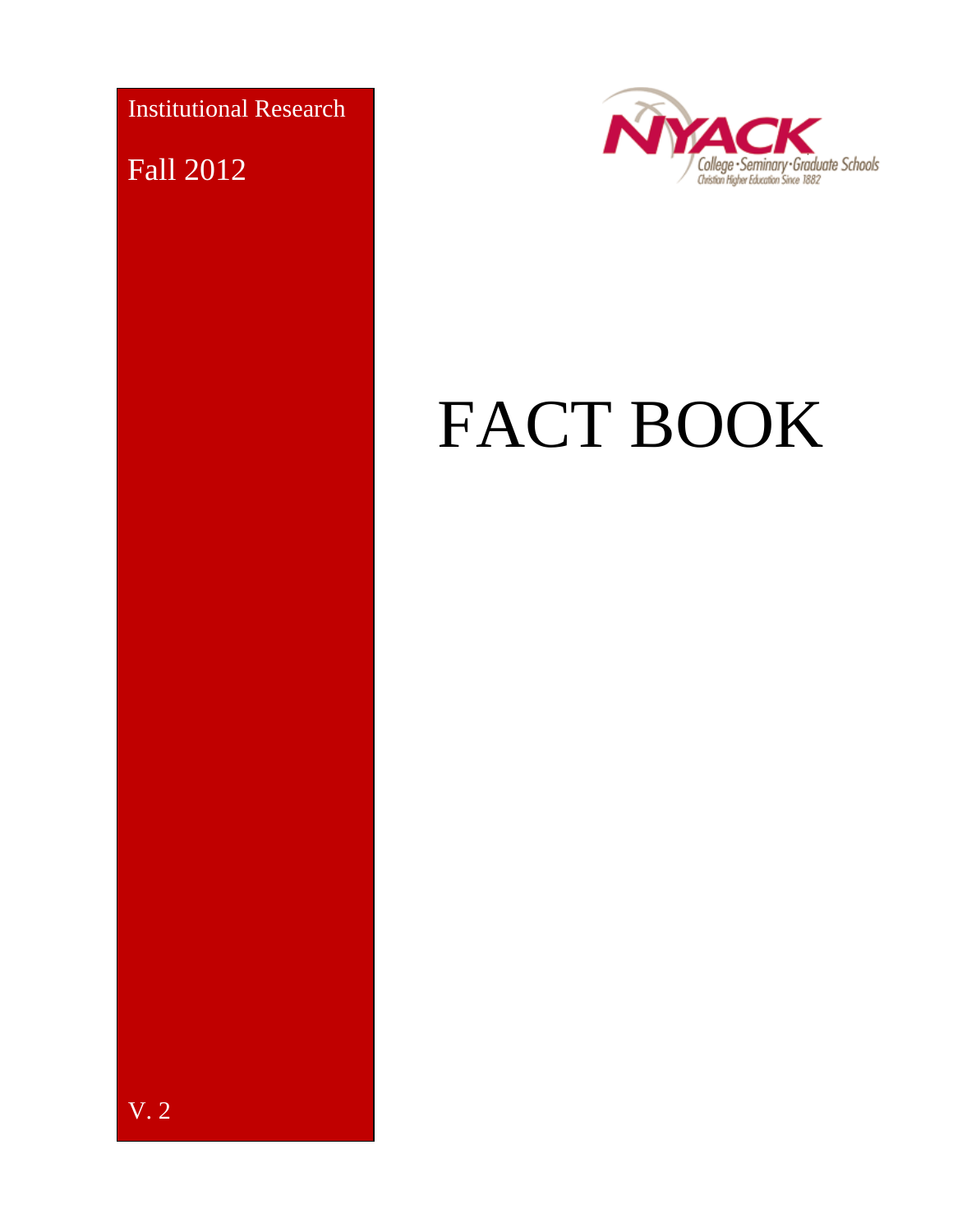#### **Nyack College Factbook, Fall 2012**

Initial printing 1/30/13 Revised 2/5/14

Electronic copy available at www.nyack.edu/facts

*For more information, contact:*

Office of Institutional Research Nyack College 1 South Blvd Nyack, NY 10960

(845) 675-4417 [ir@nyack.edu](mailto:ir@nyack.edu)

#### **Revisions Log**

| <b>Revision Date</b> | Page / Table                                | <u>Item</u> | Change                                |
|----------------------|---------------------------------------------|-------------|---------------------------------------|
| 2/5/2014             | <b>Graduation Rates</b><br>(Traditional UG) | Αll         | Complete revision of the FA06 cohort. |
|                      |                                             |             |                                       |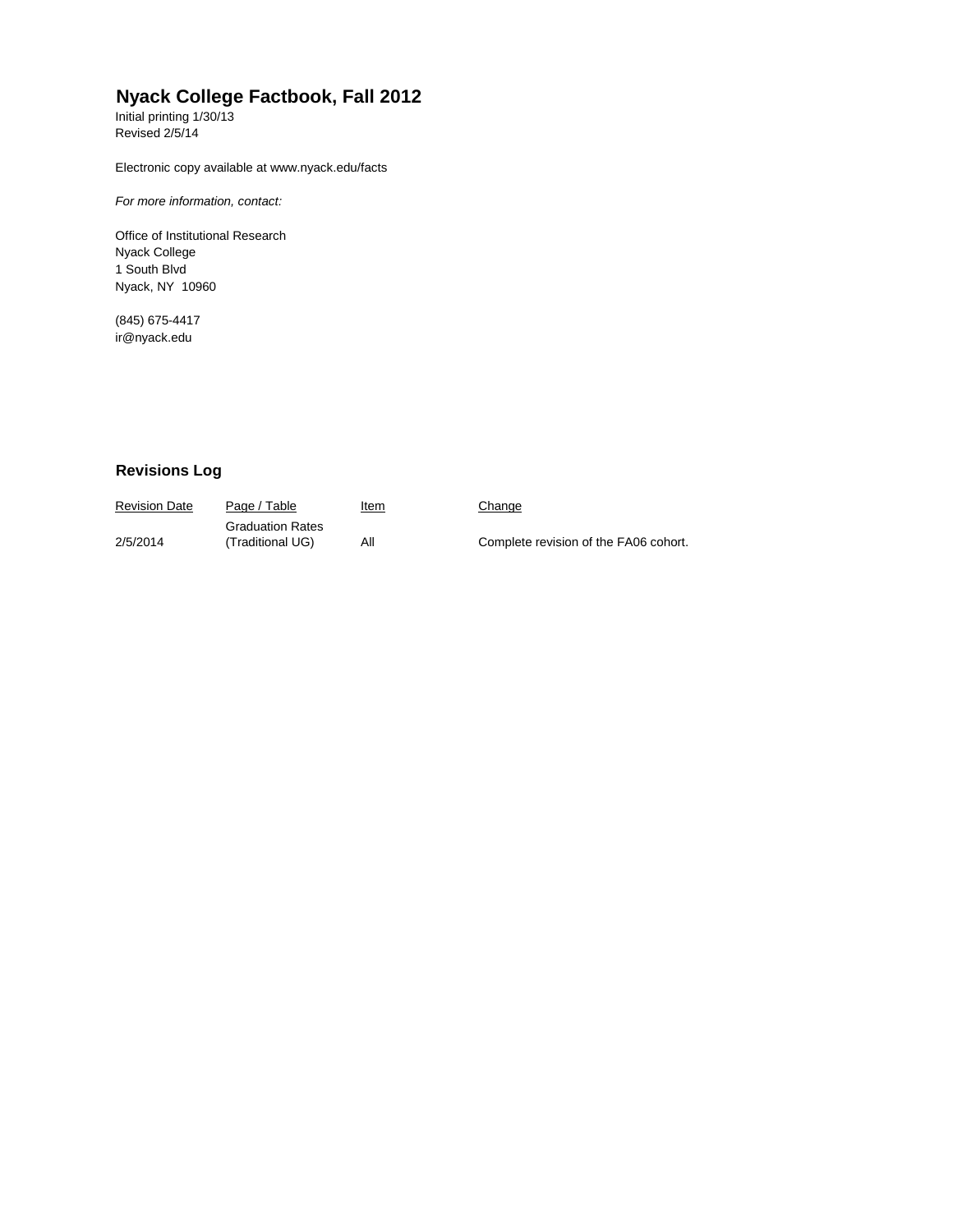# **TABLE OF CONTENTS**

| Key to Abbreviations & Notes on Reporting Conventions |  |
|-------------------------------------------------------|--|
|-------------------------------------------------------|--|

| Total Headcount by Program (Credit & Audit)<br>5<br>Enrollment Profiles (Credit Only)<br><b>Institutional Summary</b><br>6<br>by Site<br>$\overline{7}$<br>by Program<br><b>Traditional Undergraduate</b><br>8<br>Organizational Management (OM)<br>9<br>Alliance Theological Seminary<br>10<br>Alliance Graduate School of Counseling<br>11<br>Education (Graduate)<br>12<br>Master of Business Administration (MBA)<br>13<br>Master of Science in Organizational Leadership (MSOL)<br>14<br>by State<br>15<br>by Country<br>16<br>by Citizenship<br>17<br>by Denomination<br>18<br>C&MA<br>19<br>by Pell Grant Recipients & 1st Generation Students<br>20<br>by Degrees/Majors<br>21<br><b>Admissions</b><br><b>Traditional Undergraduate</b><br>22<br>23<br>First-Time Full-Time Freshmen (FTFTF) & First-Time Freshmen (FTF)<br><b>Retention &amp; Graduation</b><br><b>Retention Rates</b><br><b>Traditional Undergraduate</b><br>24<br>Graduate<br>25<br><b>Graduation Rates</b><br><b>Traditional Undergraduate</b><br>26<br><b>OM</b><br>27<br>28<br>Graduate<br>Degrees Conferred<br>by Program & Site<br>29<br>by Race / Ethnicity<br>30 |                   |  |
|----------------------------------------------------------------------------------------------------------------------------------------------------------------------------------------------------------------------------------------------------------------------------------------------------------------------------------------------------------------------------------------------------------------------------------------------------------------------------------------------------------------------------------------------------------------------------------------------------------------------------------------------------------------------------------------------------------------------------------------------------------------------------------------------------------------------------------------------------------------------------------------------------------------------------------------------------------------------------------------------------------------------------------------------------------------------------------------------------------------------------------------------------|-------------------|--|
|                                                                                                                                                                                                                                                                                                                                                                                                                                                                                                                                                                                                                                                                                                                                                                                                                                                                                                                                                                                                                                                                                                                                                    | <b>Enrollment</b> |  |
|                                                                                                                                                                                                                                                                                                                                                                                                                                                                                                                                                                                                                                                                                                                                                                                                                                                                                                                                                                                                                                                                                                                                                    |                   |  |
|                                                                                                                                                                                                                                                                                                                                                                                                                                                                                                                                                                                                                                                                                                                                                                                                                                                                                                                                                                                                                                                                                                                                                    |                   |  |
|                                                                                                                                                                                                                                                                                                                                                                                                                                                                                                                                                                                                                                                                                                                                                                                                                                                                                                                                                                                                                                                                                                                                                    |                   |  |
|                                                                                                                                                                                                                                                                                                                                                                                                                                                                                                                                                                                                                                                                                                                                                                                                                                                                                                                                                                                                                                                                                                                                                    |                   |  |
|                                                                                                                                                                                                                                                                                                                                                                                                                                                                                                                                                                                                                                                                                                                                                                                                                                                                                                                                                                                                                                                                                                                                                    |                   |  |
|                                                                                                                                                                                                                                                                                                                                                                                                                                                                                                                                                                                                                                                                                                                                                                                                                                                                                                                                                                                                                                                                                                                                                    |                   |  |
|                                                                                                                                                                                                                                                                                                                                                                                                                                                                                                                                                                                                                                                                                                                                                                                                                                                                                                                                                                                                                                                                                                                                                    |                   |  |
|                                                                                                                                                                                                                                                                                                                                                                                                                                                                                                                                                                                                                                                                                                                                                                                                                                                                                                                                                                                                                                                                                                                                                    |                   |  |
|                                                                                                                                                                                                                                                                                                                                                                                                                                                                                                                                                                                                                                                                                                                                                                                                                                                                                                                                                                                                                                                                                                                                                    |                   |  |
|                                                                                                                                                                                                                                                                                                                                                                                                                                                                                                                                                                                                                                                                                                                                                                                                                                                                                                                                                                                                                                                                                                                                                    |                   |  |
|                                                                                                                                                                                                                                                                                                                                                                                                                                                                                                                                                                                                                                                                                                                                                                                                                                                                                                                                                                                                                                                                                                                                                    |                   |  |
|                                                                                                                                                                                                                                                                                                                                                                                                                                                                                                                                                                                                                                                                                                                                                                                                                                                                                                                                                                                                                                                                                                                                                    |                   |  |
|                                                                                                                                                                                                                                                                                                                                                                                                                                                                                                                                                                                                                                                                                                                                                                                                                                                                                                                                                                                                                                                                                                                                                    |                   |  |
|                                                                                                                                                                                                                                                                                                                                                                                                                                                                                                                                                                                                                                                                                                                                                                                                                                                                                                                                                                                                                                                                                                                                                    |                   |  |
|                                                                                                                                                                                                                                                                                                                                                                                                                                                                                                                                                                                                                                                                                                                                                                                                                                                                                                                                                                                                                                                                                                                                                    |                   |  |
|                                                                                                                                                                                                                                                                                                                                                                                                                                                                                                                                                                                                                                                                                                                                                                                                                                                                                                                                                                                                                                                                                                                                                    |                   |  |
|                                                                                                                                                                                                                                                                                                                                                                                                                                                                                                                                                                                                                                                                                                                                                                                                                                                                                                                                                                                                                                                                                                                                                    |                   |  |
|                                                                                                                                                                                                                                                                                                                                                                                                                                                                                                                                                                                                                                                                                                                                                                                                                                                                                                                                                                                                                                                                                                                                                    |                   |  |
|                                                                                                                                                                                                                                                                                                                                                                                                                                                                                                                                                                                                                                                                                                                                                                                                                                                                                                                                                                                                                                                                                                                                                    |                   |  |
|                                                                                                                                                                                                                                                                                                                                                                                                                                                                                                                                                                                                                                                                                                                                                                                                                                                                                                                                                                                                                                                                                                                                                    |                   |  |
|                                                                                                                                                                                                                                                                                                                                                                                                                                                                                                                                                                                                                                                                                                                                                                                                                                                                                                                                                                                                                                                                                                                                                    |                   |  |
|                                                                                                                                                                                                                                                                                                                                                                                                                                                                                                                                                                                                                                                                                                                                                                                                                                                                                                                                                                                                                                                                                                                                                    |                   |  |
|                                                                                                                                                                                                                                                                                                                                                                                                                                                                                                                                                                                                                                                                                                                                                                                                                                                                                                                                                                                                                                                                                                                                                    |                   |  |
|                                                                                                                                                                                                                                                                                                                                                                                                                                                                                                                                                                                                                                                                                                                                                                                                                                                                                                                                                                                                                                                                                                                                                    |                   |  |
|                                                                                                                                                                                                                                                                                                                                                                                                                                                                                                                                                                                                                                                                                                                                                                                                                                                                                                                                                                                                                                                                                                                                                    |                   |  |
|                                                                                                                                                                                                                                                                                                                                                                                                                                                                                                                                                                                                                                                                                                                                                                                                                                                                                                                                                                                                                                                                                                                                                    |                   |  |
|                                                                                                                                                                                                                                                                                                                                                                                                                                                                                                                                                                                                                                                                                                                                                                                                                                                                                                                                                                                                                                                                                                                                                    |                   |  |
|                                                                                                                                                                                                                                                                                                                                                                                                                                                                                                                                                                                                                                                                                                                                                                                                                                                                                                                                                                                                                                                                                                                                                    |                   |  |
|                                                                                                                                                                                                                                                                                                                                                                                                                                                                                                                                                                                                                                                                                                                                                                                                                                                                                                                                                                                                                                                                                                                                                    |                   |  |
|                                                                                                                                                                                                                                                                                                                                                                                                                                                                                                                                                                                                                                                                                                                                                                                                                                                                                                                                                                                                                                                                                                                                                    |                   |  |
|                                                                                                                                                                                                                                                                                                                                                                                                                                                                                                                                                                                                                                                                                                                                                                                                                                                                                                                                                                                                                                                                                                                                                    |                   |  |
|                                                                                                                                                                                                                                                                                                                                                                                                                                                                                                                                                                                                                                                                                                                                                                                                                                                                                                                                                                                                                                                                                                                                                    |                   |  |
|                                                                                                                                                                                                                                                                                                                                                                                                                                                                                                                                                                                                                                                                                                                                                                                                                                                                                                                                                                                                                                                                                                                                                    |                   |  |
|                                                                                                                                                                                                                                                                                                                                                                                                                                                                                                                                                                                                                                                                                                                                                                                                                                                                                                                                                                                                                                                                                                                                                    |                   |  |
|                                                                                                                                                                                                                                                                                                                                                                                                                                                                                                                                                                                                                                                                                                                                                                                                                                                                                                                                                                                                                                                                                                                                                    |                   |  |
|                                                                                                                                                                                                                                                                                                                                                                                                                                                                                                                                                                                                                                                                                                                                                                                                                                                                                                                                                                                                                                                                                                                                                    | <b>Faculty</b>    |  |
| Faculty<br>31                                                                                                                                                                                                                                                                                                                                                                                                                                                                                                                                                                                                                                                                                                                                                                                                                                                                                                                                                                                                                                                                                                                                      |                   |  |

| <b>Facilities</b>            |    |
|------------------------------|----|
| Facilities & Student Housing | 32 |
| <b>Financial Information</b> |    |

Tuition & Fees **33**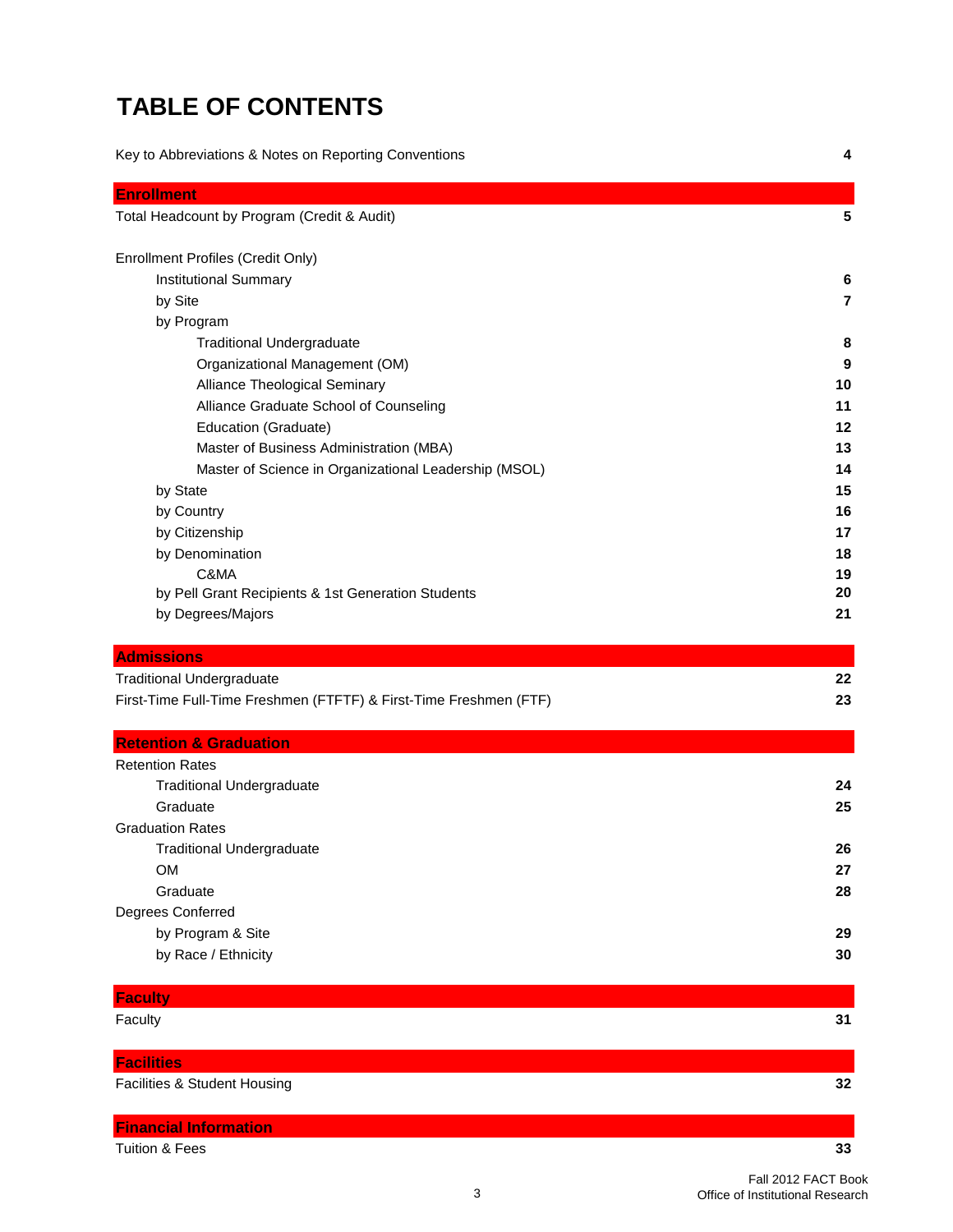#### **Key to Abbreviations (Site / Program Names)**

#### **Sites**

| DC        | Washington, D. C.                                                                   |
|-----------|-------------------------------------------------------------------------------------|
|           | (B.S./B.P.S. in Organizational Management & M.S. in Organizational Leadership only) |
| NYC.      | Manhattan, NY                                                                       |
|           | ("NYC" & "Manhattan" used interchangeably)                                          |
| <b>PR</b> | San Juan, Puerto Rico                                                               |
|           | (Alliance Theological Seminary only)                                                |
| Rockland  | Nyack, NY (Main Campus)                                                             |

#### **Programs**

| AGSC        | Alliance Graduate School of Counseling<br>(includes the M.A. in Mental Health Counseling and M.A. in Marriage & Family Therapy)                          |
|-------------|----------------------------------------------------------------------------------------------------------------------------------------------------------|
| ATS         | Alliance Theological Seminary                                                                                                                            |
| <b>EDG</b>  | School of Education (graduate programs)                                                                                                                  |
| MBA         | Master of Business Administration                                                                                                                        |
| MFT         | Marriage & Family Therapy (AGSC program)                                                                                                                 |
| <b>MHC</b>  | Mental Health Counseling (AGSC program)                                                                                                                  |
| <b>MSOL</b> | Master of Science in Organizational Leadership                                                                                                           |
| <b>OM</b>   | Bachelor of Science in Organizational Management<br>(Adult degree completion program; offered at extension sites throughout NY, and in Washington, D.C.) |
| UG          | Undergraduate (traditional, semester-based program)                                                                                                      |

#### **Notes on Reporting Conventions**

- 1 The "census date" (the date of the data extraction from campus systems) for enrollment and most other reports is on or about October 15.
- 2 Enrollment figures for cohort-based programs reflect active registrations as of the census date (as opposed to summaries of an earlier 6-month term used in previous reporting).
- 3 Students enrolled in two programs (generally matriculated in one and non-matriculated in the other) are counted only once in the program in which they are matriculated. In the case of matriculated enrollment in two programs, enrollment is counted in the higher-level program. A note indicating how many students have been eliminated from each program for this reason is included on the "Total Headcount by Program" page.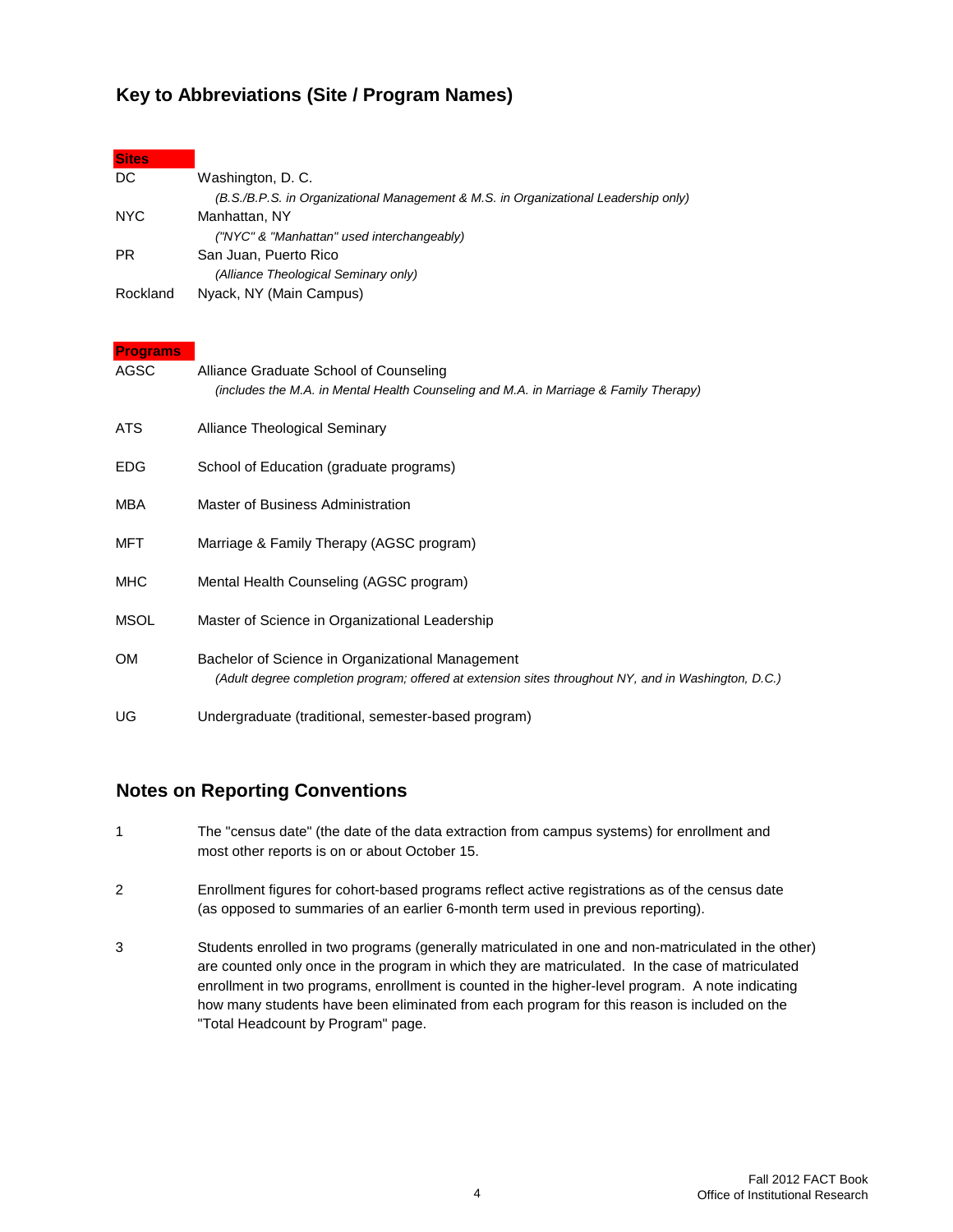# **Total Headcount by Program (Credit & Audit)**

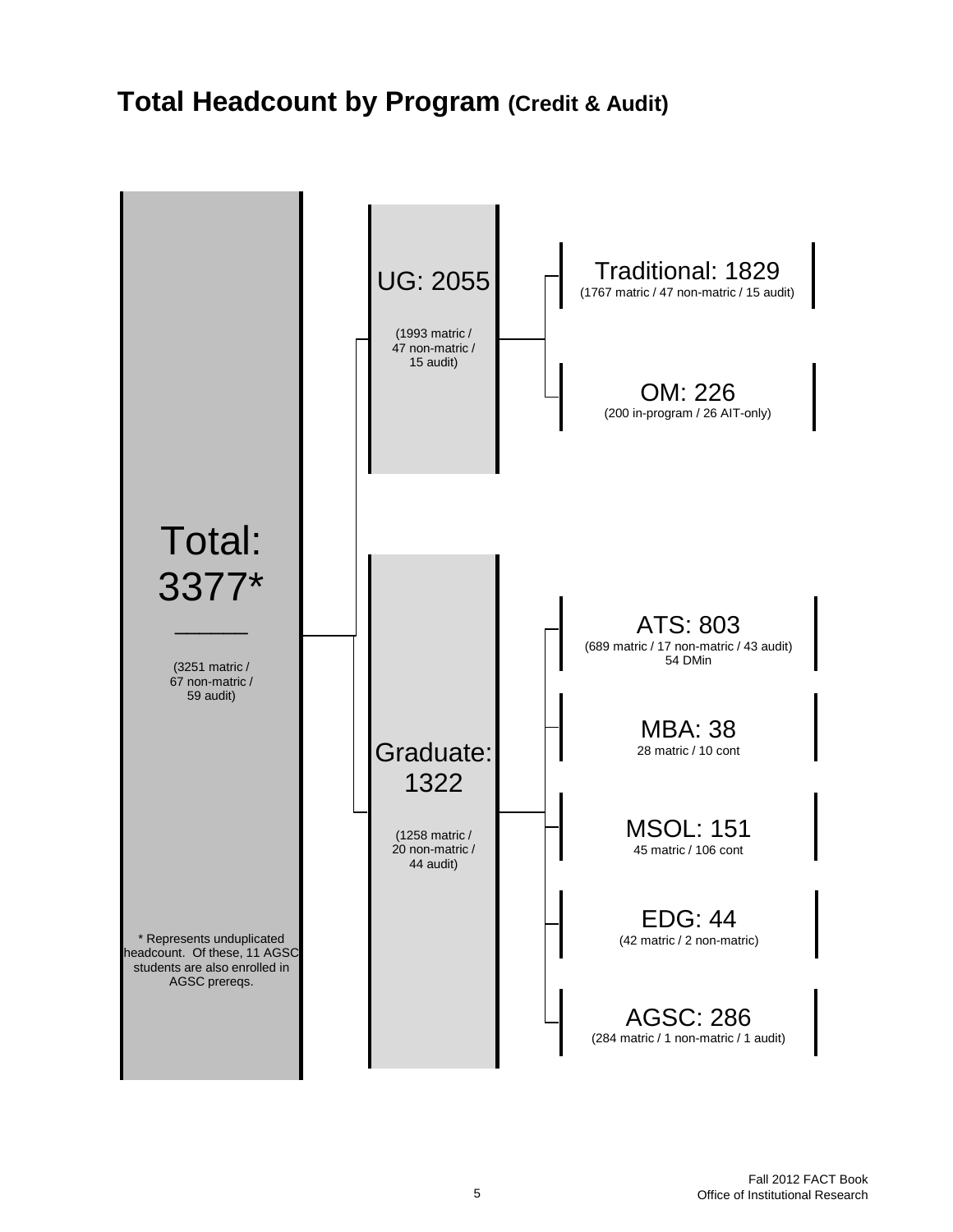| <b>Institutional Summary</b>              | Total |   |  |  |
|-------------------------------------------|-------|---|--|--|
|                                           | N     | % |  |  |
| <b>Credit Students</b><br>3,318           |       |   |  |  |
| Audit Only (not included in counts below) | 59    |   |  |  |
| <b>Total Head Count</b>                   | 3,377 |   |  |  |

| <b>Matriculation</b>              |                         |      |
|-----------------------------------|-------------------------|------|
| Degree-Seeking                    | 3251                    | 98.0 |
| Non-Degree                        | 67                      | 2.0  |
| Load Status*                      |                         |      |
| Full-time                         | 2211                    | 66.6 |
| Part-time                         | 1107                    | 33.4 |
| FTE*                              | 2580.0                  |      |
| Gender                            |                         |      |
| Female                            | 1972                    | 59.4 |
| Male                              | 1346                    | 40.6 |
| <b>Race/Ethnicity</b>             |                         |      |
| American Indian / Alaskan Native  | $\overline{\mathbf{z}}$ | 0.2  |
| Asian                             | 401                     | 12.1 |
| Black / African American          | 1158                    | 34.9 |
| Hispanic / Latino                 | 806                     | 24.3 |
| Nat Hawaiian / Other Pacif Island | 7                       | 0.2  |
| White                             | 635                     | 19.1 |
| Two or More Races                 | 78                      | 2.4  |
| Non-Resident / Int'l              | 176                     | 5.3  |
| Unknown                           | 50                      | 1.5  |
| Age                               |                         |      |
| ≤ 22                              | 1153                    | 34.7 |
| 23-29                             | 690                     | 20.8 |
| 30-39                             | 552                     | 16.6 |
| 40-49                             | 474                     | 14.3 |
| 50-59                             | 352                     | 10.6 |
| $60+$                             | 97                      | 2.9  |
| Average                           | 32.2                    |      |
| <b>Marital Status</b>             |                         |      |
| Single                            | 2284                    | 68.8 |
| Married                           | 814                     | 24.5 |
| Divorced                          | 121                     | 3.6  |
| Separated                         | 44                      | 1.3  |
| Widowed                           | 22                      | 0.7  |
| Unknown                           | 33                      | 1.0  |

*\* FT defined as 12 credits for UG, 9 credits for Grad (in prior FB years, Grad differed by program)*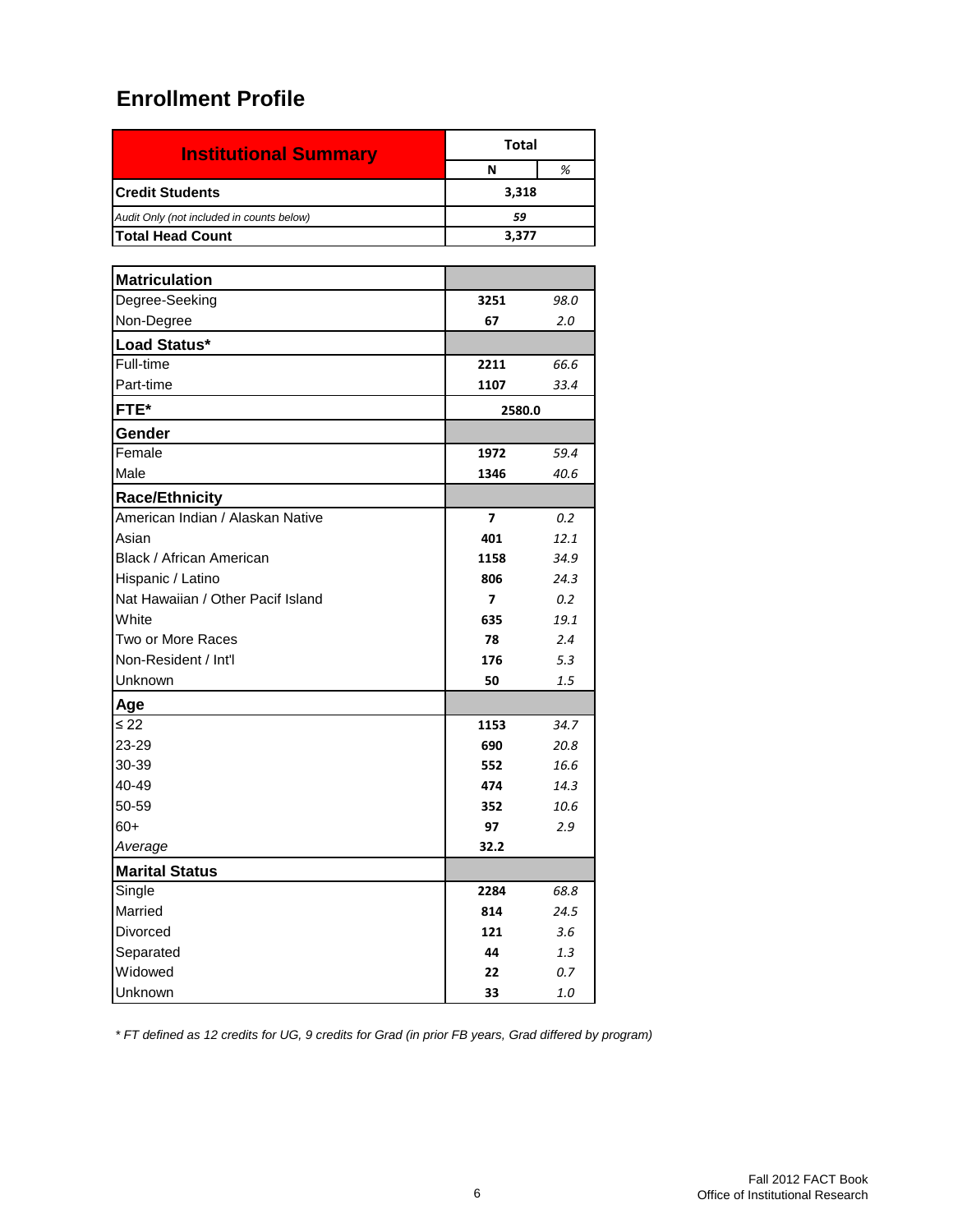|                                           | Rockland    |         | Manhattan      |         | DC             |         | OM (NY)                 |         | <b>Puerto Rico</b>      |          |  |  |
|-------------------------------------------|-------------|---------|----------------|---------|----------------|---------|-------------------------|---------|-------------------------|----------|--|--|
| by Site                                   | UG/ATS/Grad |         | UG/ATS/Grad    |         | OM/MSOL        |         | OМ                      |         | <b>ATS</b>              |          |  |  |
|                                           | N           | %       | N              | %       | N              | %       | N                       | %       | N                       | %        |  |  |
| Total (credit only)                       |             | 1,597   |                | 1,328   |                | 69      |                         | 204     |                         | 120      |  |  |
| Percentage                                |             | 48.1%   |                | 40.0%   |                | 2.1%    |                         | 6.1%    |                         | 3.6%     |  |  |
| Audit Only - not included in counts below | 50          |         | 5              |         |                | 0       |                         | 0       |                         | 4        |  |  |
|                                           |             |         |                |         |                |         |                         |         |                         |          |  |  |
| <b>Matriculation</b>                      |             |         |                |         |                |         |                         |         |                         |          |  |  |
| Degree-Seeking                            | 1552        | 97.2    | 1306           | 98.3    | 69             | 100.0   | 204                     | 100.0   | 120                     | 100.0    |  |  |
| Non-Degree                                | 45          | 2.8     | 22             | 1.7     | 0              | 0.0     | 0                       | 0.0     | 0                       | $0.0\,$  |  |  |
| Load Status*                              |             |         |                |         |                |         |                         |         |                         |          |  |  |
| Full-time                                 | 1204        | 75.4    | 814            | 61.3    | 25             | 36.2    | 162                     | 79.4    | 6                       | 5.0      |  |  |
| Part-time                                 | 393         | 24.6    | 514            | 38.7    | 44             | 63.8    | 42                      | 20.6    | 114                     | 95.0     |  |  |
| FTE*                                      |             |         |                |         |                |         |                         |         |                         |          |  |  |
| <b>FTE</b>                                | 1335.0      |         |                | 985.3   |                | 39.7    |                         | 176.0   |                         | 44.0     |  |  |
| FTE %                                     | 51.7%       |         |                | 38.2%   |                | 1.5%    |                         | 6.8%    |                         | 1.7%     |  |  |
| Gender                                    |             |         |                |         |                |         |                         |         |                         |          |  |  |
| Female                                    | 908         | 56.9    | 836            | 63.0    | 50             | 72.5    | 132                     | 64.7    | 46                      | 38.3     |  |  |
| Male                                      | 689         | 43.1    | 492            | 37.0    | 19             | 27.5    | 72                      | 35.3    | 74                      | 61.7     |  |  |
| <b>Race/Ethnicity</b>                     |             |         |                |         |                |         |                         |         |                         |          |  |  |
| Amer Indian / Alask Nat                   | 3           | 0.2     | $\mathbf{2}$   | 0.2     | $\pmb{0}$      | 0.0     | $\mathbf{2}$            | 1.0     | 0                       | 0.0      |  |  |
| Asian                                     | 248         | 15.5    | 145            | 10.9    | 0              | 0.0     | 8                       | 3.9     | 0                       | $0.0\,$  |  |  |
| Black / African American                  | 397         | 24.9    | 594            | 44.7    | 59             | 85.5    | 108                     | 52.9    | 0                       | 0.0      |  |  |
| Hispanic / Latino                         | 261         | 16.3    | 381            | 28.7    | $\overline{2}$ | 2.9     | 42                      | 20.6    | 120                     | 100.0    |  |  |
| Nat Hawaiian / Other Pac Isl              | 5           | 0.3     | $\overline{2}$ | 0.2     | 0              | 0.0     | 0                       | $0.0\,$ | 0                       | $0.0\,$  |  |  |
| White                                     | 536         | 33.6    | 70             | 5.3     | 6              | 8.7     | 23                      | 11.3    | 0                       | 0.0      |  |  |
| Two or More Races                         | 39          | 2.4     | 33             | 2.5     | 2              | 2.9     | 4                       | 2.0     | 0                       | 0.0      |  |  |
| Non-Resident / Int'l                      | 92          | 5.8     | 83             | 6.3     | 0              | 0.0     | 1                       | 0.5     | 0                       | 0.0      |  |  |
| Unknown                                   | 16          | $1.0\,$ | 18             | 1.4     | $\mathbf 0$    | 0.0     | 16                      | 7.8     | 0                       | 0.0      |  |  |
| Age                                       |             |         |                |         |                |         |                         |         |                         |          |  |  |
| $\leq$ 22                                 | 834         | 52.2    | 314            | 23.6    | 0              | $0.0\,$ | 4                       | 2.0     | $\mathbf{1}$            | 0.8      |  |  |
| 23-29                                     | 331         | 20.7    | 315            | 23.7    | 6              | 8.7     | 25                      | 12.3    | 13                      | 10.8     |  |  |
| 30-39                                     | 175         | 11.0    | 250            | 18.8    | 17             | 24.6    | 65                      | 31.9    | 45                      | 37.5     |  |  |
| 40-49                                     | 128         | $8.0\,$ | 238            | 17.9    | 21             | 30.4    | 63                      | 30.9    | 24                      | $20.0\,$ |  |  |
| 50-59                                     | 100         | 6.3     | 158            | 11.9    | 23             | 33.3    | 41                      | 20.1    | 30                      | 25.0     |  |  |
| $60+$                                     | 29          | $1.8\,$ | 53             | $4.0\,$ | $\mathbf{2}$   | 2.9     | $\bf 6$                 | 2.9     | $\overline{\mathbf{z}}$ | $5.8\,$  |  |  |
| Average                                   |             | 27.8    |                | 34.6    |                | 44.7    |                         | 41.6    |                         | 41.9     |  |  |
| <b>Marital Status</b>                     |             |         |                |         |                |         |                         |         |                         |          |  |  |
| Single                                    | 1233        | 77.2    | 901            | 67.8    | 28             | 40.6    | 87                      | 42.6    | 35                      | 29.2     |  |  |
| Married                                   | 305         | 19.1    | 322            | 24.2    | 30             | 43.5    | 79                      | 38.7    | 78                      | 65.0     |  |  |
| Divorced                                  | 36          | 2.3     | 61             | $4.6\,$ | 6              | 8.7     | ${\bf 12}$              | $5.9$   | 6                       | $5.0\,$  |  |  |
| Separated                                 | 9           | $0.6\,$ | 26             | $2.0\,$ | $\mathbf 2$    | 2.9     | $\overline{\mathbf{z}}$ | 3.4     | 0                       | $0.0\,$  |  |  |
| Widowed                                   | 6           | $0.4\,$ | 9              | $0.7\,$ | $\mathbf 1$    | $1.4\,$ | 5                       | 2.5     | 1                       | $0.8\,$  |  |  |
| Unknown                                   | 8           | $0.5\,$ | 9              | 0.7     | $\mathbf{2}$   | 2.9     | 14                      | $6.9\,$ | 0                       | $0.0\,$  |  |  |

*\* FT defined as 12 credits for UG, 9 credits for Grad (in prior FB years, Grad differed by program)*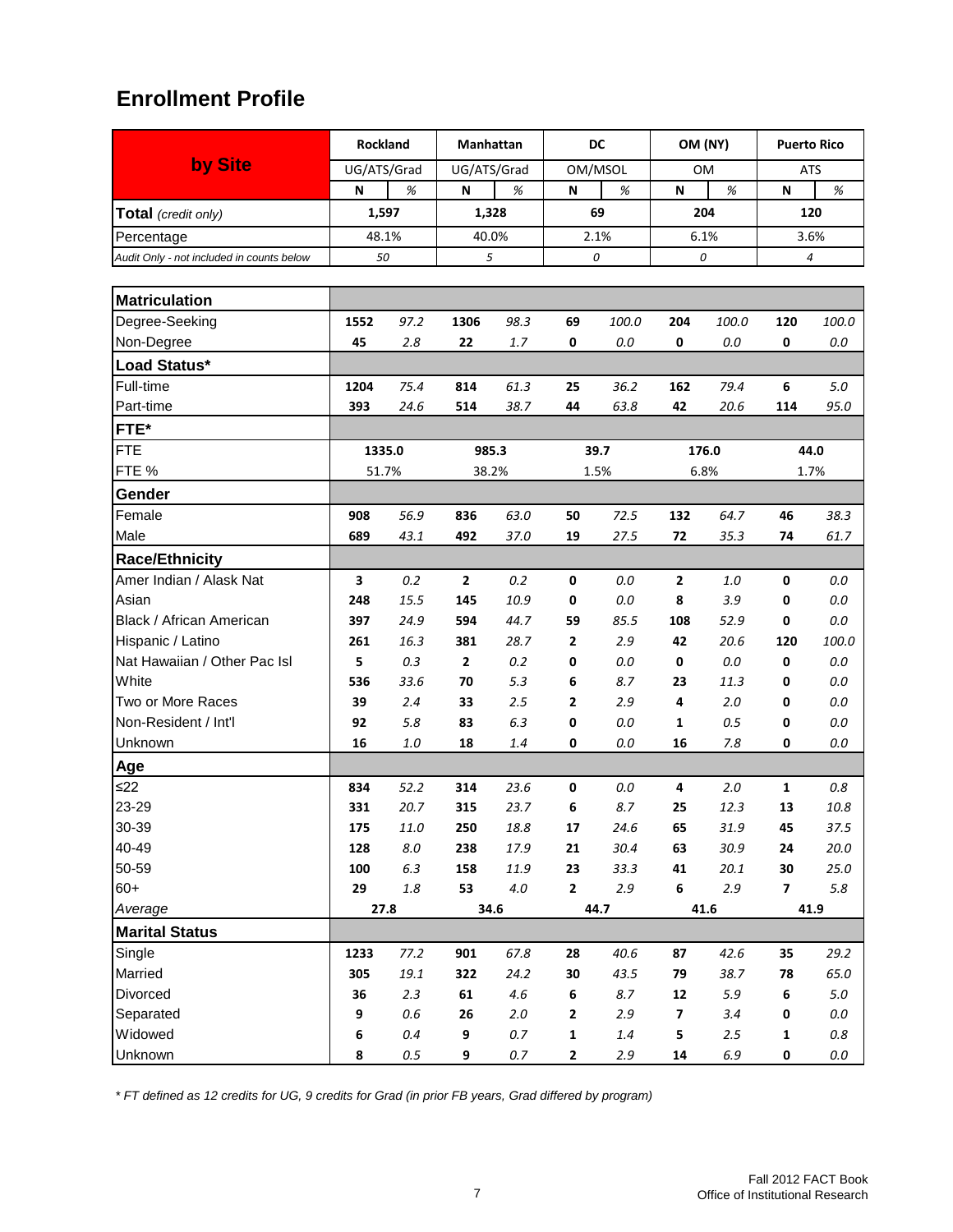|                                           | <b>Total</b> |         | <b>Rockland</b> |         | <b>Manhattan</b> |         |
|-------------------------------------------|--------------|---------|-----------------|---------|------------------|---------|
| <b>Traditional Undergraduate</b>          | N            | %       | N               | %       | N                | %       |
| <b>Total</b> (credit only)                | 1,814        |         | 1,052           |         | 762              |         |
| Percentage                                | 100.0%       |         | 58.0%           |         | 42.0%            |         |
| Audit Only - not included in counts below | 15           |         | 13              |         | 2                |         |
|                                           |              |         |                 |         |                  |         |
| <b>Matriculation</b>                      |              |         |                 |         |                  |         |
| Degree-Seeking                            | 1767         | 97.4    | 1019            | 96.9    | 748              | 98.2    |
| Non-Degree                                | 47           | 2.6     | 33              | 3.1     | 14               | 1.8     |
| <b>Load Status</b>                        |              |         |                 |         |                  |         |
| Full-time (≥ 12 credits)                  | 1516         | 83.6    | 953             | 90.6    | 563              | 73.9    |
| Part-time (≤ 11 credit hours)             | 298          | 16.4    | 99              | 9.4     | 199              | 26.1    |
| <b>FTE</b>                                | 1615.3       | 100.0   | 986.0           | 61.0    | 629.3            | 39.0    |
| <b>Classification</b>                     |              |         |                 |         |                  |         |
| Freshmen                                  | 685          | 37.8    | 389             | 37.0    | 296              | 38.8    |
| Sophomore                                 | 478          | 26.4    | 281             | 26.7    | 197              | 25.9    |
| Junior                                    | 355          | 19.6    | 214             | 20.3    | 141              | 18.5    |
| Senior                                    | 296          | 16.3    | 168             | 16.0    | 128              | 16.8    |
| Unknown                                   | 0            | 0.0     | 0               | 0.0     | 0                | 0.0     |
| Gender                                    |              |         |                 |         |                  |         |
| Female                                    | 1091         | 60.1    | 630             | 59.9    | 461              | 60.5    |
| Male                                      | 723          | 39.9    | 422             | 40.1    | 301              | 39.5    |
| <b>Race/Ethnicity</b>                     |              |         |                 |         |                  |         |
| Amer Indian / Alaskan Nat                 | 3            | 0.2     | $\overline{2}$  | 0.2     | $\mathbf{1}$     | 0.1     |
| Asian                                     | 201          | 11.1    | 125             | 11.9    | 76               | 10.0    |
| Black / African American                  | 546          | 30.1    | 247             | 23.5    | 299              | 39.2    |
| Hispanic / Latino                         | 459          | 25.3    | 188             | 17.9    | 271              | 35.6    |
| Nat Hawaiian / Other Pacif Island         | 7            | 0.4     | 5               | 0.5     | $\overline{2}$   | 0.3     |
| White                                     | 433          | 23.9    | 394             | 37.5    | 39               | 5.1     |
| Two or More Races                         | 49           | 2.7     | 28              | 2.7     | 21               | 2.8     |
| Non-Resident / Int'l                      | 97           | 5.3     | 55              | 5.2     | 42               | 5.5     |
| Unknown                                   | 19           | 1.0     | 8               | 0.8     | 11               | 1.4     |
| Age                                       |              |         |                 |         |                  |         |
| $\leq 22$                                 | 1127         | 62.1    | 820             | 77.9    | 307              | 40.3    |
| 23-29                                     | 349          | 19.2    | 159             | 15.1    | 190              | 24.9    |
| 30-39                                     | 147          | $8.1\,$ | 46              | 4.4     | 101              | 13.3    |
| 40-49                                     | 115          | 6.3     | 18              | 1.7     | 97               | 12.7    |
| 50-59                                     | 59           | 3.3     | 8               | $0.8\,$ | 51               | $6.7\,$ |
| $60+$                                     | 17           | 0.9     | $\mathbf 1$     | $0.1\,$ | 16               | 2.1     |
| Average                                   | 25.5         |         | 22.2            |         | 29.9             |         |
| <b>Marital Status</b>                     |              |         |                 |         |                  |         |
| Single                                    | 1593         | 87.8    | 991             | 94.2    | 602              | 79.0    |
| Married                                   | 178          | 9.8     | 57              | 5.4     | 121              | 15.9    |
| Divorced                                  | 21           | 1.2     | $\mathbf 1$     | 0.1     | 20               | 2.6     |
| Separated                                 | 13           | 0.7     | 2               | 0.2     | 11               | $1.4\,$ |
| Widowed                                   | 3            | 0.2     | 0               | $0.0\,$ | 3                | 0.4     |
| Unknown                                   | 6            | $0.3\,$ | 1               | $0.1\,$ | 5                | $0.7\,$ |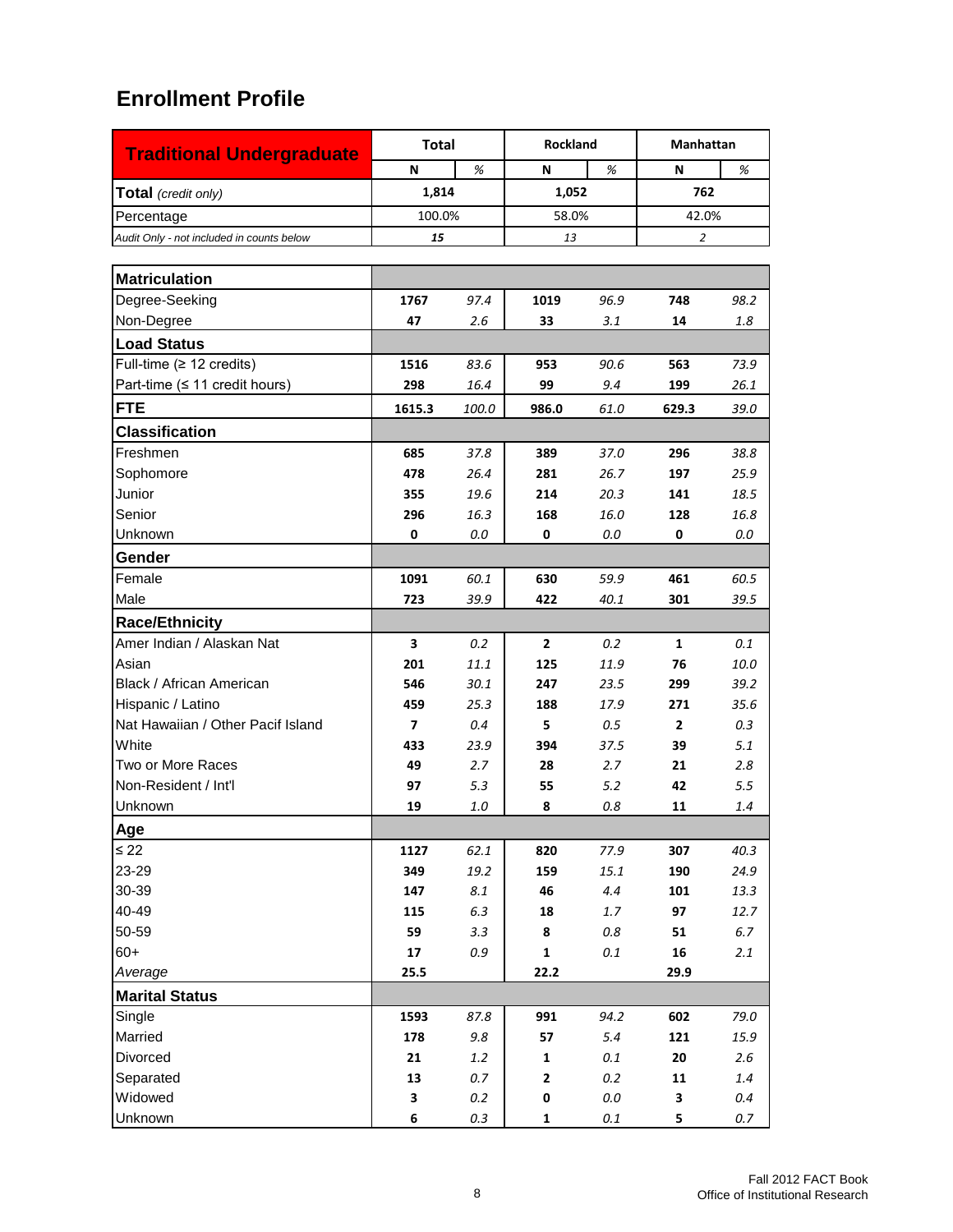| <b>Organizational Management</b>               | <b>Total</b>   |   | NΥ       |      | DC   |     |
|------------------------------------------------|----------------|---|----------|------|------|-----|
|                                                | N              | % | N        | %    | N    | %   |
| IN PROGRAM (see below)                         | 200            |   | 180      |      | 20   |     |
| <b>AIT ONLY</b> - not included in counts below | 26             |   | 24       |      |      |     |
| Full-time                                      |                |   | $\Omega$ |      |      |     |
| Part-time                                      | 26             |   | 24       |      |      |     |
| Total (credit only)                            | 226            |   | 204      |      | 22   |     |
| Percentage                                     | 100.0%         |   | 90.3%    |      | 9.7% |     |
| Audit Only - not included in counts below      | n              |   | $\Omega$ |      |      |     |
| <b>FTE</b>                                     | 193.3<br>100.0 |   | 176.0    | 91.0 | 17.3 | 9.0 |

#### **IN PROGRAM**

| <b>Matriculation</b>              |                |         |                |         |                |         |
|-----------------------------------|----------------|---------|----------------|---------|----------------|---------|
| Degree-Seeking                    | 200            | 100.0   | 180            | 100.0   | 20             | 100.0   |
| Non-Degree*                       | 0              | $0.0\,$ | $\mathbf 0$    | $0.0\,$ | 0              | $0.0\,$ |
| <b>Load Status</b>                |                |         |                |         |                |         |
| Full-time (≥ 12 credits)          | 177            | 88.5    | 162            | 90.0    | 15             | 75.0    |
| Part-time (≤ 11 credit hours)     | 23             | 11.5    | 18             | 10.0    | 5              | 25.0    |
| Gender                            |                |         |                |         |                |         |
| Female                            | 126            | 63.0    | 113            | 62.8    | 13             | 65.0    |
| Male                              | 74             | 37.0    | 67             | 37.2    | 7              | 35.0    |
| <b>Race/Ethnicity</b>             |                |         |                |         |                |         |
| Amer Indian / Alaskan Nat         | $\mathbf{2}$   | 1.0     | $\mathbf{2}$   | 1.1     | $\pmb{0}$      | 0.0     |
| Asian                             | $\overline{7}$ | 3.5     | $\overline{7}$ | 3.9     | 0              | $0.0\,$ |
| Black / African American          | 108            | 54.0    | 93             | 51.7    | 15             | 75.0    |
| Hispanic / Latino                 | 40             | 20.0    | 39             | 21.7    | $\mathbf{1}$   | $5.0\,$ |
| Nat Hawaiian / Other Pacif Island | 0              | $0.0\,$ | $\pmb{0}$      | $0.0\,$ | 0              | $0.0\,$ |
| White                             | 24             | 12.0    | 21             | 11.7    | 3              | 15.0    |
| Two or More Races                 | 4              | 2.0     | 3              | 1.7     | $\mathbf{1}$   | $5.0\,$ |
| Non-Resident / Int'l              | 0              | $0.0\,$ | $\pmb{0}$      | $0.0\,$ | 0              | $0.0\,$ |
| Unknown                           | 15             | 7.5     | 15             | 8.3     | 0              | 0.0     |
| Age                               |                |         |                |         |                |         |
| $\leq 22$                         | 4              | 2.0     | 4              | 2.2     | $\mathbf 0$    | 0.0     |
| 23-29                             | 25             | 12.5    | 23             | 12.8    | $\mathbf{2}$   | 10.0    |
| 30-39                             | 60             | 30.0    | 56             | 31.1    | 4              | 20.0    |
| 40-49                             | 60             | 30.0    | 53             | 29.4    | 7              | 35.0    |
| 50-59                             | 45             | 22.5    | 39             | 21.7    | 6              | 30.0    |
| $60+$                             | 6              | 3.0     | 5              | 2.8     | 1              | $5.0\,$ |
| Average                           | 41.8           |         | 41.6           |         | 44.8           |         |
| <b>Marital Status</b>             |                |         |                |         |                |         |
| Single                            | 80             | 40.0    | 73             | 40.6    | $\overline{7}$ | 35.0    |
| Married                           | 85             | 42.5    | 73             | 40.6    | 12             | 60.0    |
| Divorced                          | 10             | $5.0$   | 10             | 5.6     | 0              | $0.0\,$ |
| Separated                         | 7              | 3.5     | 6              | 3.3     | 1              | 5.0     |
| Widowed                           | 4              | 2.0     | 4              | 2.2     | 0              | $0.0\,$ |
| Unknown                           | 14             | 7.0     | 14             | $7.8$   | 0              | $0.0\,$ |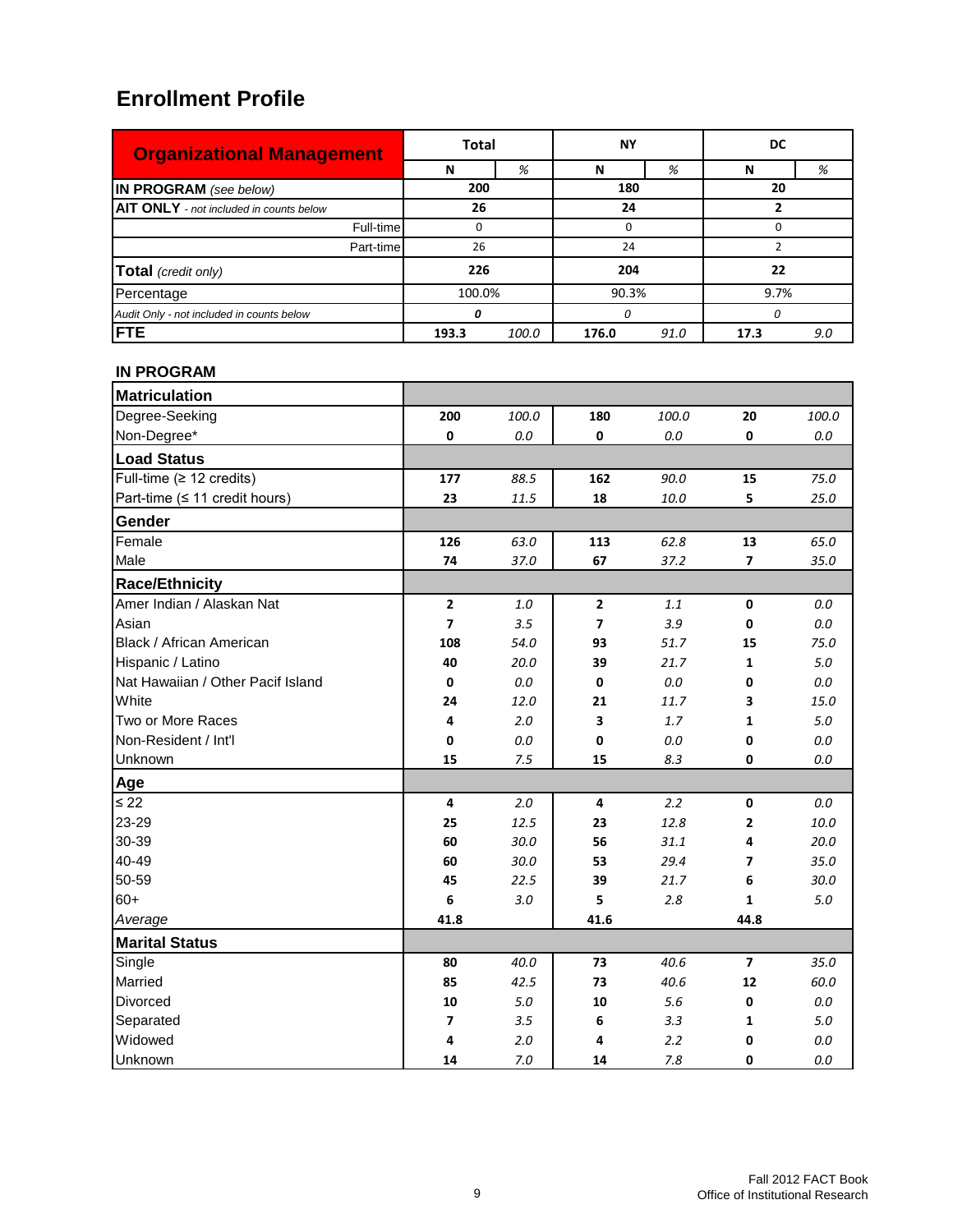| <b>ATS</b>                                 |                           | <b>Total</b> |            |               |              | <b>Rockland</b> |                |           |       | Manhattan     |                | <b>Puerto Rico</b> |
|--------------------------------------------|---------------------------|--------------|------------|---------------|--------------|-----------------|----------------|-----------|-------|---------------|----------------|--------------------|
|                                            | $\boldsymbol{\mathsf{N}}$ | $\%$         | N          | %             | N            | %               | N              | %         | N     | %             | N              | %                  |
| <b>Degree</b>                              |                           |              |            | <b>Master</b> |              | <b>DMin</b>     |                | Sub-Total |       | <b>Master</b> |                | <b>Master</b>      |
| Total (credit only)                        |                           | 760          |            | 274           |              | 54              |                | 328       |       | 312           |                | 120                |
| Percentage                                 |                           | 100.0%       |            | 36.1%         |              | 7.1%            |                | 43.2%     | 41.1% |               |                | 15.8%              |
| Audit Only - not inc. in counts below      | 43                        |              | 36         |               |              | 0               |                | 36        |       | 3             |                | 4                  |
|                                            |                           |              |            |               |              |                 |                |           |       |               |                |                    |
| <b>Matriculation</b>                       |                           |              |            |               |              |                 |                |           |       |               |                |                    |
| Degree-Seeking                             | 743                       | 97.8         | 264        | 96.4          | 54           | 100.0           | 318            | 97.0      | 305   | 97.8          | 120            | 100.0              |
| Non-Degree                                 | 17                        | 2.2          | 10         | 3.6           | 0            | 0.0             | 10             | 3.0       | 7     | 2.2           | 0              | $0.0\,$            |
| Load Status*                               |                           |              |            |               |              |                 |                |           |       |               |                |                    |
| Full-time ( $\geq 9$ credits)              | 311                       | 40.9         | 151        | 55.1          | 0            | 0.0             | 151            | 46.0      | 154   | 49.4          | 6              | 5.0                |
| Part-time $( \leq 8 \text{ credit hours})$ | 449                       | 59.1         | 123        | 44.9          | 54           | 100.0           | 177            | 54.0      | 158   | 50.6          | 114            | 95.0               |
| <b>FTE</b>                                 | 460.7                     | 100.0        | 192.0      | 41.7          | 18.0         | 3.9             | 210.0          | 45.6      | 206.7 | 44.9          | 44.0           | 9.6                |
| <b>Gender</b>                              |                           |              |            |               |              |                 |                |           |       |               |                |                    |
| Female                                     | 347                       | 45.7         | 111        | 40.5          | 16           | 29.6            | 127            | 38.7      | 174   | 55.8          | 46             | 38.3               |
| Male                                       | 413                       | 54.3         | 163        | 59.5          | 38           | 70.4            | 201            | 61.3      | 138   | 44.2          | 74             | 61.7               |
| <b>Race/Ethnicity</b>                      |                           |              |            |               |              |                 |                |           |       |               |                |                    |
| Amer Indian / Alaskan Nat                  | $\overline{2}$            | 0.3          | 1          | 0.4           | 0            | 0.0             | $\mathbf{1}$   | 0.3       | 1     | 0.3           | 0              | 0.0                |
| Asian                                      | 152                       | 20.0         | 92         | 33.6          | 9            | 16.7            | 101            | 30.8      | 51    | 16.3          | 0              | 0.0                |
| Black / African American                   | 252                       | 33.2         | 57         | 20.8          | 22           | 40.7            | 79             | 24.1      | 173   | 55.4          | 0              | 0.0                |
| Hispanic / Latino                          | 196                       | 25.8         | 27         | 9.9           | 5            | 9.3             | 32             | 9.8       | 44    | 14.1          | 120            | 100.0              |
| Nat Hawaiian / Oth Pacif Isl               | 0                         | 0.0          | 0          | 0.0           | 0            | 0.0             | 0              | 0.0       | 0     | 0.0           | 0              | $0.0\,$            |
| White                                      | 90                        | 11.8         | 66         | 24.1          | 14           | 25.9            | 80             | 24.4      | 10    | 3.2           | 0              | 0.0                |
| Two or More Races                          | 12                        | 1.6          | 5          | 1.8           | 0            | 0.0             | 5              | 1.5       | 7     | 2.2           | 0              | $0.0\,$            |
| Non-Resident / Int'l                       | 54                        | 7.1          | 26         | 9.5           | 4            | 7.4             | 30             | 9.1       | 24    | 7.7           | 0              | 0.0                |
| Unknown                                    | 2                         | 0.3          | 0          | 0.0           | 0            | 0.0             | 0              | 0.0       | 2     | 0.6           | 0              | 0.0                |
| Age                                        |                           |              |            |               |              |                 |                |           |       |               |                |                    |
| $\leq 22$                                  | 8                         | 1.1          | 7          | 2.6           | 0            | 0.0             | $\overline{7}$ | 2.1       | 0     | 0.0           | $\mathbf{1}$   | 0.8                |
| 23-29                                      | 166                       | 21.8         | 91         | 33.2          | 4            | 7.4             | 95             | 29.0      | 58    | 18.6          | 13             | 10.8               |
| 30-39                                      | 203                       | 26.7         | 71         | 25.9          | 8            | 14.8            | 79             | 24.1      | 79    | 25.3          | 45             | 37.5               |
| 40-49                                      | 175                       | 23.0         | 55         | 20.1          | 10           | 18.5            | 65             | 19.8      | 86    | 27.6          | 24             | 20.0               |
| 50-59                                      | 152                       | 20.0         | 38         | 13.9          | 22           | 40.7            | 60             | 18.3      | 62    | 19.9          | 30             | 25.0               |
| $60+$                                      | 56                        | 7.4          | ${\bf 12}$ | 4.4           | ${\bf 10}$   | 18.5            | 22             | 6.7       | 27    | 8.7           | $\overline{7}$ | 5.8                |
| Average                                    | 41.2                      |              | 37.6       |               | 50.2         |                 | 39.7           |           | 42.5  |               | 41.9           |                    |
| <b>Marital Status</b>                      |                           |              |            |               |              |                 |                |           |       |               |                |                    |
| Single                                     | 331                       | 43.6         | 124        | 45.3          | 8            | 14.8            | 132            | 40.2      | 164   | 52.6          | 35             | 29.2               |
| Married                                    | 364                       | 47.9         | 132        | 48.2          | 41           | 75.9            | 173            | 52.7      | 113   | 36.2          | 78             | 65.0               |
| Divorced                                   | 46                        | 6.1          | 15         | $5.5\,$       | 4            | 7.4             | 19             | 5.8       | 21    | 6.7           | 6              | $5.0\,$            |
| Separated                                  | $\overline{\mathbf{z}}$   | 0.9          | 2          | $0.7\,$       | 0            | $0.0\,$         | $\mathbf{2}$   | $0.6\,$   | 5     | 1.6           | 0              | $0.0\,$            |
| Widowed                                    | 9                         | $1.2\,$      | 1          | 0.4           | $\mathbf{1}$ | 1.9             | $\mathbf{2}$   | $0.6\,$   | 6     | 1.9           | 1              | $0.8\,$            |
| Unknown                                    | 3                         | 0.4          | 0          | $0.0\,$       | 0            | $0.0\,$         | 0              | $0.0\,$   | 3     | $1.0\,$       | $\pmb{0}$      | $0.0\,$            |

*\* FT status definition changed from 12 to 9 credits this year*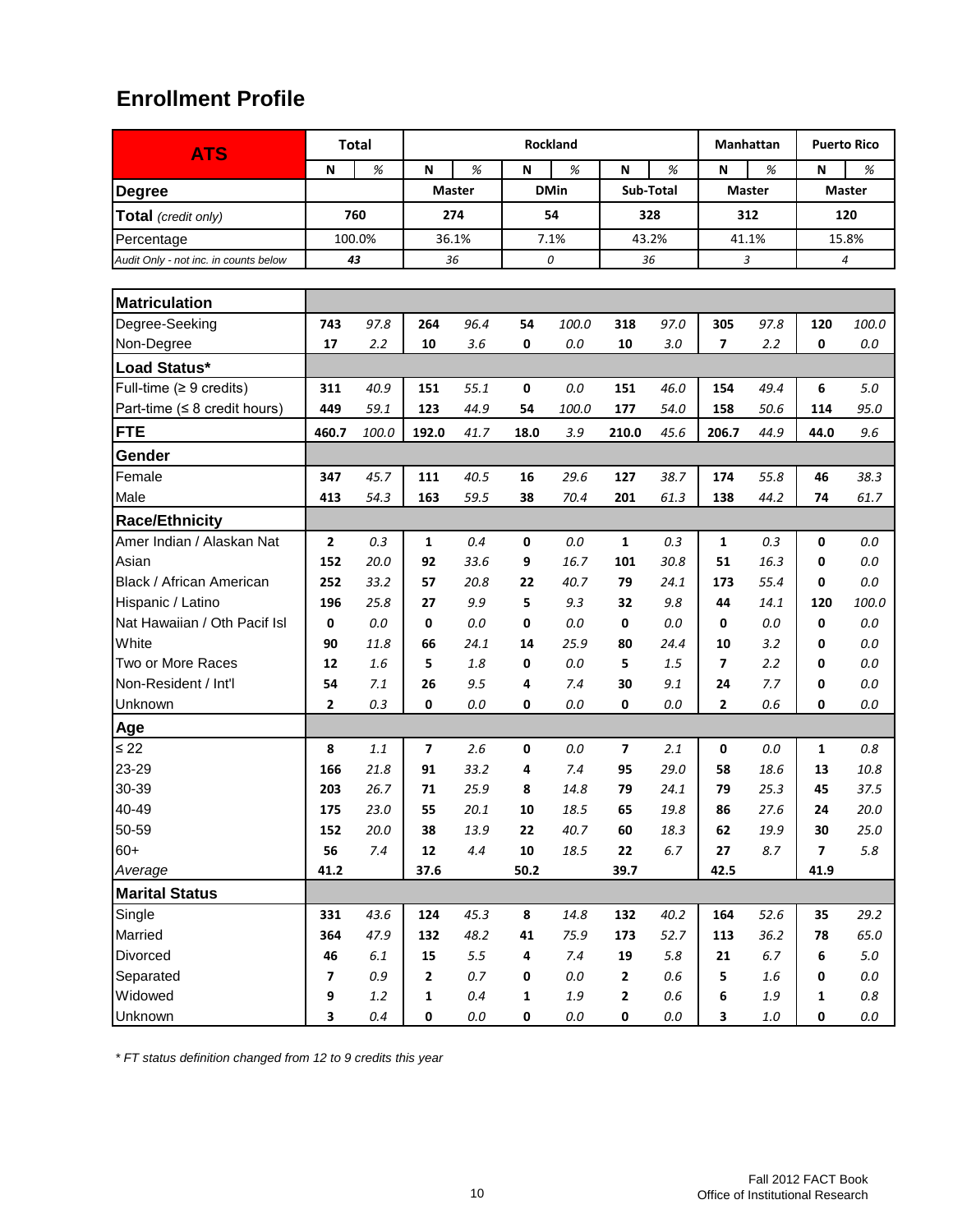| <b>AGSC</b>                               |       | <b>Total</b> |              |            |              | Rockland     |              |           | Manhattan  |         |  |
|-------------------------------------------|-------|--------------|--------------|------------|--------------|--------------|--------------|-----------|------------|---------|--|
|                                           | N     | %            | N            | %          | N            | %            | N            | %         | N          | %       |  |
| <b>Degree</b>                             |       |              |              | <b>MHC</b> |              | <b>MFT</b>   |              | Sub-Total | <b>MHC</b> |         |  |
| Total (credit only)                       |       | 285          |              | 58         |              | 68           |              | 126       |            | 159     |  |
| Percentage                                |       | 100.0%       |              | 20.4%      |              | 23.9%        |              | 44.2%     |            | 55.8%   |  |
| Audit Only - not included in counts below |       | 1            | 0            |            |              | $\mathbf{1}$ | 1            |           | 0          |         |  |
|                                           |       |              |              |            |              |              |              |           |            |         |  |
| <b>Matriculation</b>                      |       |              |              |            |              |              |              |           |            |         |  |
| Degree-Seeking                            | 284   | 99.6         | 57           | 98.3       | 68           | 100.0        | 125          | 99.2      | 159        | 100.0   |  |
| Non-Degree                                | 1     | 0.4          | 1            | 1.7        | 0            | 0.0          | 1            | 0.8       | 0          | $0.0\,$ |  |
| Load Status*                              |       |              |              |            |              |              |              |           |            |         |  |
| Full-time $(≥ 9$ credits)                 | 108   | 37.9         | 32           | 55.2       | 26           | 38.2         | 58           | 46.0      | 50         | 31.4    |  |
| Part-time ( $\leq 8$ credit hours)        | 177   | 62.1         | 26           | 44.8       | 42           | 61.8         | 68           | 54.0      | 109        | 68.6    |  |
| <b>FTE</b>                                | 167.0 | 100.0        | 40.7         | 24.4       | 40.0         | 24.0         | 80.7         | 48.3      | 86.3       | 51.7    |  |
| Gender                                    |       |              |              |            |              |              |              |           |            |         |  |
| Female                                    | 232   | 81.4         | 46           | 79.3       | 54           | 79.4         | 100          | 79.4      | 132        | 83.0    |  |
| Male                                      | 53    | 18.6         | 12           | 20.7       | 14           | 20.6         | 26           | 20.6      | 27         | 17.0    |  |
| <b>Race/Ethnicity</b>                     |       |              |              |            |              |              |              |           |            |         |  |
| Amer Indian / Alaskan Nat                 | 0     | 0.0          | 0            | 0.0        | 0            | 0.0          | 0            | 0.0       | 0          | 0.0     |  |
| Asian                                     | 36    | 12.6         | 8            | 13.8       | 12           | 17.6         | 20           | 15.9      | 16         | 10.1    |  |
| Black / African American                  | 100   | 35.1         | 17           | 29.3       | 16           | 23.5         | 33           | 26.2      | 67         | 42.1    |  |
| Hispanic / Latino                         | 69    | 24.2         | 8            | 13.8       | 15           | 22.1         | 23           | 18.3      | 46         | 28.9    |  |
| Nat Hawaiian / Other Pac Isl              | 0     | 0.0          | 0            | 0.0        | 0            | 0.0          | 0            | 0.0       | 0          | 0.0     |  |
| White                                     | 57    | 20.0         | 24           | 41.4       | 17           | 25.0         | 41           | 32.5      | 16         | 10.1    |  |
| Two or More Races                         | 6     | 2.1          | 1            | 1.7        | $\mathbf{2}$ | 2.9          | 3            | 2.4       | 3          | 1.9     |  |
| Non-Resident / Int'l                      | 12    | 4.2          | 0            | 0.0        | 4            | 5.9          | 4            | 3.2       | 8          | 5.0     |  |
| Unknown                                   | 5     | 1.8          | 0            | 0.0        | $\mathbf{2}$ | 2.9          | $\mathbf{2}$ | 1.6       | 3          | 1.9     |  |
| Age                                       |       |              |              |            |              |              |              |           |            |         |  |
| $\leq 22$                                 | 9     | 3.2          | 0            | 0.0        | 4            | 5.9          | 4            | 3.2       | 5          | 3.1     |  |
| 23-29                                     | 85    | 29.8         | 27           | 46.6       | 19           | 27.9         | 46           | 36.5      | 39         | 24.5    |  |
| 30-39                                     | 77    | 27.0         | 15           | 25.9       | 15           | 22.1         | 30           | 23.8      | 47         | 29.6    |  |
| 40-49                                     | 57    | 20.0         | 11           | 19.0       | 12           | 17.6         | 23           | 18.3      | 34         | 21.4    |  |
| 50-59                                     | 48    | 16.8         | 5            | $8.6\,$    | 14           | $20.6\,$     | 19           | 15.1      | 29         | 18.2    |  |
| $60+$                                     | 9     | 3.2          | $\pmb{0}$    | $0.0\,$    | 4            | $5.9$        | 4            | 3.2       | 5          | 3.1     |  |
| Average                                   | 38.0  |              | 33.8         |            | 39.4         |              | 36.8         |           | 39.0       |         |  |
| <b>Marital Status</b>                     |       |              |              |            |              |              |              |           |            |         |  |
| Single                                    | 149   | 52.3         | 37           | 63.8       | 26           | 38.2         | 63           | 50.0      | 86         | 54.1    |  |
| Married                                   | 103   | 36.1         | 15           | 25.9       | 33           | 48.5         | 48           | 38.1      | 55         | 34.6    |  |
| Divorced                                  | 22    | 7.7          | $\mathbf{2}$ | 3.4        | 7            | 10.3         | 9            | 7.1       | 13         | 8.2     |  |
| Separated                                 | 8     | 2.8          | 3            | $5.2$      | $\pmb{0}$    | $0.0\,$      | 3            | 2.4       | 5          | 3.1     |  |
| Widowed                                   | 3     | $1.1\,$      | $\mathbf 1$  | $1.7\,$    | $\mathbf 2$  | 2.9          | 3            | 2.4       | 0          | $0.0\,$ |  |
| Unknown                                   | 0     | $0.0\,$      | $\pmb{0}$    | $0.0\,$    | $\pmb{0}$    | $0.0\,$      | 0            | $0.0\,$   | 0          | $0.0\,$ |  |

*\* FT status definition changed from 12 to 9 credits this year*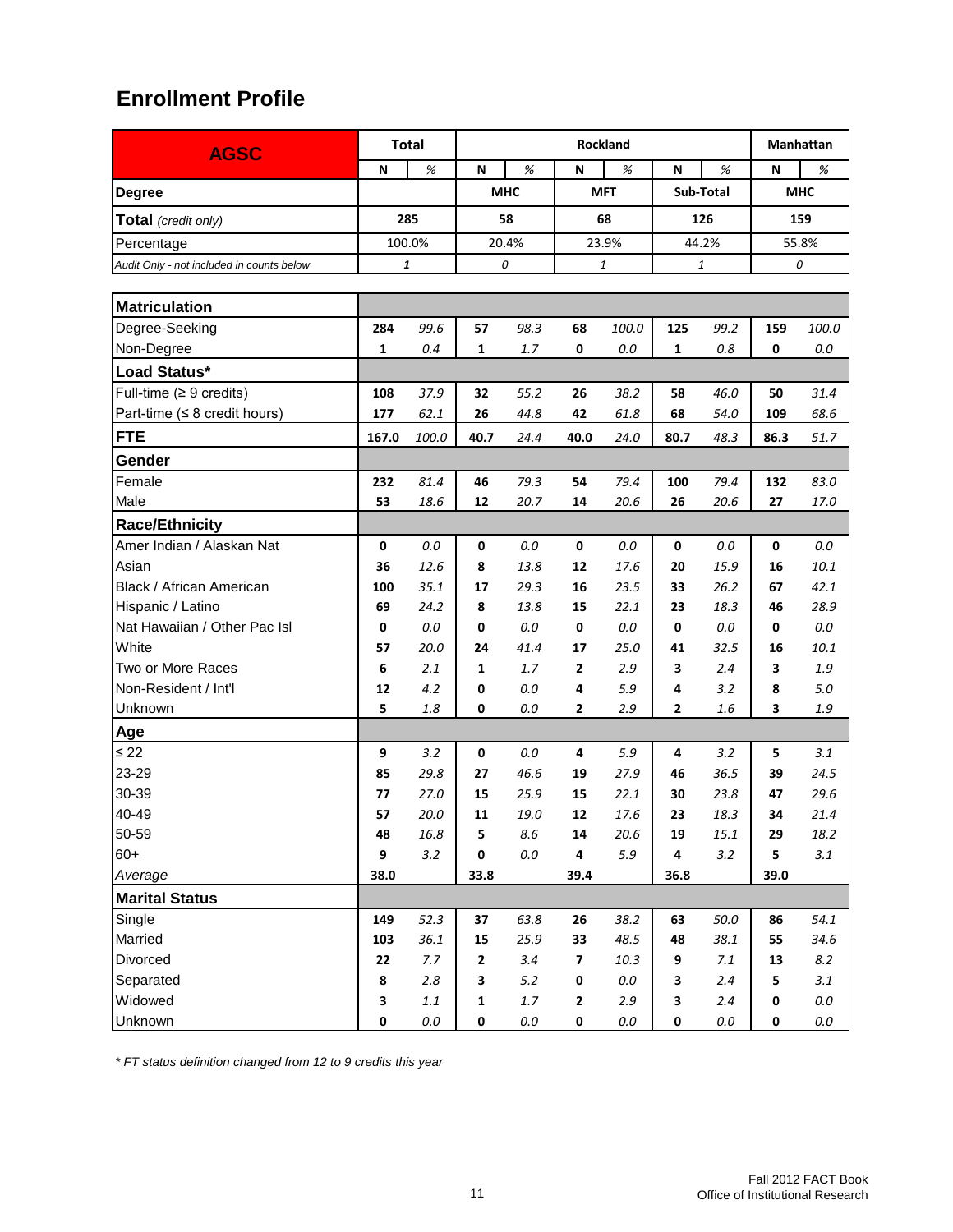| <b>Education (Graduate)</b>               | <b>Total</b> |         | Rockland       |         | <b>Manhattan</b>         |          |
|-------------------------------------------|--------------|---------|----------------|---------|--------------------------|----------|
|                                           | N            | %       | N              | %       | N                        | %        |
| Total (credit only)                       | 44           |         | 21             |         | 23                       |          |
| Percentage                                | 100.0%       |         | 47.7%          |         | 52.3%                    |          |
| Audit Only - not included in counts below | 0            |         | 0              |         | 0                        |          |
|                                           |              |         |                |         |                          |          |
| <b>Matriculation</b>                      |              |         |                |         |                          |          |
| Degree-Seeking                            | 42           | 95.5    | 20             | 95.2    | 22                       | 95.7     |
| Non-Degree                                | 2            | 4.5     | 1              | 4.8     | $\mathbf{1}$             | 4.3      |
| Load Status*                              |              |         |                |         |                          |          |
| Full-time ( $\geq 9$ credits)             | 37           | 84.1    | 17             | 81.0    | 20                       | 87.0     |
| Part-time ( $\leq 8$ credit hours)        | 7            | 15.9    | 4              | 19.0    | 3                        | 13.0     |
| <b>FTE</b>                                | 39.3         | 100.0   | 18.3           | 46.6    | 21.0                     | 53.4     |
| Gender                                    |              |         |                |         |                          |          |
| Female                                    | 37           | 84.1    | 16             | 76.2    | 21                       | 91.3     |
| Male                                      | 7            | 15.9    | 5              | 23.8    | $\mathbf{2}$             | 8.7      |
| <b>Race/Ethnicity</b>                     |              |         |                |         |                          |          |
| Amer Indian / Alaskan Nat                 | 0            | 0.0     | $\mathbf 0$    | 0.0     | $\mathbf 0$              | 0.0      |
| Asian                                     | 2            | 4.5     | 1              | 4.8     | 1                        | 4.3      |
| Black / African American                  | 17           | 38.6    | 5              | 23.8    | 12                       | 52.2     |
| Hispanic / Latino                         | 12           | 27.3    | 5              | 23.8    | $\overline{\phantom{a}}$ | 30.4     |
| Nat Hawaiian / Other Pacif Island         | 0            | 0.0     | 0              | 0.0     | 0                        | 0.0      |
| White                                     | 10           | 22.7    | 9              | 42.9    | 1                        | 4.3      |
| Two or More Races                         | 0            | 0.0     | 0              | 0.0     | 0                        | 0.0      |
| Non-Resident / Int'l                      | 2            | 4.5     | 0              | 0.0     | 2                        | 8.7      |
| Unknown                                   | 1            | 2.3     | 1              | 4.8     | 0                        | 0.0      |
| Age                                       |              |         |                |         |                          |          |
| $\leq 22$                                 | 5            | 11.4    | 3              | 14.3    | $\overline{2}$           | 8.7      |
| 23-29                                     | 24           | 54.5    | 11             | 52.4    | 13                       | 56.5     |
| 30-39                                     | 6            | 13.6    | $\overline{2}$ | 9.5     | 4                        | 17.4     |
| 40-49                                     | 5            | 11.4    | $\mathbf{z}$   | 9.5     | 3                        | 13.0     |
| 50-59                                     | 4            | 9.1     | 3              | 14.3    | 1                        | 4.3      |
| $60+$                                     | 0            | $0.0\,$ | 0              | $0.0\,$ | $\pmb{0}$                | $0.0\,$  |
| Average                                   | 30.8         |         | 31.5           |         | 30.2                     |          |
| <b>Marital Status</b>                     |              |         |                |         |                          |          |
| Single                                    | 33           | 75.0    | 13             | 61.9    | 20                       | 87.0     |
| Married                                   | 8            | 18.2    | 5              | 23.8    | 3                        | $13.0\,$ |
| Divorced                                  | 1            | 2.3     | 1              | $4.8\,$ | 0                        | $0.0\,$  |
| Separated                                 | 0            | $0.0\,$ | 0              | $0.0\,$ | 0                        | $0.0\,$  |
| Widowed                                   | $\pmb{0}$    | $0.0\,$ | $\pmb{0}$      | $0.0\,$ | 0                        | $0.0\,$  |
| Unknown                                   | $\mathbf{2}$ | 4.5     | $\mathbf{2}$   | 9.5     | 0                        | $0.0\,$  |

*\* FT status definition changed from 12 to 9 credits this year*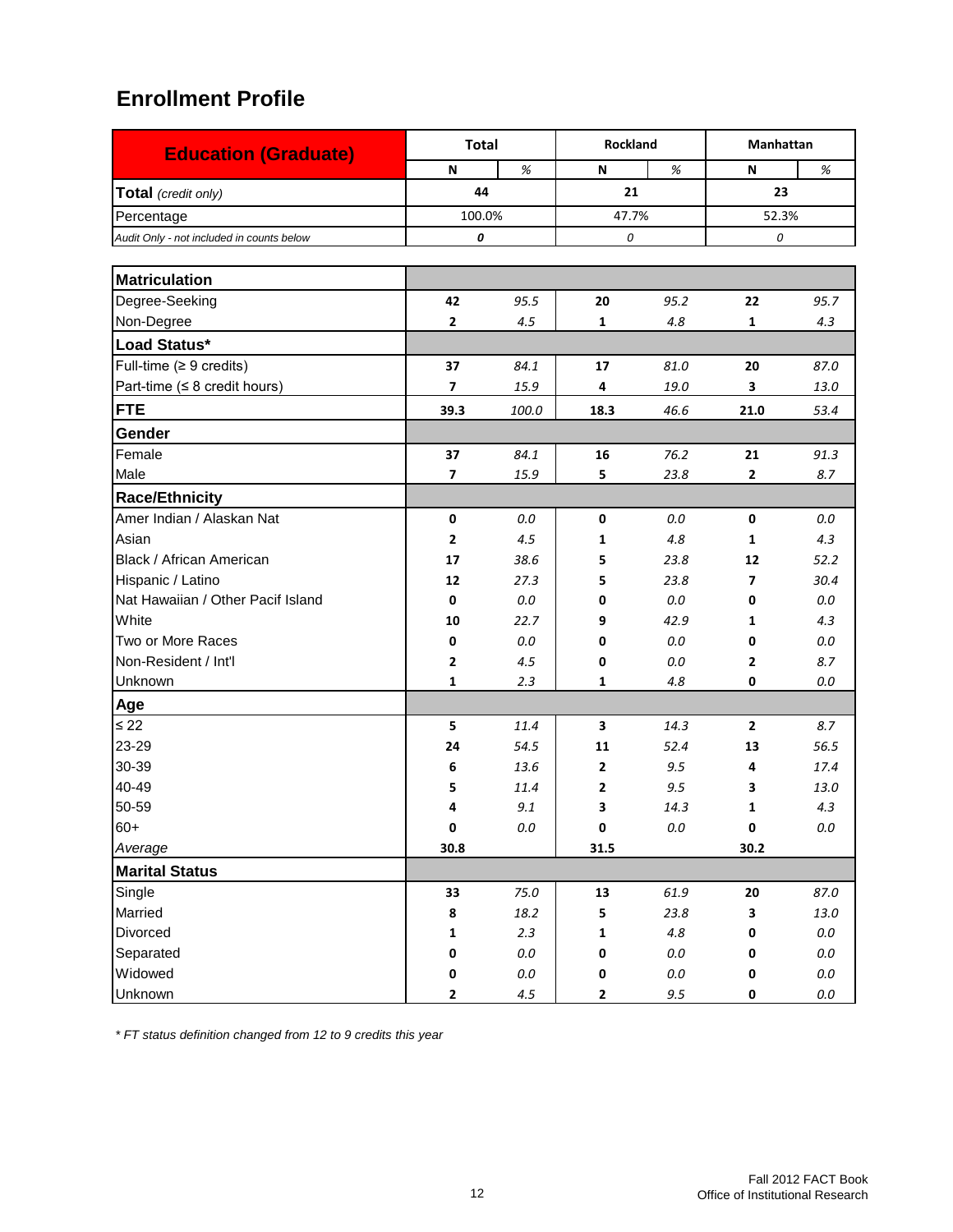| <b>MBA</b>                                          | <b>Total</b> |         | <b>Rockland</b> |         | Manhattan               |         |  |
|-----------------------------------------------------|--------------|---------|-----------------|---------|-------------------------|---------|--|
|                                                     | N            | $\%$    | N               | $\%$    | N                       | $\%$    |  |
| IN PROGRAM (see below)                              | 28           |         | 15              |         | 13                      |         |  |
| <b>PROJECT CONT.</b> - not included in counts below | 10           |         | 6               |         | $\overline{\mathbf{4}}$ |         |  |
| Total (credit only)                                 | 38           |         | 21              |         | 17                      |         |  |
| Percentage                                          | 100.0%       |         | 55.3%           |         | 44.7%                   |         |  |
| Audit Only - not included in counts below           | 0            |         | 0               |         | 0                       |         |  |
| <b>FTE</b>                                          | 28.7         | 100.0   | 15.7            | 54.7    | 13.0                    | 45.3    |  |
|                                                     |              |         |                 |         |                         |         |  |
| <b>Matriculation</b>                                |              |         |                 |         |                         |         |  |
| Degree-Seeking                                      | 28           | 100.0   | 15              | 100.0   | 13                      | 100.0   |  |
| Non-Degree                                          | $\pmb{0}$    | 0.0     | 0               | 0.0     | 0                       | $0.0\,$ |  |
| <b>Load Status</b>                                  |              |         |                 |         |                         |         |  |
| Full-time $(≥ 9 \text{ credits})$                   | 24           | 85.7    | 13              | 86.7    | 11                      | 84.6    |  |
| Part-time (≤ 8 credit hours)                        | 4            | 14.3    | $\mathbf{2}$    | 13.3    | 2                       | 15.4    |  |
| Gender                                              |              |         |                 |         |                         |         |  |
| Female                                              | 8            | 28.6    | 3               | 20.0    | 5                       | 38.5    |  |
| Male                                                | 20           | 71.4    | 12              | 80.0    | 8                       | 61.5    |  |
| <b>Race/Ethnicity</b>                               |              |         |                 |         |                         |         |  |
| Amer Indian / Alaskan Nat                           | $\pmb{0}$    | 0.0     | 0               | $0.0\,$ | 0                       | 0.0     |  |
| Asian                                               | 2            | 7.1     | $\mathbf{1}$    | 6.7     | 1                       | 7.7     |  |
| Black / African American                            | 6            | 21.4    | $\mathbf{2}$    | 13.3    | 4                       | 30.8    |  |
| Hispanic / Latino                                   | 4            | 14.3    | 3               | 20.0    | 1                       | 7.7     |  |
| Nat Hawaiian / Other Pacif Island                   | 0            | 0.0     | 0               | 0.0     | 0                       | 0.0     |  |
| White                                               | 8            | 28.6    | 6               | 40.0    | 2                       | 15.4    |  |
| Two or More Races                                   | 2            | 7.1     | 1               | 6.7     | 1                       | 7.7     |  |
| Non-Resident / Int'l                                | 6            | 21.4    | $\mathbf{2}$    | 13.3    | 4                       | 30.8    |  |
| Unknown                                             | 0            | 0.0     | 0               | $0.0\,$ | 0                       | $0.0\,$ |  |
| Age                                                 |              |         |                 |         |                         |         |  |
| $\leq 22$                                           | $\pmb{0}$    | 0.0     | $\mathbf 0$     | 0.0     | 0                       | 0.0     |  |
| 23-29                                               | 16           | 57.1    | 10              | 66.7    | 6                       | 46.2    |  |
| 30-39                                               | 5            | 17.9    | 3               | 20.0    | 2                       | 15.4    |  |
| 40-49                                               | 5            | 17.9    | 1               | 6.7     | 4                       | 30.8    |  |
| 50-59                                               | 2            | $7.1\,$ | 1               | $6.7$   | 1                       | 7.7     |  |
| $60+$                                               | $\pmb{0}$    | $0.0\,$ | 0               | $0.0\,$ | 0                       | $0.0\,$ |  |
| Average                                             | 33.3         |         | 31.0            |         | 36.0                    |         |  |
| <b>Marital Status</b>                               |              |         |                 |         |                         |         |  |
| Single                                              | 16           | 57.1    | 10              | 66.7    | 6                       | 46.2    |  |
| Married                                             | 11           | 39.3    | 4               | 26.7    | 7                       | 53.8    |  |
| Divorced                                            | 1            | $3.6\,$ | $\mathbf 1$     | $6.7\,$ | 0                       | $0.0\,$ |  |
| Separated                                           | 0            | $0.0\,$ | 0               | $0.0\,$ | 0                       | $0.0\,$ |  |
| Widowed                                             | 0            | $0.0\,$ | 0               | $0.0\,$ | 0                       | $0.0\,$ |  |
| Unknown                                             | $\pmb{0}$    | $0.0\,$ | 0               | $0.0\,$ | 0                       | $0.0\,$ |  |

*NOTE: The distinction between "in program" & "project continuation" students is new this year. Only "in program" students are more fully categorized above, and therefore, caution should be exercised when comparing with previous years' data.*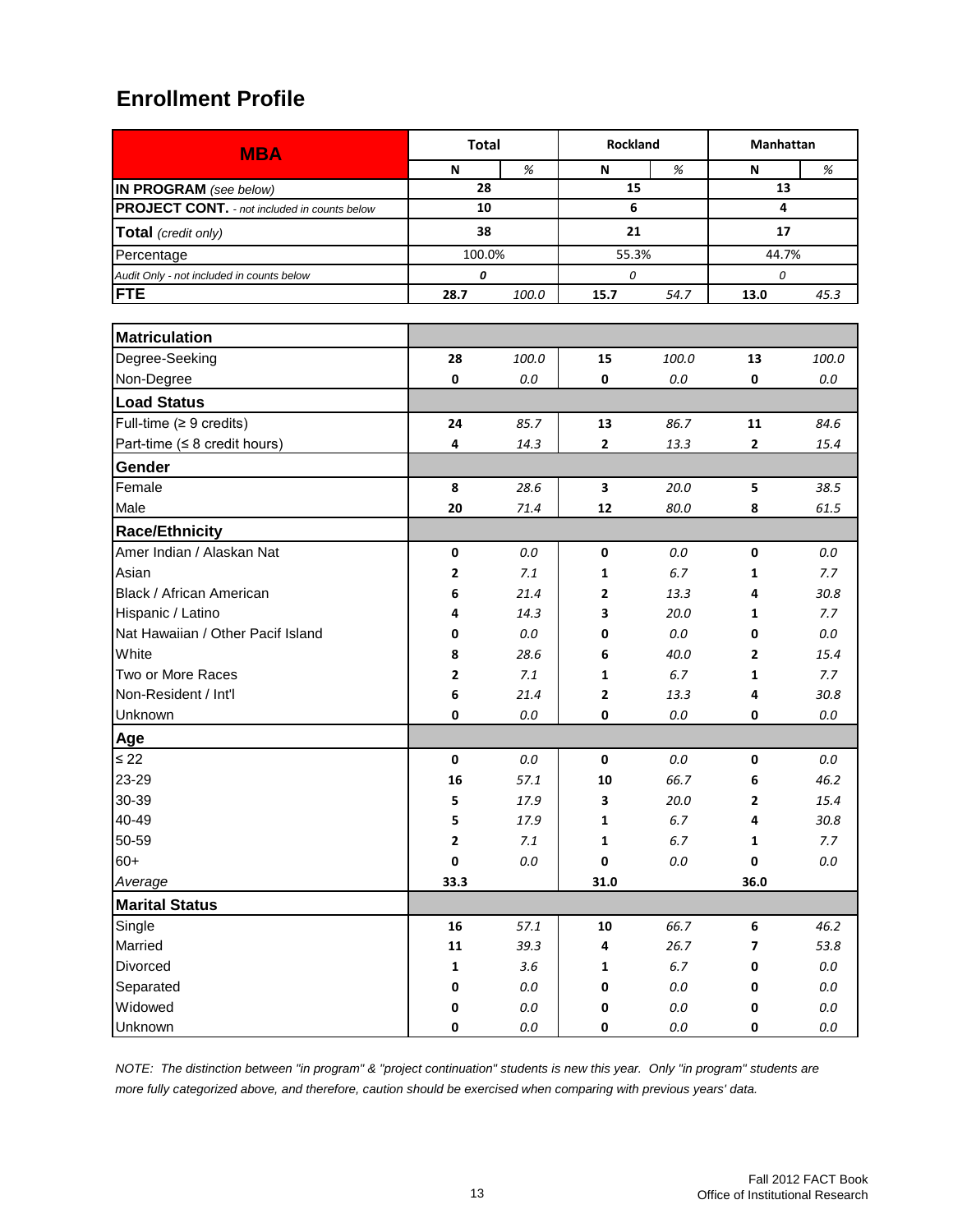| <b>MSOL</b>                                        | <b>Total</b>            |          | <b>Rockland</b> |         | <b>Manhattan</b> |          | DC                      |         |
|----------------------------------------------------|-------------------------|----------|-----------------|---------|------------------|----------|-------------------------|---------|
|                                                    | N                       | $\%$     | N               | %       | N                | %        | N                       | %       |
| IN PROGRAM (see below)                             | 45                      |          | 15              |         | 19               |          | 11                      |         |
| <b>THESIS CONT.</b> - not included in counts below | 106                     |          | 34              |         | 36               |          | 36                      |         |
| <b>Total</b> (credit only)                         | 151                     |          | 49              |         | 55               |          | 47                      |         |
| Percentage                                         | 100.0%                  |          | 32.5%           |         |                  | 36.4%    |                         | 31.1%   |
| Audit Only - not included in counts below          | 0                       |          | 0               |         | 0                |          | 0                       |         |
| <b>FTE</b>                                         | 75.7                    | 100.0    | 24.3            | 32.2    | 29.0             | 38.3     | 22.3                    | 29.5    |
|                                                    |                         |          |                 |         |                  |          |                         |         |
| <b>Matriculation</b>                               |                         |          |                 |         |                  |          |                         |         |
| Degree-Seeking                                     | 45                      | 100.0    | 15              | 100.0   | 19               | 100.0    | 11                      | 100.0   |
| Non-Degree                                         | 0                       | 0.0      | 0               | 0.0     | 0                | 0.0      | 0                       | 0.0     |
| <b>Load Status</b>                                 |                         |          |                 |         |                  |          |                         |         |
| Full-time $(≥ 9$ credits)                          | 38                      | 84.4     | 12              | 80.0    | 16               | 84.2     | 10                      | 90.9    |
| Part-time ( $\leq 8$ credit hours)                 | $\overline{\mathbf{z}}$ | 15.6     | 3               | 20.0    | 3                | 15.8     | 1                       | 9.1     |
| Gender                                             |                         |          |                 |         |                  |          |                         |         |
| Female                                             | 31                      | 68.9     | 8               | 53.3    | 15               | 78.9     | 8                       | 72.7    |
| Male                                               | 14                      | 31.1     | 7               | 46.7    | 4                | 21.1     | 3                       | 27.3    |
| <b>Race/Ethnicity</b>                              |                         |          |                 |         |                  |          |                         |         |
| Amer Indian / Alaskan Nat                          | 0                       | 0.0      | 0               | 0.0     | $\mathbf 0$      | 0.0      | 0                       | 0.0     |
| Asian                                              | 0                       | 0.0      | 0               | 0.0     | 0                | 0.0      | 0                       | 0.0     |
| Black / African American                           | 31                      | 68.9     | 9               | 60.0    | 11               | 57.9     | 11                      | 100.0   |
| Hispanic / Latino                                  | 10                      | 22.2     | 5               | 33.3    | 5                | 26.3     | 0                       | 0.0     |
| Nat Hawaiian / Other Pacif Island                  | 0                       | $0.0\,$  | 0               | $0.0\,$ | 0                | 0.0      | 0                       | 0.0     |
| White                                              | 0                       | $0.0\,$  | 0               | 0.0     | 0                | 0.0      | 0                       | 0.0     |
| Two or More Races                                  | 2                       | 4.4      | 1               | 6.7     | 1                | 5.3      | 0                       | 0.0     |
| Non-Resident / Int'l                               | 1                       | 2.2      | 0               | 0.0     | 1                | 5.3      | 0                       | 0.0     |
| Unknown                                            | 1                       | 2.2      | 0               | 0.0     | 1                | 5.3      | 0                       | 0.0     |
| Age                                                |                         |          |                 |         |                  |          |                         |         |
| $\leq 22$                                          | 0                       | 0.0      | 0               | 0.0     | 0                | 0.0      | 0                       | 0.0     |
| 23-29                                              | 7                       | 15.6     | 4               | 26.7    | $\mathbf{2}$     | 10.5     | 1                       | 9.1     |
| 30-39                                              | 15                      | 33.3     | 5               | 33.3    | 8                | 42.1     | 2                       | 18.2    |
| 40-49                                              | 15                      | 33.3     | 4               | 26.7    | 6                | 31.6     | 5                       | 45.5    |
| 50-59                                              | 6                       | 13.3     | $\mathbf 1$     | 6.7     | $\mathbf{2}$     | $10.5\,$ | 3                       | 27.3    |
| $60+$                                              | $\mathbf{2}$            | 4.4      | 1               | 6.7     | $\mathbf 1$      | 5.3      | 0                       | $0.0\,$ |
| Average                                            | 40.6                    |          | 38.0            |         | 40.3             |          | 44.7                    |         |
| <b>Marital Status</b>                              |                         |          |                 |         |                  |          |                         |         |
| Single                                             | 21                      | 46.7     | 8               | 53.3    | 6                | 31.6     | $\overline{\mathbf{z}}$ | 63.6    |
| Married                                            | 14                      | 31.1     | 4               | 26.7    | 8                | 42.1     | $\mathbf{2}$            | 18.2    |
| Divorced                                           | 4                       | 8.9      | $\mathbf 1$     | 6.7     | $\mathbf 2$      | 10.5     | $\mathbf 1$             | 9.1     |
| Separated                                          | 5                       | $11.1\,$ | $\mathbf 1$     | 6.7     | 3                | 15.8     | $\mathbf 1$             | 9.1     |
| Widowed                                            | $\mathbf 1$             | 2.2      | $\mathbf 1$     | 6.7     | 0                | $0.0\,$  | 0                       | $0.0\,$ |
| Unknown                                            | 0                       | $0.0\,$  | 0               | $0.0\,$ | 0                | $0.0\,$  | 0                       | $0.0\,$ |

*NOTE: The distinction between "in program" & "thesis continuation" students is new this year. Only "in program" students are more fully categorized above, and therefore, caution should be exercised when comparing with previous years' data.*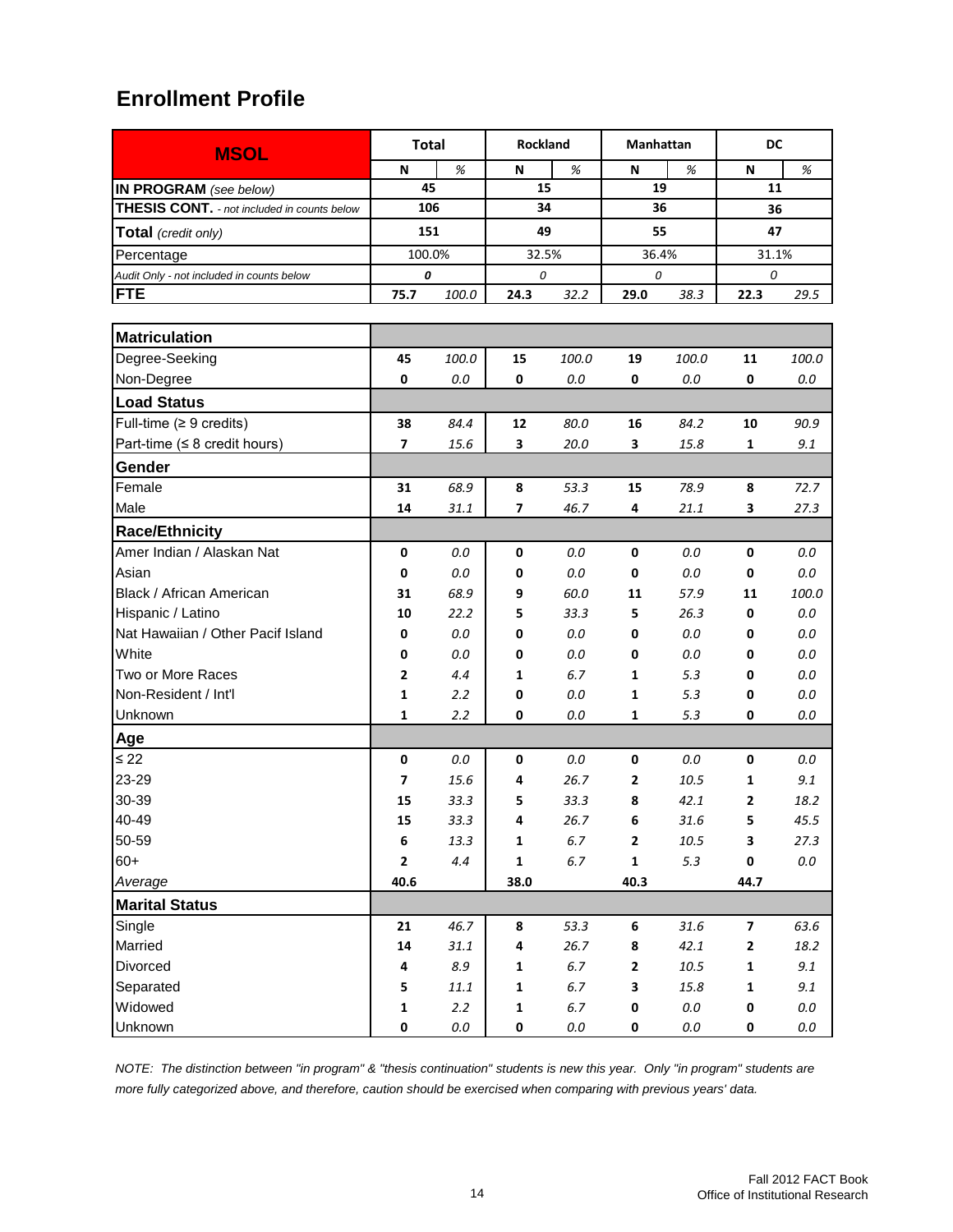# **Enrollment by State**

| <b>State</b>                 | <b>Total</b>              |      | <b>UG</b>               |                | OM           |                              | <b>ATS</b>                |           | AGSC           | <b>MSOL</b>  | <b>MBA</b>     | <b>EDG</b>     |
|------------------------------|---------------------------|------|-------------------------|----------------|--------------|------------------------------|---------------------------|-----------|----------------|--------------|----------------|----------------|
|                              | $\boldsymbol{\mathsf{N}}$ | $\%$ | <b>Rock</b>             | <b>NYC</b>     |              | <b>Rock</b>                  | <b>NYC</b>                | <b>PR</b> |                |              |                |                |
| <b>New York</b>              | 2099                      | 63.3 | 550                     | 640            | 182          | 130                          | 252                       |           | 212            | 78           | 21             | 34             |
| <b>Other Mid-Atlantic</b>    | 574                       | 17.3 |                         |                |              |                              |                           |           |                |              |                |                |
| Delaware                     | $\overline{2}$            |      | $\overline{c}$          |                |              |                              |                           |           |                |              |                |                |
| DC                           | 14                        |      | $\mathbf{1}$            | 1              | 4            |                              |                           |           |                | 8            |                |                |
| Maryland                     | 59                        |      | 14                      |                | 13           | 3                            |                           |           |                | 29           |                |                |
| New Jersey                   | 437                       |      | 159                     | 59             | 13           | 99                           | 29                        |           | 43             | 20           | 9              | 6              |
| Pennsylvania                 | 62                        |      | 46                      | $\overline{c}$ | 1            | 11                           | 1                         |           | 1              |              |                |                |
| <b>New England</b>           | 137                       | 4.1  |                         |                |              |                              |                           |           |                |              |                |                |
| Connecticut                  | 80                        |      | 37                      | 8              | 2            | 27                           | $\ensuremath{\mathsf{3}}$ |           | $\overline{c}$ |              |                | 1              |
| Maine                        | 9                         |      | 8                       |                | $\mathbf{1}$ |                              |                           |           |                |              |                |                |
| Massachusetts                | 23                        |      | 19                      | 1              |              | $\overline{c}$               |                           |           | 1              |              |                |                |
| New Hampshire                | $\boldsymbol{9}$          |      | 7                       |                |              | $\overline{c}$               |                           |           |                |              |                |                |
| Rhode Island                 | $\overline{c}$            |      | 1                       |                |              | $\mathbf{1}$                 |                           |           |                |              |                |                |
| Vermont                      | 14                        |      | 11                      |                | 1            |                              |                           |           | $\overline{2}$ |              |                |                |
| <b>Southeast</b>             | 71                        | 2.1  |                         |                |              |                              |                           |           |                |              |                |                |
| Alabama                      | 5                         |      | 5                       |                |              |                              |                           |           |                |              |                |                |
| Florida                      | 28                        |      | 21                      | $\overline{c}$ |              | 4                            |                           |           | 1              |              |                |                |
| Georgia                      | 5                         |      | 1                       |                |              | 1                            |                           |           | 2              | 1            |                |                |
| North Carolina               | 9                         |      | 5                       | 1              |              | 3                            |                           |           |                |              |                |                |
| South Carolina               | 1                         |      |                         |                |              |                              |                           |           | 1              |              |                |                |
| Virginia                     | 23                        |      | 6                       |                | 6            |                              |                           |           | 1              | 10           |                |                |
| <b>Midwest</b>               | 61                        | 1.8  |                         |                |              |                              |                           |           |                |              |                |                |
| Illinois                     | 6                         |      | 6                       |                |              |                              |                           |           |                |              |                |                |
| Indiana                      | $\overline{c}$            |      | 1                       | 1              |              |                              |                           |           |                |              |                |                |
| Kansas                       | $\mathbf{1}$              |      | 1                       |                |              |                              |                           |           |                |              |                |                |
| Michigan                     | 4                         |      | 4                       |                |              |                              |                           |           |                |              |                |                |
| Minnesota                    | 4                         |      | 3                       |                |              | 1                            |                           |           |                |              |                |                |
| Missouri                     | 4                         |      | 3                       |                |              |                              | 1                         |           |                |              |                |                |
| Nebraska                     | 1                         |      |                         |                |              | 1                            |                           |           |                |              |                |                |
| North Dakota                 | 1                         |      |                         |                |              | 1                            |                           |           |                |              |                |                |
| Ohio                         | 23                        |      | 17                      |                | 1            | $\overline{2}$               | 1                         |           | $\overline{2}$ |              |                |                |
| West Virginia<br>Wisconsin   | $\mathbf{1}$<br>14        |      | 10                      |                |              | $\mathbf{1}$<br>$\mathbf{1}$ |                           |           | $\overline{2}$ |              |                |                |
|                              |                           |      |                         |                | 1            |                              |                           |           |                |              |                |                |
| <b>Southwest</b><br>Oklahoma | 21<br>1                   | 0.6  |                         |                |              |                              |                           |           |                |              |                |                |
|                              | 20                        |      | 16                      |                |              | 1<br>$\mathfrak{p}$          |                           |           |                |              | $\mathbf{1}$   | 1              |
| Texas<br><b>West</b>         | 50                        | 1.5  |                         |                |              |                              |                           |           |                |              |                |                |
| Alaska                       | 1                         |      | 1                       |                |              |                              |                           |           |                |              |                |                |
| Arizona                      | 4                         |      | 4                       |                |              |                              |                           |           |                |              |                |                |
| California                   | 24                        |      | 19                      | $\mathbf{1}$   |              | $\overline{2}$               |                           |           | $\mathbf{1}$   | $\mathbf{1}$ |                |                |
| Colorado                     | $\boldsymbol{7}$          |      | 7                       |                |              |                              |                           |           |                |              |                |                |
| Hawaii                       | $\overline{c}$            |      | $\mathbf{1}$            |                |              | $\mathbf{1}$                 |                           |           |                |              |                |                |
| Montana                      | $\mathbf 1$               |      | 1                       |                |              |                              |                           |           |                |              |                |                |
| Oregon                       | 3                         |      | $\overline{\mathbf{c}}$ |                |              |                              |                           |           | $\mathbf{1}$   |              |                |                |
| Washington                   | 6                         |      | 5                       |                |              | 1                            |                           |           |                |              |                |                |
| Wyoming                      | $\overline{c}$            |      | $\mathbf 1$             |                |              | $\mathbf{1}$                 |                           |           |                |              |                |                |
| <b>Puerto Rico</b>           | 123                       | 3.7  | $\overline{2}$          |                |              |                              |                           | 120       |                | 1            |                |                |
| International                | 182                       | 5.5  | 55                      | 46             | 1            | 30                           | 25                        |           | 13             | 3            | $\overline{7}$ | $\overline{2}$ |
|                              |                           |      |                         |                |              |                              |                           |           |                |              |                |                |
| <b>Total</b>                 | 3318                      | 100  | 1052                    | 762            | 226          | 328                          | 312                       | 120       | 285            | 151          | 38             | 44             |

**Total number of states represented 39** (+ DC & Puerto Rico)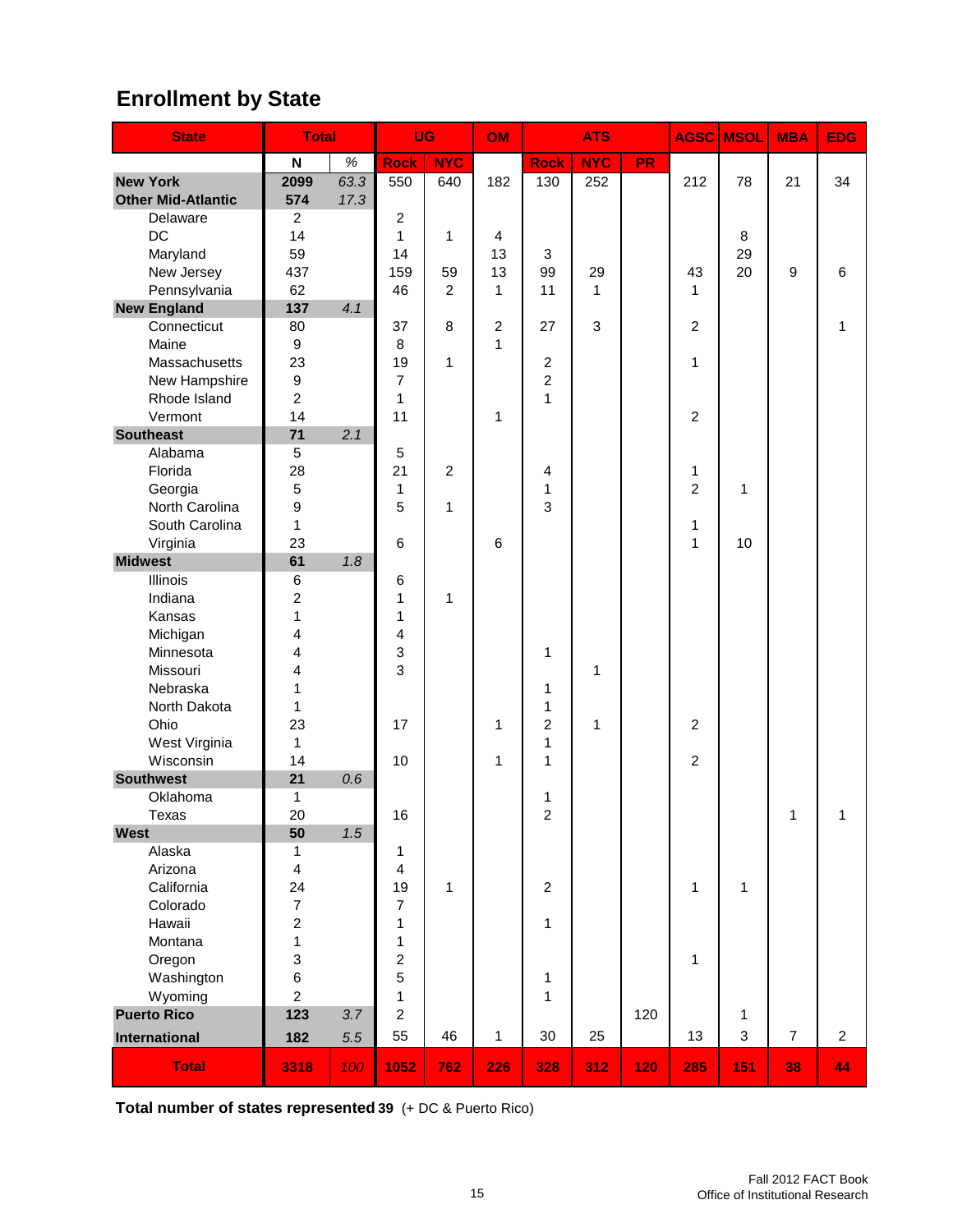# **Enrollment by Country**

| <b>Country</b>                                                                                                                                                                   | <b>Total</b>                                                                                                                |      | <b>UG</b>                                                          |                                                             | OM                     | <b>ATS</b>                                              |                                                                                                               |           | <b>AGSC MSOL</b>                    | <b>MBA</b>                                 | <b>EDG</b>                                   |                |
|----------------------------------------------------------------------------------------------------------------------------------------------------------------------------------|-----------------------------------------------------------------------------------------------------------------------------|------|--------------------------------------------------------------------|-------------------------------------------------------------|------------------------|---------------------------------------------------------|---------------------------------------------------------------------------------------------------------------|-----------|-------------------------------------|--------------------------------------------|----------------------------------------------|----------------|
|                                                                                                                                                                                  | $\boldsymbol{\mathsf{N}}$                                                                                                   | $\%$ | <b>Rock</b>                                                        | <b>NYC</b>                                                  |                        | <b>Rock</b>                                             | <b>NYC</b>                                                                                                    | <b>PR</b> |                                     |                                            |                                              |                |
| <b>USA</b>                                                                                                                                                                       | 2922                                                                                                                        | 88.1 | 950                                                                | 649                                                         | 211                    | 263                                                     | 266                                                                                                           | 120       | 258                                 | 136                                        | 28                                           | 41             |
| <b>Other North America</b><br>Canada<br>Mexico                                                                                                                                   | 19<br>14<br>$5\phantom{1}$                                                                                                  | 0.6  | 4<br>$\mathbf{1}$                                                  | 3                                                           |                        | 6                                                       |                                                                                                               |           | 1                                   | 1<br>1                                     | $\overline{c}$                               |                |
| <b>Central America</b><br><b>Belize</b><br>Guatemala<br>Honduras<br>Panama                                                                                                       | $\overline{7}$<br>$\mathbf{2}$<br>2<br>1<br>$\overline{\mathbf{2}}$                                                         | 0.2  | 1                                                                  | 1<br>1                                                      | 1<br>1                 |                                                         |                                                                                                               |           | 1                                   | 1                                          |                                              |                |
| <b>South America</b><br>Argentina<br><b>Brazil</b><br>Colombia<br>Ecuador<br>Guyana<br>Peru<br>Venezuela                                                                         | 38<br>1<br>14<br>4<br>4<br>6<br>6<br>3                                                                                      | 1.1  | 4<br>3<br>$\mathbf{1}$<br>1<br>$\overline{c}$<br>$\mathbf{1}$      | 1<br>3<br>1<br>2<br>2<br>$\overline{c}$<br>$\mathbf{1}$     |                        | 1<br>2<br>$\mathbf{1}$                                  | 1<br>1<br>$\mathbf{1}$                                                                                        |           | 4<br>1                              | 1<br>1                                     |                                              |                |
| <b>Caribbean</b><br><b>Barbados</b><br>Cuba<br>Dominica<br>Dominican Rep.<br>Grenada<br>Haiti<br>Jamaica<br>Saint Kitts & Nevis<br>St Vinc & Grenadines<br>Trinidad and Tobago   | 100<br>3<br>1<br>1<br>15<br>4<br>31<br>29<br>$\mathbf 2$<br>$\mathbf{1}$<br>13                                              | 3.0  | 4<br>$\mathbf{1}$<br>6<br>5<br>1                                   | $\overline{2}$<br>$\,6$<br>1<br>14<br>10<br>6               | 5<br>$\mathbf{1}$<br>1 | 1<br>1<br>3<br>1<br>1<br>1                              | 1<br>3<br>1<br>$\overline{7}$<br>1                                                                            |           | 1<br>3<br>2<br>2                    | 1<br>1<br>$\overline{c}$<br>$\overline{2}$ | 1<br>1                                       |                |
| Asia<br>China<br>Hong Kong<br>India<br>Indonesia<br>Japan<br>Korea, South<br>Kuwait<br>Lebanon<br>Malaysia<br>Mongolia<br>Philippines<br>Sri Lanka<br>Syria<br>Taiwan<br>Vietnam | 172<br>11<br>1<br>6<br>1<br>$\mathbf{1}$<br>125<br>$\mathbf 1$<br>1<br>$\bf 6$<br>1<br>$\boldsymbol{9}$<br>1<br>1<br>3<br>4 | 5.2  | 1<br>$\mathbf{1}$<br>3<br>26<br>1<br>1<br>$\overline{4}$<br>1<br>1 | $\overline{4}$<br>42<br>1<br>$\ensuremath{\mathsf{3}}$<br>1 | $\mathbf{1}$           | $\overline{2}$<br>33<br>1<br>1<br>1<br>1<br>$\mathbf 3$ | $\overline{c}$<br>$\overline{c}$<br>$\mathbf{1}$<br>$\mathbf{1}$<br>17<br>$\overline{2}$<br>$\mathbf{1}$<br>1 |           | 1<br>$\overline{4}$<br>$\mathbf{1}$ | $\mathbf{1}$                               | $\mathbf{1}$<br>$\mathbf{1}$<br>$\mathbf{1}$ | $\overline{2}$ |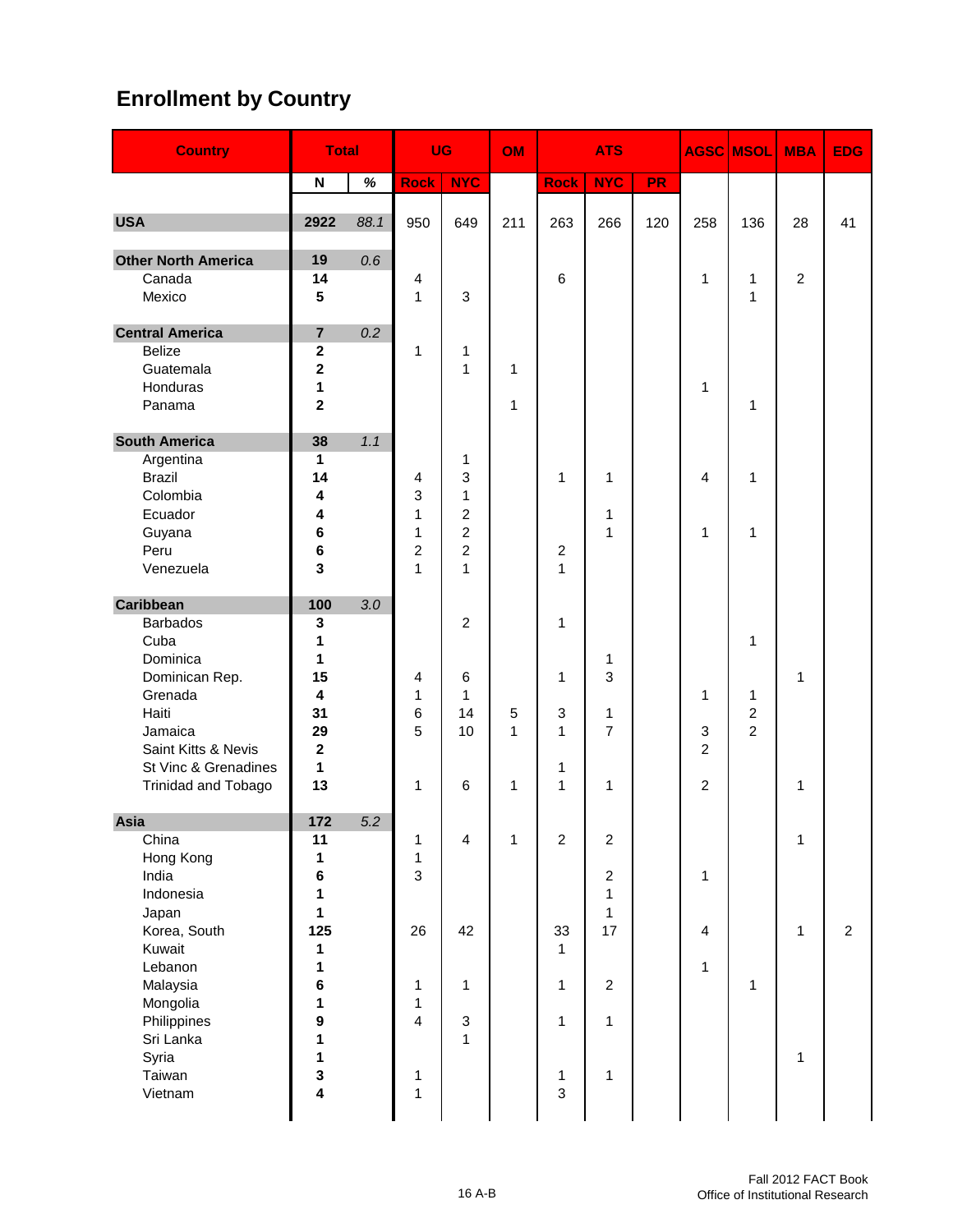# **Enrollment by Country (continued)**

| <b>Country</b>      | <b>Total</b>            |      |                         | <b>UG</b>      | <b>OM</b> |                | <b>ATS</b>   |           |                | <b>AGSC MSOL</b> | <b>MBA</b>   | <b>EDG</b>   |
|---------------------|-------------------------|------|-------------------------|----------------|-----------|----------------|--------------|-----------|----------------|------------------|--------------|--------------|
|                     | N                       | $\%$ | <b>Rock</b>             | <b>NYC</b>     |           | <b>Rock</b>    | <b>NYC</b>   | <b>PR</b> |                |                  |              |              |
| Oceania             | $\overline{\mathbf{1}}$ | 0.0  |                         |                |           |                |              |           |                |                  |              |              |
| Australia           | 1                       |      | $\mathbf{1}$            |                |           |                |              |           |                |                  |              |              |
| <b>Europe</b>       | 31                      | 0.9  |                         |                |           |                |              |           |                |                  |              |              |
| Albania             | 1                       |      |                         |                |           |                |              |           |                | 1                |              |              |
| <b>Bulgaria</b>     | 1                       |      |                         |                |           |                | 1            |           |                |                  |              |              |
| France              | 1                       |      |                         | 1              |           |                |              |           |                |                  |              |              |
| Germany             | 8                       |      | 8                       |                |           |                |              |           |                |                  |              |              |
| Italy               | $\overline{2}$          |      | 1                       | 1              |           |                |              |           |                |                  |              |              |
| Macedonia           | 1                       |      |                         |                |           |                |              |           | 1              |                  |              |              |
| Poland              | $\overline{\mathbf{2}}$ |      | $\boldsymbol{2}$        |                |           |                |              |           |                |                  |              |              |
| Portugal            | $\overline{2}$          |      | 1                       |                |           |                |              |           | 1              |                  |              |              |
| Russia              | 1                       |      | 1                       |                |           |                |              |           |                |                  |              |              |
| Spain               | 4                       |      | 3                       | 1              |           |                |              |           |                |                  |              |              |
| Turkey              | 1                       |      |                         |                |           | 1              |              |           |                |                  |              |              |
| Ukraine             | 1                       |      |                         |                |           |                |              |           |                |                  | 1            |              |
| United Kingdom      | 6                       |      | $\overline{c}$          |                |           | $\overline{c}$ |              |           | $\overline{c}$ |                  |              |              |
| <b>Africa</b>       | 23                      | 0.7  |                         |                |           |                |              |           |                |                  |              |              |
| Angola              | 1                       |      |                         |                |           | 1              |              |           |                |                  |              |              |
| <b>Burkina Faso</b> | 2                       |      | 1                       |                |           |                |              |           | 1              |                  |              |              |
| Dem. Rep. of Congo  | 1                       |      |                         | $\mathbf{1}$   |           |                |              |           |                |                  |              |              |
| Ethiopia            | $\mathbf 2$             |      | 1                       |                |           | 1              |              |           |                |                  |              |              |
| Ghana               | 3                       |      | $\overline{\mathbf{c}}$ |                |           |                |              |           |                |                  |              | $\mathbf{1}$ |
| Kenya               | $\overline{\mathbf{2}}$ |      | 1                       |                |           |                |              |           |                |                  | 1            |              |
| Nigeria             | 8                       |      | $\overline{c}$          | $\overline{2}$ | 1         |                | 1            |           | $\mathbf{1}$   | 1                |              |              |
| South Africa        | 3                       |      | 1                       |                |           |                | $\mathbf{1}$ |           |                |                  | $\mathbf{1}$ |              |
| Zimbabwe            | 1                       |      |                         |                |           |                |              |           |                | 1                |              |              |
| <b>Unknown</b>      | 5                       | 0.2  | $\mathbf{1}$            |                | 4         |                |              |           |                |                  |              |              |
|                     |                         |      |                         |                |           |                |              |           |                |                  |              |              |
| <b>Total</b>        | 3318                    | 100  | 1052                    | 762            | 226       | 328            | 312          | 120       | 285            | 151              | 38           | 44           |

#### **Total number of countries represented: 62**

*NOTE: USA = U.S. citizens. All other countries = international & permanent resident students*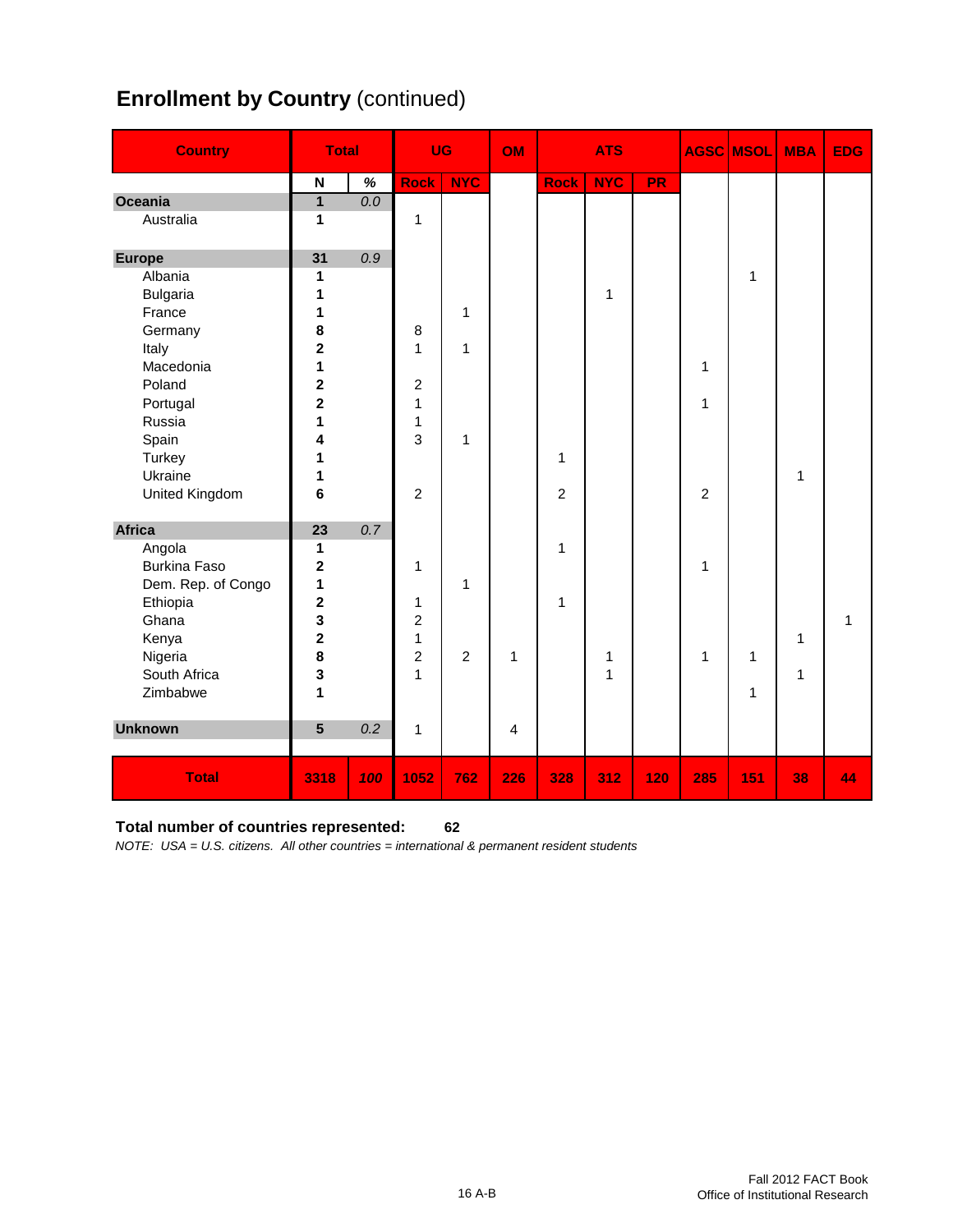| <b>Site</b>        | <b>Program</b>        | <b>U.S. Citizen</b> |       | <b>Permanent</b><br><b>Resident</b> |      | <b>Non-Resident /</b><br>Int'l |      |
|--------------------|-----------------------|---------------------|-------|-------------------------------------|------|--------------------------------|------|
|                    |                       | Ν                   | $\%$  | N                                   | $\%$ | $\boldsymbol{\mathsf{N}}$      | $\%$ |
| <b>Rockland</b>    |                       | 1,403               | 87.9  | 102                                 | 6.4  | 92                             | 5.8  |
|                    | <b>Traditional UG</b> | 950                 |       | 47                                  |      | 55                             |      |
|                    | <b>ATS</b>            | 263                 |       | 35                                  |      | 30                             |      |
|                    | <b>AGSC</b>           | 113                 |       | 9                                   |      | 4                              |      |
|                    | <b>EDG</b>            | 20                  |       | $\mathbf{1}$                        |      | 0                              |      |
|                    | <b>MBA</b>            | 11                  |       | $\overline{2}$                      |      | $\overline{c}$                 |      |
|                    | (Project Cont.)       | 5                   |       | 0                                   |      | 1                              |      |
|                    | <b>MSOL</b>           | 11                  |       | 4                                   |      | 0                              |      |
|                    | (Thesis Cont.)        | 30                  |       | 4                                   |      | 0                              |      |
| <b>Manhattan</b>   |                       | 1,141               | 85.9  | 104                                 | 7.8  | 83                             | 6.3  |
|                    | <b>Traditional UG</b> | 649                 |       | 71                                  |      | 42                             |      |
|                    | <b>ATS</b>            | 266                 |       | 22                                  |      | 24                             |      |
|                    | <b>AGSC</b>           | 145                 |       | 6                                   |      | 8                              |      |
|                    | <b>EDG</b>            | 21                  |       | 0                                   |      | $\overline{c}$                 |      |
|                    | <b>MBA</b>            | 8                   |       | 1                                   |      | 4                              |      |
|                    | (Project Cont.)       | 4                   |       | 0                                   |      | 0                              |      |
|                    | <b>MSOL</b>           | 17                  |       | 1                                   |      | 1                              |      |
|                    | (Thesis Cont.)        | 31                  |       | 3                                   |      | $\overline{2}$                 |      |
| <b>DC</b>          |                       | 69                  | 100.0 | $\mathbf 0$                         | 0.0  | $\mathbf 0$                    | 0.0  |
|                    | <b>OM</b>             | 20                  |       |                                     |      |                                |      |
|                    | (AIT only)            | $\overline{c}$      |       |                                     |      |                                |      |
|                    | <b>MSOL</b>           | 11                  |       |                                     |      |                                |      |
|                    | (Thesis Cont.)        | 36                  |       |                                     |      |                                |      |
| OM (NY)            |                       | 189                 | 92.6  | 14                                  | 6.9  | $\mathbf 1$                    | 0.5  |
|                    | <b>OM</b>             | 167                 |       | 13                                  |      | 0                              |      |
|                    | (AIT only)            | 22                  |       | 1                                   |      | 1                              |      |
| <b>Puerto Rico</b> |                       | 120                 | 100.0 | $\pmb{0}$                           | 0.0  | $\pmb{0}$                      | 0.0  |
|                    | ATS                   | 120                 |       | 0                                   |      | 0                              |      |
| <b>TOTAL</b>       |                       | 2,922               | 88.1  | 220                                 | 6.6  | 176                            | 5.3  |

# **Enrollment by Citizenship**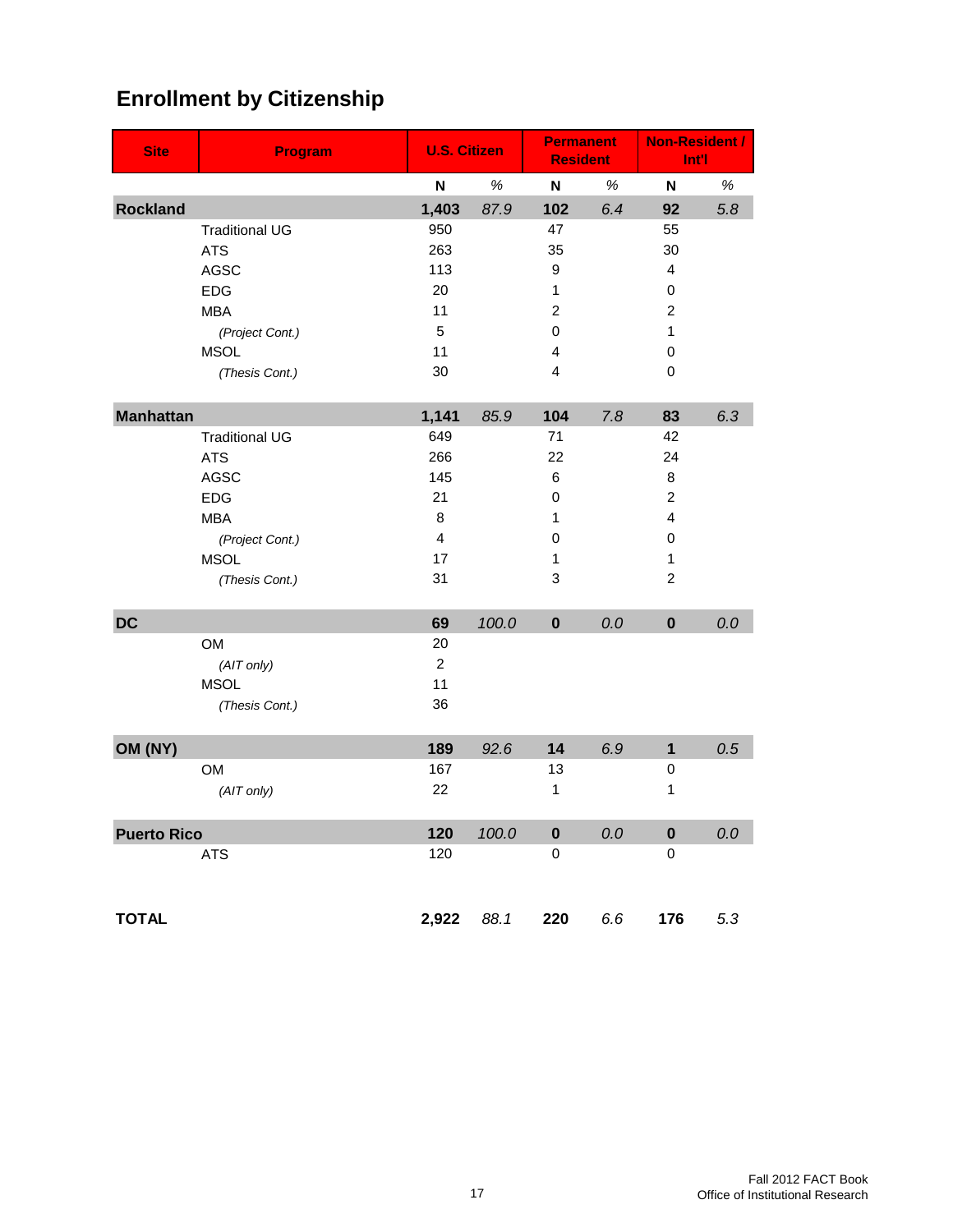# **Enrollment by Denomination**

| <b>Denomination</b>                                 |                | <b>Total</b> |                | UG             | <b>OM</b>               | <b>ATS</b>     |                |                |                |                | <b>AGSC MSOLI</b> | <b>MBA</b> | <b>EDG</b>     |
|-----------------------------------------------------|----------------|--------------|----------------|----------------|-------------------------|----------------|----------------|----------------|----------------|----------------|-------------------|------------|----------------|
|                                                     | N              | %            | <b>Rock</b>    | <b>NYC</b>     |                         | <b>DMin</b>    | <b>Rock</b>    | <b>NYC</b>     | <b>PR</b>      |                |                   |            |                |
| <b>Adventist</b>                                    | 21             | 0.6          |                |                |                         |                |                |                |                |                |                   |            |                |
| ADVENTIST CHR CHURCH                                | 2              |              | $\mathbf{1}$   |                |                         |                |                |                |                |                |                   |            | 1              |
| SEVENTH DAY ADVENTIST                               | 19             |              | 6              | 4              | 3                       |                |                | 1              |                | 4              | $\mathbf{1}$      |            |                |
| Anglican / Episcopal                                | 14             | 0.4          |                |                |                         |                |                |                |                |                |                   |            |                |
| <b>ANGLICAN</b>                                     | 2              |              | 1              |                |                         | 1              |                |                |                |                |                   |            |                |
| ANGLICAN CHURCH OF CAN.                             | $\overline{2}$ |              | 1              |                |                         |                |                |                |                |                |                   | 1          |                |
| THE EPISCOPAL CHURCH                                | 10             |              | 3              | $\overline{2}$ | 1                       |                |                |                |                | 1              | 3                 |            |                |
| <b>Baptist</b>                                      | 364            | 11.0         |                |                |                         |                |                |                |                |                |                   |            |                |
| AMERIC. BAPTIST IN USA                              | 71             |              | 31             | 22             | 1                       | 1              | 1              | $\overline{7}$ |                | $\overline{2}$ | $\overline{2}$    | 1          | 3              |
| BAPT CONV OF ONT & QUEBEC                           | $\mathbf{1}$   |              | 1              |                |                         |                |                |                |                |                |                   |            |                |
| BAPT GENERAL CONFERENCE                             | $\overline{7}$ |              | 1              | 1              | 2                       |                | 1              |                |                |                |                   | 1          | 1              |
| BAPT MISS ASSOC. OF AMERICA                         | 1              |              |                |                |                         |                |                | 1              |                |                |                   |            |                |
| <b>BAPTIST- OTHER</b>                               | 262            |              | 74             | 52             | 27                      | 5              | 17             | 33             | 8              | 23             | 19                | 3          | 1              |
| CONS BAPT ASSOC OF AMER                             | $\overline{2}$ |              | 1              |                |                         |                |                |                |                | 1              |                   |            |                |
| GEN BAPTIST STATE CONV, NC                          | 1              |              |                |                |                         |                | 1              |                |                |                |                   |            |                |
| <b>INDEPENDENT BAPTIST</b>                          | $\overline{2}$ |              |                |                |                         |                | 1              |                | 1              |                |                   |            |                |
| NAT'L BAPTIST CONVENTION                            | 6              |              |                |                |                         | 1              | 3              | 2              |                |                |                   |            |                |
| SOUTHERN BAPTIST CONV                               | 11             |              | $\overline{2}$ | 1              |                         |                |                | 3              | $\mathbf{1}$   | 3              | 1                 |            |                |
| <b>Brethren</b>                                     | 6              | 0.2          |                |                |                         |                |                |                |                |                |                   |            |                |
| BRETHREN IN CHRIST CHURCH                           | $\overline{2}$ |              |                |                |                         |                |                |                |                | 1              |                   | 1          |                |
| CHURCH OF THE BRETHREN                              | $\overline{2}$ |              |                | 1              |                         |                | 1              |                |                |                |                   |            |                |
| PLYMOUTH BRETHREN                                   | $\overline{2}$ |              |                |                | 1                       |                |                |                |                | 1              |                   |            |                |
| C&MA                                                | 387            | 11.7         | 180            | 36             | $\overline{\mathbf{4}}$ | 15             | 67             | 15             | 30             | 33             | 4                 | 1          | $\overline{c}$ |
| <b>Church of God (Anderson, IN)</b>                 | 18             | 0.5          | 4              | 3              |                         |                | $\overline{2}$ | 6              |                |                | $\mathbf{1}$      |            | $\overline{2}$ |
| <b>Churches of Christ-Chr Ch</b>                    | 22             | 0.7          |                |                |                         |                |                |                |                |                |                   |            |                |
| CHR CHURCH (Disciples of Christ)                    | 13             |              | 1              | $\overline{2}$ |                         |                |                | 3              | $\overline{7}$ |                |                   |            |                |
| <b>CHURCHES OF CHRIST</b>                           | 9              |              | $\overline{4}$ | $\overline{2}$ |                         |                | 1              | 1              |                | 1              |                   |            |                |
| <b>Churches of God (Gen Conf)</b>                   | 14             | 0.4          | 5              | 6              | $\overline{2}$          |                | 1              |                |                |                |                   |            |                |
| <b>Evangelical Church in Canada</b>                 | 12             | 0.4          | 8              | 1              |                         |                | 1              | 1              |                | 1              |                   |            |                |
| <b>Evangelical Cong Church</b>                      | 14             | 0.4          | 6              | 6              |                         |                | 2              |                |                |                |                   |            |                |
| <b>Evangelical Covenant Church</b>                  | 6              | 0.2          |                |                |                         |                | 5              | 1              |                |                |                   |            |                |
| <b>Evangelical Free Church</b>                      | 25             | 0.8          | 10             | $\overline{2}$ |                         | $\overline{2}$ | 4              | $\overline{2}$ |                | 4              |                   |            | 1              |
| Inter/Multidenominational                           | 16             | 0.5          | 4              | 1              |                         | 1              | 3              | 5              |                | $\overline{2}$ |                   |            |                |
| <b>Jewish</b>                                       | 9              | 0.3          |                |                |                         |                |                |                |                |                |                   |            |                |
| <b>MESSIANIC JEWISH</b>                             | 6              |              | 3              | 1              |                         |                |                |                | 1              |                |                   |            | 1              |
| <b>TRADITIONAL JUDAISM</b>                          | 3              |              | 1              |                | 1                       |                |                |                |                |                | 1                 |            |                |
| Lutheran                                            | 17             | 0.5          |                |                |                         |                |                |                |                |                |                   |            |                |
| EVANG LUTHERAN IN AMER                              | 2              |              |                |                |                         |                | 1              |                |                |                | 1                 |            |                |
| EVANG LUTHERAN IN CAN                               | $\overline{2}$ |              | 1              | 1              |                         |                |                |                |                |                |                   |            |                |
| LUTHERAN BRETHREN                                   | $\overline{c}$ |              |                | 1              |                         |                | 1              |                |                |                |                   |            |                |
| LUTHERAN- OTHER                                     | 11             |              | 6              | $\overline{2}$ | $\mathbf{1}$            |                | 1              |                |                |                | $\mathbf{1}$      |            |                |
| <b>Mennonite</b>                                    | 8              | 0.2          |                |                |                         |                |                |                |                |                |                   |            |                |
| <b>MENNONITE BRETHREN</b>                           | 1              |              |                | 1              |                         |                |                |                |                |                |                   |            |                |
| MENNONITE CHURCH                                    | 2              |              |                | 1              |                         |                |                |                | $\mathbf{1}$   |                |                   |            |                |
| <b>MENNONITE- OTHER</b>                             | 5              |              | 1              | $\overline{2}$ |                         |                |                | 2              |                |                |                   |            |                |
| <b>Methodist</b>                                    | 109            | 3.3          |                |                |                         |                |                |                |                |                |                   |            |                |
| AFRICAN METH EPISC (AME)<br>AFRICAN METH EPISC ZION | 34             |              | 6              | 8              | 3                       |                | 1              | 12             |                | 3              |                   | 1          |                |
|                                                     | 3              |              | 1              | $\mathbf{1}$   |                         |                |                | $\mathbf{1}$   |                |                |                   |            |                |
| <b>CHRISTIAN METHODIST EPISC</b>                    | 3              |              |                |                | 1                       |                |                | 1              |                |                | 1                 |            |                |
| FREE METHODIST CHURCH<br>INDEPENDENT METHODIST      | 3<br>12        |              |                | $\overline{2}$ |                         |                |                | $\mathbf{1}$   |                | 1<br>1         | $\mathbf{1}$      |            |                |
| <b>METHODIST-OTHER</b>                              | 11             |              | 9<br>4         | 3              | $\mathbf{1}$            |                |                | $\mathbf{1}$   |                |                | $\overline{2}$    |            |                |
| UNITED METHODIST                                    | 36             |              | 9              | 4              |                         | 1              | 8              | 6              |                | 4              | $\overline{4}$    |            |                |
| WESLEYAN                                            | 7              |              | 6              | 1              |                         |                |                |                |                |                |                   |            |                |
| Nat'l Assoc of Cong Chr Ch                          | $\overline{7}$ | 0.2          | 3              |                |                         | 2              | 1              | $\mathbf{1}$   |                |                |                   |            |                |
|                                                     |                |              |                |                |                         |                |                |                |                |                |                   |            |                |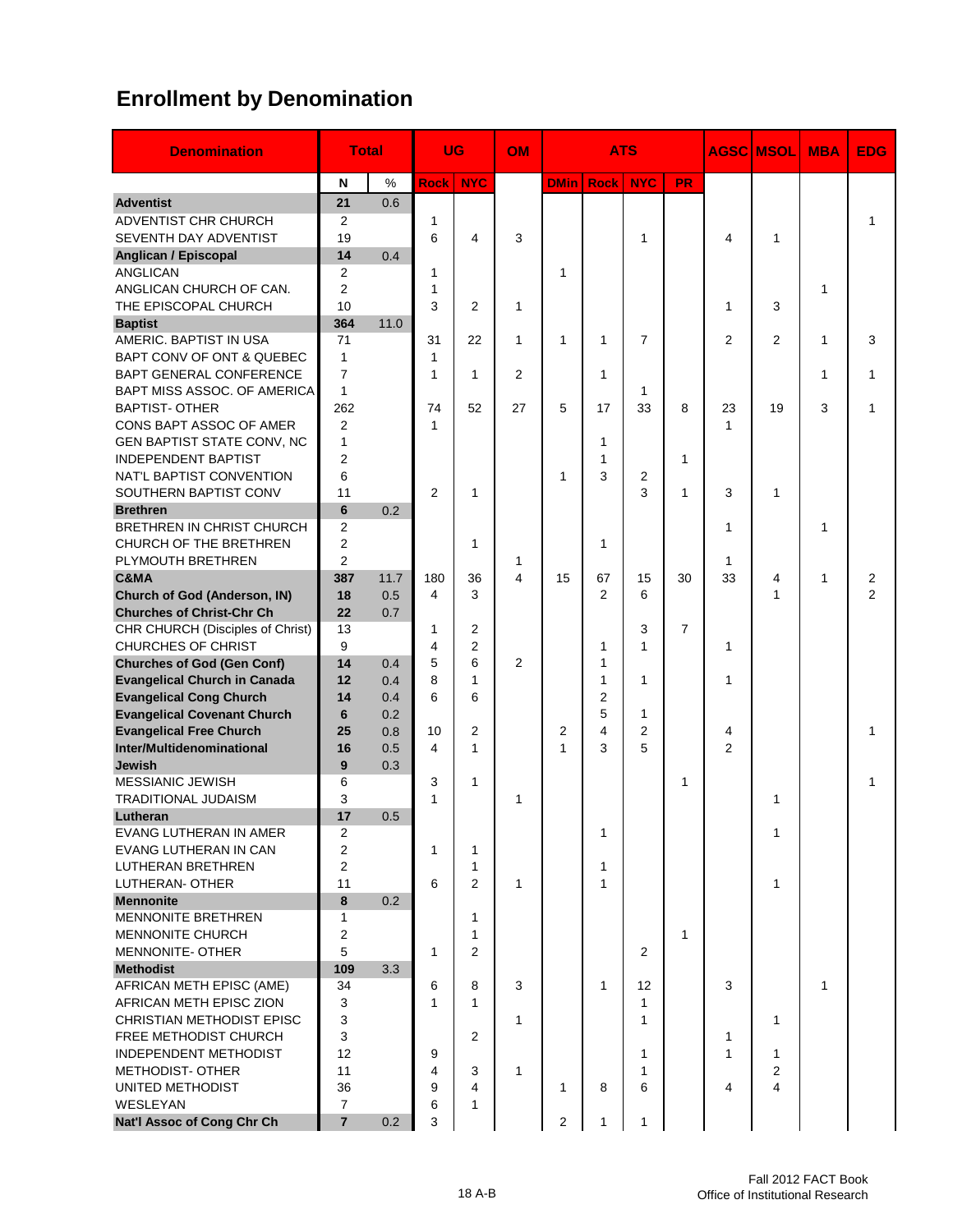# **Enrollment by Denomination** (continued)

| <b>Denomination</b>                     | <b>Total</b>   |       |                | <b>UG</b>      | <b>OM</b>      |                | ATS            |                |                |                | <b>AGSC MSOLI</b> | <b>MBA</b>     | <b>EDG</b>     |
|-----------------------------------------|----------------|-------|----------------|----------------|----------------|----------------|----------------|----------------|----------------|----------------|-------------------|----------------|----------------|
|                                         | N              | %     | <b>Rock</b>    | <b>NYC</b>     |                | <b>DMin</b>    | <b>Rock</b>    | <b>NYC</b>     | <b>PR</b>      |                |                   |                |                |
| <b>Nazarene</b>                         | 22             | 0.7   | 6              | $\overline{2}$ |                | $\overline{2}$ | 2              | $\overline{7}$ | $\mathbf{1}$   | 2              |                   |                |                |
| Nondenominational                       | 879            | 26.5  | 222            | 246            | 76             | 16             | 58             | 95             |                | 91             | 52                | 10             | 13             |
| <b>Orthodox</b>                         | 10             | 0.3   |                |                |                |                |                |                |                |                |                   |                |                |
| ORTHODOX CHURCH IN AMER                 | 1              |       | 1              |                |                |                |                |                |                |                |                   |                |                |
| ORTHODOX- OTHER                         | 9              |       | 6              |                |                |                |                |                |                | 1              | $\overline{2}$    |                |                |
| Pentecostal                             | 706            | 21.3  |                |                |                |                |                |                |                |                |                   |                |                |
| <b>APOSTOLIC</b>                        | 29             |       | 9              | 10             | 2              |                | 1              | 3              |                | 2              |                   | 1              | 1              |
| APOSTOLIC PENTECOSTAL                   | 18             |       | $\overline{7}$ | 6              | 1              |                |                |                |                | 3              | 1                 |                |                |
| ASSEMBLIES OF GOD                       | 155            |       | 48             | 51             | 4              |                | 13             | 9              | 5              | 16             | 3                 | 1              | 5              |
| CHURCH OF GOD (Clev, TN)                | 9              |       |                |                |                |                | 1              | 1              | $\overline{7}$ |                |                   |                |                |
| CHURCH OF GOD- OTHER                    | $\overline{7}$ |       | 5              | 2              |                |                |                |                |                |                |                   |                |                |
| CHURCH OF GOD IN CHRIST                 | 8              |       | 1              | $\overline{2}$ |                | 1              | 1              | 2              |                | 1              |                   |                |                |
| FOUR SQUARE GOSPEL CH                   | 5              |       | 3              | $\mathbf{1}$   |                |                |                |                |                | 1              |                   |                |                |
| <b>FULL GOSPEL</b>                      | 12             |       | 5              | $\mathbf{1}$   |                |                | 3              | 1              |                | 2              |                   |                |                |
| PENTECOSTAL ASSEMB OF CAN               | 42             |       | 29             | 10             |                |                | 1              | 1              |                | 1              |                   |                |                |
| PENTECOSTAL- OTHER                      | 421            |       | 96             | 158            | 10             | 2              | 11             | 42             | 42             | 34             | 18                | 3              | 5              |
| Presbyterian                            | 147            | 4.4   |                |                |                |                |                |                |                |                |                   |                |                |
| ASSOC REF PRESBYTERIAN                  | 10             |       | 1              | 4              |                |                | 1              | 2              |                | 1              | 1                 |                |                |
| <b>CUMBERLAND PRESB CHURCH</b>          | 2              |       |                | $\overline{2}$ |                |                |                |                |                |                |                   |                |                |
| EVANGELICAL PRESBYTERIAN                | 12             |       | 7              | $\overline{2}$ |                |                | 1              | 1              |                | 1              |                   |                |                |
| ORTHODOX PRESBYTERIAN                   | 2              |       |                | 1              |                |                |                |                | 1              |                |                   |                |                |
| PRESB CHURCH IN AMERICA                 | 35             |       | 11             | 13             | 1              |                | 5              | 1              |                | 4              |                   |                |                |
| PRESB CHURCH IN CANADA                  | $\mathbf{1}$   |       | 1              |                |                |                |                |                |                |                |                   |                |                |
| PRESBYTERIAN CHURCH (USA)               | 19             |       | 3              | 1              |                | 1              | 6              | 2<br>3         | $\overline{2}$ | 4              |                   |                |                |
| REFORMED PRESBYTERIAN                   | 12             |       |                | 3<br>10        |                |                | 4              |                |                | 1              |                   |                | 1              |
| PRESBYTERIAN - OTHER<br><b>Reformed</b> | 54<br>37       |       | 20             |                |                |                | 10             | 10             | 1              | 1              | $\mathbf{1}$      | 1              |                |
| CHRISTIAN REFORMED CHURCH               | 13             | 1.1   | 6              | 1              |                |                | 4              |                |                | 2              |                   |                |                |
| REFORMED CHURCH IN AMER                 | 20             |       | 11             |                |                |                | 6              | 1              |                | 1              |                   |                | 1              |
| <b>REFORMED CHURCH</b>                  | $\overline{4}$ |       | 1              | 1              |                |                | $\overline{2}$ |                |                |                |                   |                |                |
| <b>Roman Catholic</b>                   | 134            | 4.0   | 78             | 10             | 19             |                | 1              | 1              |                | 9              | 9                 | 5              | $\overline{2}$ |
| <b>Salvation Army</b>                   | 19             | 0.6   | 11             | $\overline{2}$ | 1              | 1              | 2              |                |                | 2              |                   |                |                |
| <b>United Church of Christ</b>          | $\overline{2}$ | 0.1   |                | 1              | 1              |                |                |                |                |                |                   |                |                |
| Other                                   | 86             | 2.6   |                |                |                |                |                |                |                |                |                   |                |                |
| <b>BIBLE CHURCH/FELLOWSHIP</b>          | 3              |       | 3              |                |                |                |                |                |                |                |                   |                |                |
| <b>EVANGELICAL</b>                      | 27             |       | 11             | 8              | 3              |                |                |                | 2              | 2              | 1                 |                |                |
| <b>HOLINESS</b>                         | $\mathbf{1}$   |       |                | 1              |                |                |                |                |                |                |                   |                |                |
| INDEPENDENT                             | 13             |       | 3              | $\mathbf{1}$   |                |                | 1              |                | 6              | 2              |                   |                |                |
| <b>MUSLIM</b>                           | $\overline{2}$ |       | 1              |                | 1              |                |                |                |                |                |                   |                |                |
| <b>OTHER</b>                            | 28             |       | $\overline{7}$ | 3              | $\overline{2}$ | $\mathbf{1}$   | 4              | $\overline{2}$ | 3              | $\overline{2}$ | 3                 | $\mathbf{1}$   |                |
| <b>PROTESTANT</b>                       | 12             |       | 9              | 3              |                |                |                |                |                |                |                   |                |                |
| <b>Undesignated / Unknown</b>           | 207            | 6.2   | 36             | 36             | 57             | $\mathbf{1}$   | 12             | 22             | $\mathbf{1}$   | 13             | 18                | $\overline{7}$ | $\overline{4}$ |
|                                         |                |       |                |                |                |                |                |                |                |                |                   |                |                |
| <b>Total</b>                            | 3318           | 100.0 | 1052           | 762            | 226            | 54             | 274            | 312            | 120            | 285            | 151               | 38             | 44             |

*\* Major categories are those used by The Association of Theological Schools*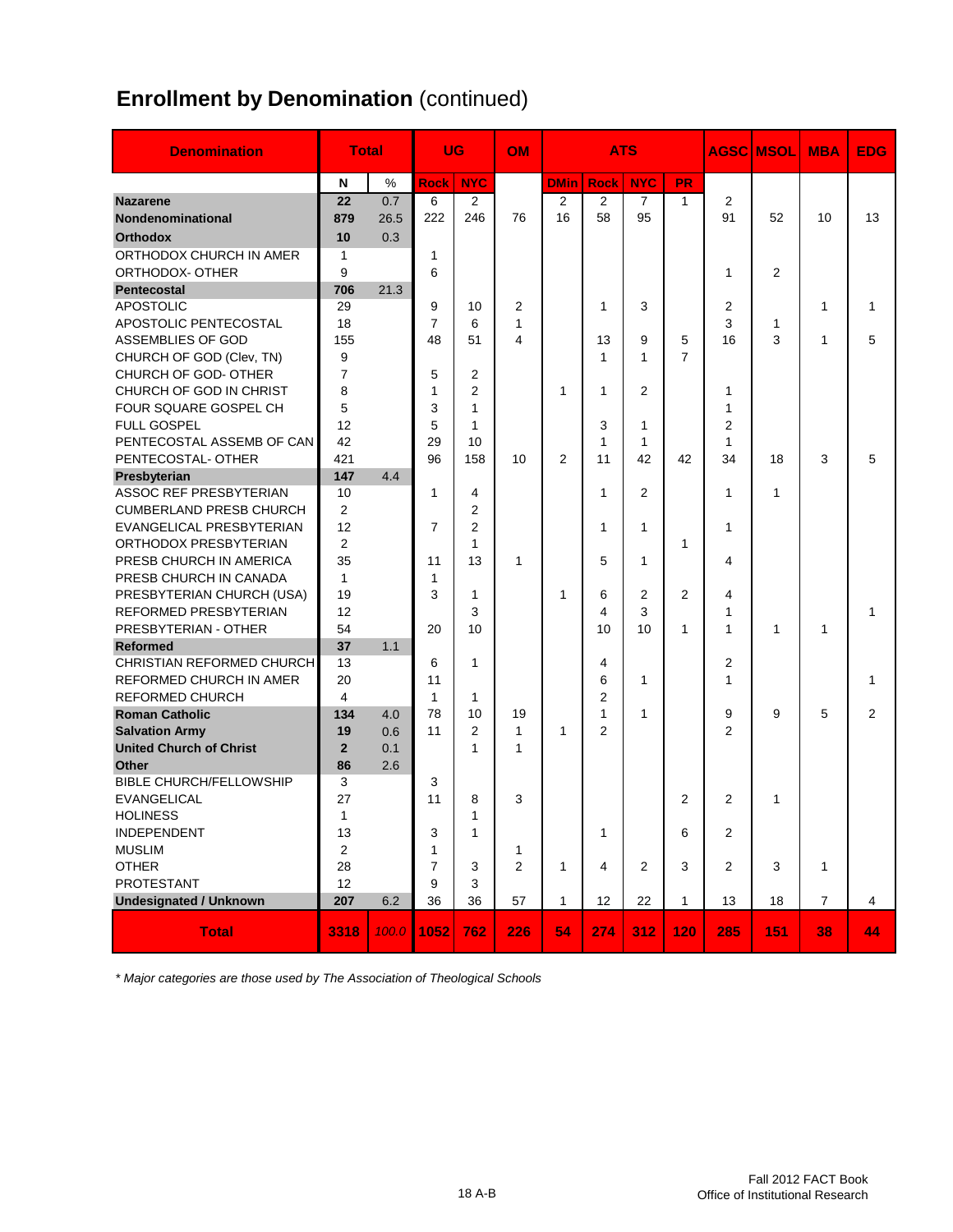| <b>Site</b>        |                                | <b>Program</b> | <b>C&amp;MA</b><br><b>Students</b> | <b>Total</b><br><b>Students</b> | <b>Percentage</b> |
|--------------------|--------------------------------|----------------|------------------------------------|---------------------------------|-------------------|
| <b>Rockland</b>    |                                |                | 291                                | 1597                            | 18.2%             |
|                    | <b>Traditional UG</b>          |                | 180                                | 1052                            | 17.1%             |
|                    | <b>ATS</b>                     |                | 67                                 | 274                             | 24.5%             |
|                    | <b>DMin</b>                    |                | 15                                 | 54                              | 27.8%             |
|                    | <b>AGSC</b>                    |                | 26                                 | 126                             | 20.6%             |
|                    | <b>EDG</b>                     |                | $\overline{c}$                     | 21                              | 9.5%              |
|                    | <b>MBA</b>                     |                | $\mathbf{1}$                       | 15                              | 6.7%              |
|                    | (Project Cont.)                |                | $\pmb{0}$                          | $\,6$                           | 0.0%              |
|                    | <b>MSOL</b>                    |                | $\pmb{0}$                          | 15                              | 0.0%              |
|                    | (Thesis Cont.)                 |                | 0                                  | 34                              | 0.0%              |
|                    |                                |                | 60                                 | 1328                            | 4.5%              |
| <b>Manhattan</b>   | <b>Traditional UG</b>          |                | 36                                 | 762                             | 4.7%              |
|                    | <b>ATS</b>                     |                | 15                                 | 312                             | 4.8%              |
|                    | <b>AGSC</b>                    |                | 7                                  | 159                             | 4.4%              |
|                    | <b>EDG</b>                     |                | 0                                  | 23                              | 0.0%              |
|                    | <b>MBA</b>                     |                | 0                                  | 13                              | 0.0%              |
|                    |                                |                | $\pmb{0}$                          | $\overline{4}$                  | 0.0%              |
|                    | (Project Cont.)<br><b>MSOL</b> |                | $\pmb{0}$                          | 19                              | 0.0%              |
|                    |                                |                | $\overline{c}$                     | 36                              | 5.6%              |
|                    | (Thesis Cont.)                 |                |                                    |                                 |                   |
| <b>DC</b>          |                                |                | $\overline{2}$                     | 69                              | 2.9%              |
|                    | OM                             |                | $\pmb{0}$                          | 20                              | $0.0\%$           |
|                    | (AIT only)                     |                | $\mathbf 0$                        | $\overline{c}$                  | 0.0%              |
|                    | <b>MSOL</b>                    |                | $\mathbf 0$                        | 11                              | 0.0%              |
|                    | (Thesis Cont.)                 |                | $\overline{c}$                     | 36                              | 5.6%              |
| OM (NY)            |                                |                | $\overline{\mathbf{4}}$            | 204                             | 2.0%              |
|                    | OM                             |                | 4                                  | 180                             | 2.2%              |
|                    | (AIT only)                     |                | $\mathbf 0$                        | 24                              | 0.0%              |
| <b>Puerto Rico</b> |                                |                | 30                                 | 120                             | 25.0%             |
|                    | <b>ATS</b>                     |                | 30                                 | 120                             | 25.0%             |
|                    |                                |                | 387                                | 3,318                           | 11.7%             |
| <b>TOTAL</b>       |                                |                |                                    |                                 |                   |

# **Enrollment by C&MA (Christian & Missionary Alliance)**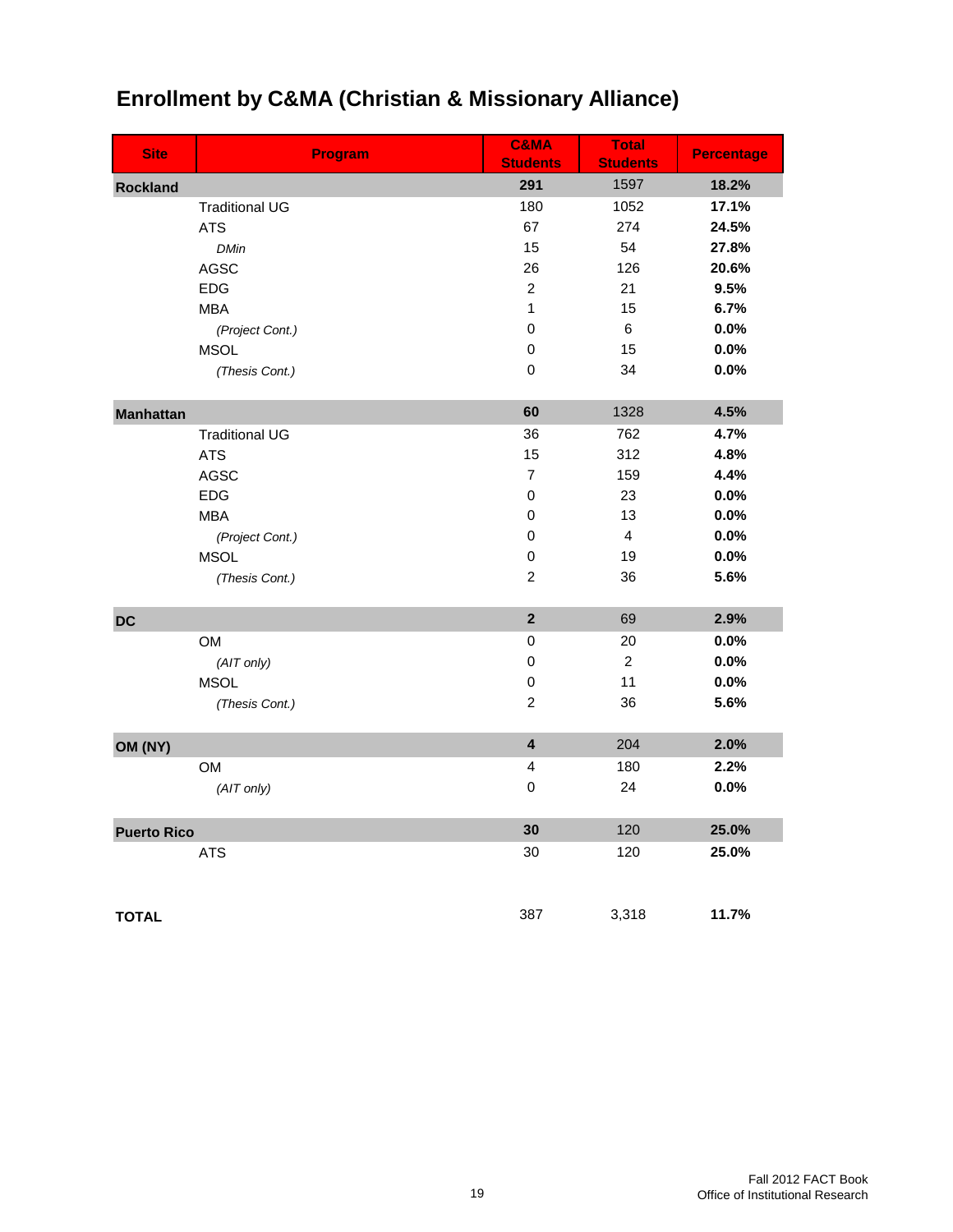# **Enrollment by Pell Grant Recipients & 1st Generation Students**

|                                    | <b>TOTAL</b>        |         | <b>TRAD UG</b><br>(Rockland) |         | <b>TRAD UG</b><br>(Manhattan) |       | <b>OM</b>           |      |
|------------------------------------|---------------------|---------|------------------------------|---------|-------------------------------|-------|---------------------|------|
|                                    | $\%$<br>N           |         | N                            | %       | N                             | %     | N                   | %    |
| <b>Pell Grant Recipients</b>       | 1,112               | 55.8    | 540                          | 53.0    | 470                           | 62.8  | 102                 | 45.1 |
| Total enrollment (degree-seeking)  | 1,993               |         | 1,019                        |         | 748                           |       | 226                 |      |
| Female                             | 687<br>1,207        | 56.9    | 319<br>612                   | 52.1    | 294<br>450                    | 65.3  | 74<br>145           | 51.0 |
| Male                               | 425<br>786          | 54.1    | 221<br>407                   | 54.3    | 176<br>298                    | 59.1  | 28<br>81            | 34.6 |
| Amer Indian / Alaskan Nat          | 2<br>5              | 40.0    | 1<br>$\overline{2}$          | 50.0    | 1<br>$\mathbf{1}$             | 100.0 | 0<br>$\overline{2}$ | N/A  |
| Asian                              | 115<br>195          | 59.0    | 65<br>113                    | 57.5    | 46<br>74                      | 62.2  | 4<br>8              | 50.0 |
| <b>Black / African American</b>    | 427<br>662          | 64.5    | 165<br>245                   | 67.3    | 196<br>292                    | 67.1  | 66<br>125           | 52.8 |
| Hispanic / Latino                  | 348<br>495          | 70.3    | 140<br>183                   | 76.5    | 188<br>269                    | 69.9  | 20<br>43            | 46.5 |
| Native Hawaiian / Other Pac Island | 3<br>$\overline{7}$ | 42.9    | $\overline{2}$<br>5          | 40.0    | $\mathbf 1$<br>$\overline{2}$ | 50.0  | 0<br>0              | N/A  |
| White                              | 183<br>450          | 40.7    | 158<br>386                   | 40.9    | 20<br>38                      | 52.6  | 5<br>26             | 19.2 |
| Two or More Races                  | 24<br>51            | 47.1    | 8<br>26                      | 30.8    | 12<br>20                      | 60.0  | 4<br>5              | 80.0 |
| Non-Resident / Int'l               | 1<br>96             | $1.0\,$ | $\pmb{0}$<br>53              | $0.0\,$ | $\mathbf{1}$<br>42            | 2.4   | 0<br>1              | 0.0  |
| <b>Unknown</b>                     | 9<br>32             | 28.1    | 1<br>6                       | 16.7    | 5<br>10                       | 50.0  | 3<br>16             | 18.8 |
| 1st Generation Students*           | N/A                 |         | N/A                          |         | N/A                           |       | N/A                 |      |
| Number of FAFSA applicants         |                     |         |                              |         |                               |       |                     |      |

*\* as determined by FAFSA applications*

*\* students included when 1) at least one parent's education is known, and 2) all known did not attend college*

*\* data unavailable 2012-13*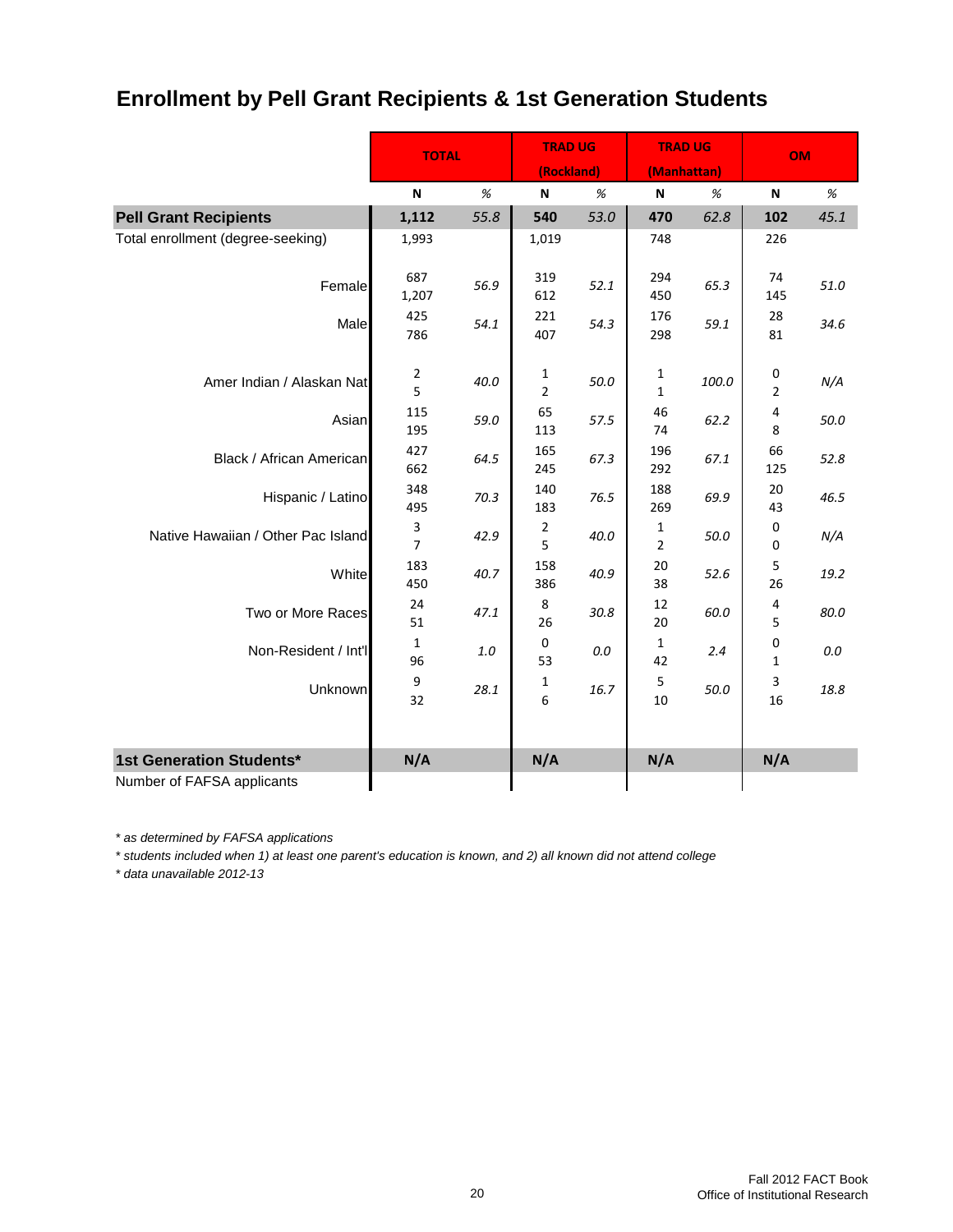# **Degrees / Majors by Site**

|                                                                                    | <b>TOTAL</b>   | Rockland         | Manhattan | ଚ | OMITEL |     |
|------------------------------------------------------------------------------------|----------------|------------------|-----------|---|--------|-----|
| <b>Alliance Theological Seminary &amp; College of Bible and Christian Ministry</b> |                |                  |           |   |        |     |
| <b>Alliance Theological Seminary</b>                                               |                |                  |           |   |        |     |
| MA (Biblical Literature)                                                           | 64             | 29               | 35        |   |        |     |
| MA in Intercultural Studies                                                        | 11             | 11               |           |   |        |     |
| MDiv                                                                               | 449            | 174              | 217       |   |        | 58  |
| <b>MPS</b>                                                                         | 165            | 50               | 53        |   |        | 62  |
| <b>DMin</b>                                                                        | 54             | 54               |           |   |        |     |
| <b>Sub-Total</b>                                                                   | 743            | 318              | 305       |   |        | 120 |
| <b>College of Bible and Christian Ministry</b>                                     |                |                  |           |   |        |     |
| <b>AA - Biblical Studies</b>                                                       | $\overline{4}$ |                  | 4         |   |        |     |
| BA - Biblical & Theological Studies                                                | 106            | 34.5             | 71.5      |   |        |     |
| <b>BA - Cross-Cultural Studies</b>                                                 | 29.5           | 29.5             |           |   |        |     |
| <b>BA</b> - Intercultural Studies                                                  | 22             | 22               |           |   |        |     |
| <b>BS</b> - Christian Education                                                    | 1              | 1                |           |   |        |     |
| <b>BS</b> - Missiology                                                             | 1              | 1                |           |   |        |     |
| <b>BS</b> - Music and Worship                                                      | 16             | 9                | 7         |   |        |     |
| <b>BS</b> - Pastoral Ministry                                                      | 66             | 37               | 29        |   |        |     |
| BS - Youth & Family Studies                                                        | 42.5           | 41.5             | 1         |   |        |     |
| <b>Sub-Total</b>                                                                   | 288            | 175.5            | 112.5     |   |        |     |
| <b>TOTAL</b>                                                                       | 1031           | 493.5            | 417.5     |   |        | 120 |
| <b>College of Arts &amp; Sciences</b>                                              |                |                  |           |   |        |     |
| <b>Division of Humanities</b>                                                      |                |                  |           |   |        |     |
| AA - General Education                                                             | 110            | 27               | 83        |   |        |     |
| AA - General Education (pre-OM)                                                    | 5              | 2                | 3         |   |        |     |
| AA - Liberal Arts & Sciences                                                       | 37             | 37               |           |   |        |     |
| BA - English                                                                       | 31.5           | 19.5             | 12        |   |        |     |
| <b>BA</b> - History                                                                | 9              | 4                | 5         |   |        |     |
| BA - Interdisciplinary Studies^                                                    | 7              | 5                | 2         |   |        |     |
| BA - Philosophy                                                                    | $\overline{c}$ | $\boldsymbol{2}$ |           |   |        |     |
| <b>BA</b> - Religion                                                               | 5.5            | 4.5              | 1         |   |        |     |
| <b>BS</b> - Communications                                                         | 63.5           | 57.5             | 6         |   |        |     |
| BS - Interdisciplinary Studies^                                                    | 173            | 54               | 119       |   |        |     |
| Sub-Total                                                                          | 443.5          | 212.5            | 231       |   |        |     |
| <b>Division of Social and Behavioral Sciences</b>                                  |                |                  |           |   |        |     |
| <b>AGSC Prerequisites</b>                                                          | 13             | 3                | 10        |   |        |     |
| BA - Psychology                                                                    |                |                  |           |   |        |     |
|                                                                                    | 162            | 80               | 82        |   |        |     |
| <b>BA</b> - Sociology                                                              | 19.5           | 18.5             | 1         |   |        |     |
| <b>BS</b> - Criminal Justice                                                       | 68             | 49               | 19        |   |        |     |
| <b>BS</b> - Social Work<br><b>Sub-Total</b>                                        | 124<br>386.5   | 55<br>205.5      | 69<br>181 |   |        |     |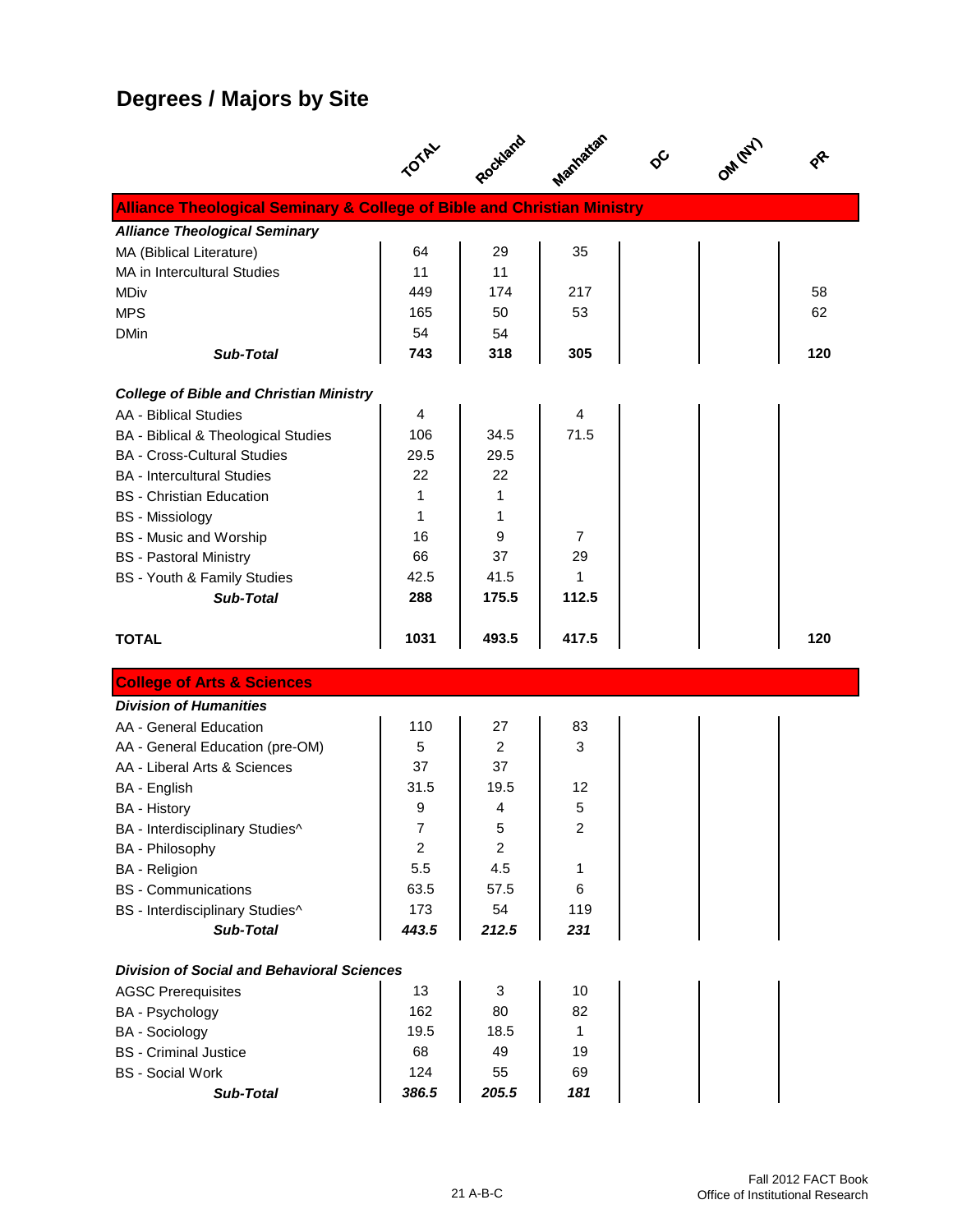# **Degrees / Majors by Site (continued)**

|                                               | TOTAL | Rockland | Manhatian      | $\delta^{\mathcal{C}}$ | OM (EY) | $\boldsymbol{\hat{\mathcal{S}}}$ |
|-----------------------------------------------|-------|----------|----------------|------------------------|---------|----------------------------------|
|                                               |       |          |                |                        |         |                                  |
| <b>Division of Mathematics &amp; Sciences</b> |       |          |                |                        |         |                                  |
| <b>BA</b> - Mathematics                       | 5     | 5        |                |                        |         |                                  |
| <b>BS</b> - Computer Science                  | 14    | 14       |                |                        |         |                                  |
| <b>Sub-Total</b>                              | 19    | 19       |                |                        |         |                                  |
| <b>School of Music</b>                        |       |          |                |                        |         |                                  |
| AS - Music                                    | 3     |          | 3              |                        |         |                                  |
| <b>BA - Music</b>                             | 31.5  | 9        | 22.5           |                        |         |                                  |
| MusB - Composition                            | 4.5   | 1.5      | 3              |                        |         |                                  |
| MusB - Music Education                        | 27.5  | 17.5     | 10             |                        |         |                                  |
| MusB - Performance (Instrumental)             | 11    | 3        | 8              |                        |         |                                  |
| MusB - Performance (Piano)                    | 5     | 1        | $\overline{4}$ |                        |         |                                  |
| MusB - Performance (Vocal)                    | 34    | 9        | 25             |                        |         |                                  |
| <b>SMB - Church Music</b>                     | 14    | 3        | 11             |                        |         |                                  |
| <b>Sub-Total</b>                              | 130.5 | 44       | 86.5           |                        |         |                                  |
| <b>TOTAL</b>                                  | 979.5 | 481      | 498.5          |                        |         |                                  |

| <b>College of Graduate and Professional Programs</b> |                |                |                |    |     |  |
|------------------------------------------------------|----------------|----------------|----------------|----|-----|--|
| <b>Alliance Graduate School of Counseling</b>        |                |                |                |    |     |  |
| MA - Marriage & Family Therapy                       | 68             | 68             |                |    |     |  |
| MA - Mental Health Counseling                        | 216            | 57             | 159            |    |     |  |
| Sub-Total                                            | 284            | 125            | 159            |    |     |  |
| <b>School of Business and Leadership</b>             |                |                |                |    |     |  |
| AS - Business Administration                         | 3              | 1              | $\overline{c}$ |    |     |  |
| <b>BS</b> - Accounting                               | 23             | 23             |                |    |     |  |
| <b>BS</b> - Business Administration                  | 180            | 108            | 72             |    |     |  |
| Adult Degree Completion Program                      |                |                |                |    |     |  |
| AIT only                                             | 26             |                |                | 2  | 24  |  |
| <b>BS</b> - Church Management                        | 1              |                |                |    | 1   |  |
| <b>BS</b> - Organizational Management                | 169            |                |                | 17 | 152 |  |
| <b>BPS - Organizational Management</b>               | 30             |                |                | 3  | 27  |  |
| <b>MBA</b>                                           | 28             | 15             | 13             |    |     |  |
| <b>MBA</b> (Project Continuation)                    | 10             | 6              | 4              |    |     |  |
| <b>MSOL</b>                                          | 45             | 15             | 19             | 11 |     |  |
| <b>MSOL</b> (Thesis Continuation)                    | 106            | 34             | 36             | 36 |     |  |
| <b>Sub-Total</b>                                     | 621            | 202            | 146            | 69 | 204 |  |
| <b>School of Education</b>                           |                |                |                |    |     |  |
| BS - Adol Ed - English                               | 16             | 10             | 6              |    |     |  |
| <b>BS</b> - Adol Ed - Mathematics                    | $\overline{7}$ | $\overline{7}$ |                |    |     |  |
| BS - Adol Ed - Social St / History                   | 19             | 12             | $\overline{7}$ |    |     |  |
| <b>BS</b> - Childhood Education                      | 92             | 36             | 56             |    |     |  |
| <b>BS</b> - Early Childhood Education                | 26             | 23             | 3              |    |     |  |
| BS - Early Child Ed / Child Ed                       | 15             | 15             |                |    |     |  |
| <b>BS-TESOL</b>                                      | 5.5            | 5.5            |                |    |     |  |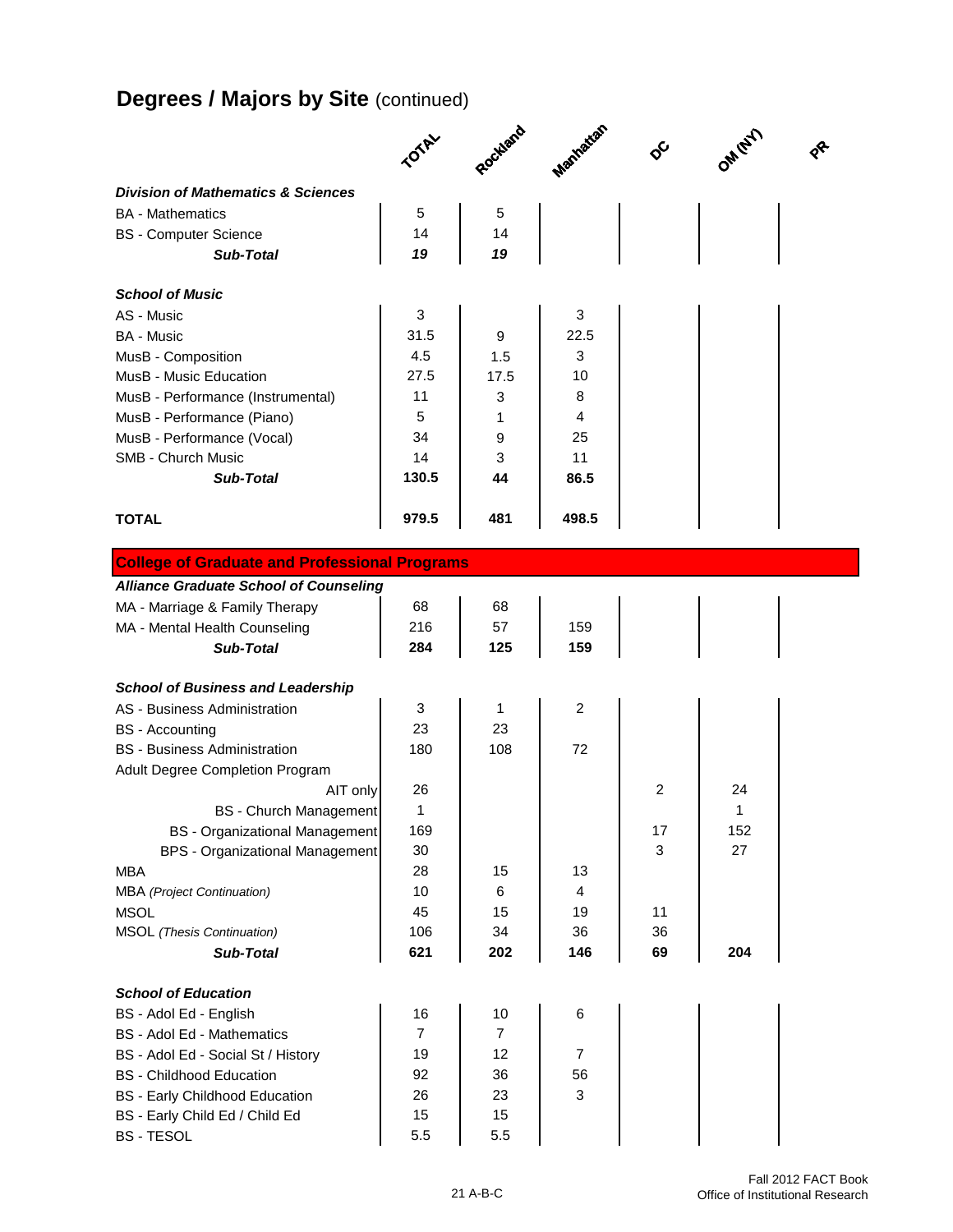# **Degrees / Majors by Site (continued)**

|                                                                                                     | TOTAL                | Rockland            | Manatan          | $\phi^{\mathcal{C}}$ | OM (EY) | $\bm{\hat{\mathbf{z}}}$ |
|-----------------------------------------------------------------------------------------------------|----------------------|---------------------|------------------|----------------------|---------|-------------------------|
| MAT - TESOL                                                                                         | $\sqrt{3}$           | 1                   | $\overline{2}$   |                      |         |                         |
| MS - Childhood Education                                                                            | $\overline{7}$       | $\overline{2}$      | 5                |                      |         |                         |
| MS - Childhood Special Education                                                                    | 29                   | 16                  | 13               |                      |         |                         |
| MS - TESOL                                                                                          | 3                    | 1                   | 2                |                      |         |                         |
| <b>Sub-Total</b>                                                                                    | 222.5                | 128.5               | 94               |                      |         |                         |
| <b>Cheryl Phenecie School of Nursing</b><br><b>BS</b> - Nursing<br><b>Sub-Total</b><br><b>TOTAL</b> | 126<br>126<br>1253.5 | 125<br>125<br>580.5 | 1<br>1<br>400    | 69                   | 204     |                         |
| <b>Undeclared / Non-Matriculated</b>                                                                |                      |                     |                  |                      |         |                         |
| <b>Early Start</b>                                                                                  | 28                   | 28                  |                  |                      |         |                         |
| Undecided                                                                                           | $\overline{4}$       | 1                   | 3                |                      |         |                         |
| Non-Matriculated                                                                                    | 22                   | 13                  | $\boldsymbol{9}$ |                      |         |                         |
| <b>Total</b>                                                                                        | 54                   | 42                  | 12               |                      | 0       | $\bf{0}$                |

| <b>SITE TOTALS</b> |      |      |      |    |     |     |
|--------------------|------|------|------|----|-----|-----|
|                    | 3318 | 1597 | 1328 | 69 | 204 | 120 |

*\* Numbers include 10 double majors, each major counting as 0.5*

| ^ Interdisciplinary major breakout:       |    |    |
|-------------------------------------------|----|----|
| <b>Adolescent Education</b>               | 3  | 2  |
| <b>Biblical &amp; Theological Studies</b> | 23 | 51 |
| <b>Business Administration</b>            | 6  | 5  |
| <b>Childhood Education</b>                | 4  | 9  |
| Cross-Cultural / Intercultural Studies    | 12 |    |
| Early Childhood Education                 | 1  |    |
| English                                   | 3  | 1  |
| History                                   | 5  | 9  |
| <b>Mathematics</b>                        | 1  |    |
| Music                                     | 2  | 13 |
| Pastoral Ministry                         | 21 | 64 |
| Philosophy                                | 1  |    |
| Psychology                                | 11 | 50 |
| Religion                                  | 1  |    |
| Social Work                               | 5  | 9  |
| Sociology                                 | 4  |    |
| <b>TESOL Education</b>                    | 1  |    |
| Youth & Family Studies                    | 12 | 29 |
|                                           |    |    |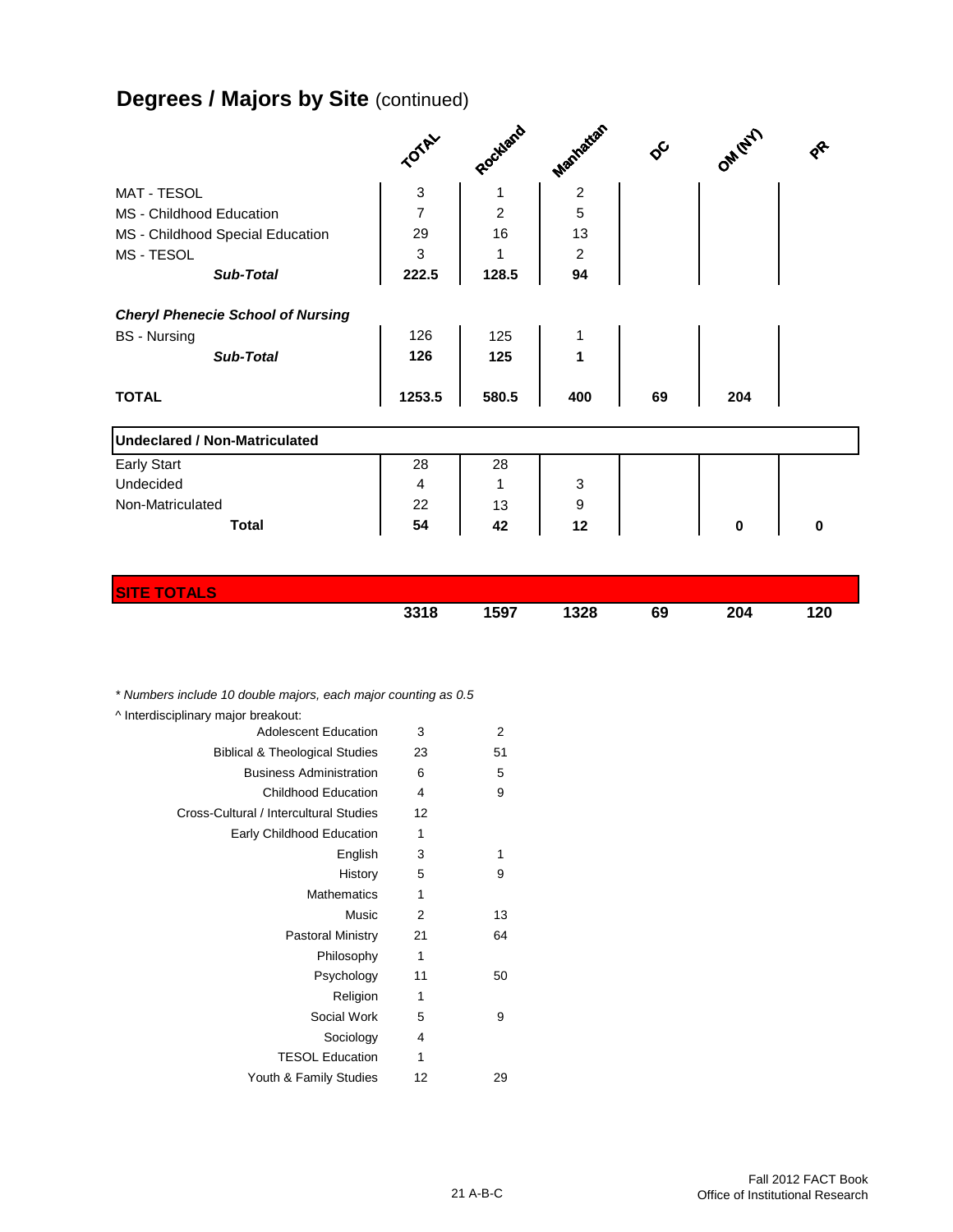# **Fall 2012 Traditional Undergraduate Admissions**

|                                    |                           | <b>Total</b> |              | <b>Rockland</b>  |              | <b>Manhattan</b> |      |  |
|------------------------------------|---------------------------|--------------|--------------|------------------|--------------|------------------|------|--|
| <b>Applicants (degree-seeking)</b> |                           | N            | %            | N                | %            | N                | %    |  |
|                                    |                           | 1868         |              | 1381             |              | 487              |      |  |
| Applied                            |                           |              |              |                  |              |                  |      |  |
| <b>Completed Applications</b>      |                           | 1076         | 57.6         | 779              | 56.4         | 297              | 61.0 |  |
| Incomplete Applications            |                           | 792          | 42.4         | 602              | 43.6         | 190              | 39.0 |  |
| Admitted*                          |                           | 1007         | 93.6         | 725              | 93.1         | 282              | 94.9 |  |
| Enrolled*                          |                           | 528          | 49.1         | 344              | 44.2         | 184              | 62.0 |  |
|                                    |                           |              |              |                  |              |                  |      |  |
|                                    |                           |              |              |                  |              |                  |      |  |
| FTF / Transfer                     | <b>FTF</b>                | 297          | 56.3         | $\overline{213}$ | 61.9         | 84               | 45.7 |  |
|                                    | <b>Transfer</b>           | 231          | 43.8         | 131              | 38.1         | 100              | 54.3 |  |
|                                    |                           |              |              |                  |              |                  |      |  |
| Gender                             | Female<br>Male            | 321<br>207   | 60.8<br>39.2 | 218<br>126       | 63.4<br>36.6 | 103<br>81        | 56.0 |  |
|                                    |                           |              |              |                  |              |                  | 44.0 |  |
|                                    | Amer Indian / Alaskan Nat | 2            | 0.4          | $\overline{2}$   | 0.6          | 0                | 0.0  |  |
|                                    | Asian                     | 45           | 8.5          | 34               | 9.9          | 11               | 6.0  |  |
|                                    | Black / African American  | 151          | 28.6         | 84               | 24.4         | 67               | 36.4 |  |
| Race /                             | Hispanic / Latino         | 151          | 28.6         | 71               | 20.6         | 80               | 43.5 |  |
|                                    | Nat Hawaiian / Pac Island | 1            | 0.2          | 1                | 0.3          | 0                | 0.0  |  |
| <b>Ethnicity</b>                   | Two or More Races         | 8            | 1.5          | 6                | 1.7          | 2                | 1.1  |  |
|                                    | White                     | 130          | 24.6         | 116              | 33.7         | 14               | 7.6  |  |
|                                    | Non-Resident / Int'l      | 35           | 6.6          | 26               | 7.6          | 9                | 4.9  |  |
|                                    | Unknown                   | 5            | 0.9          | 4                | 1.2          | 1                | 0.5  |  |
|                                    |                           |              |              |                  |              |                  |      |  |
| <b>Acceptance</b>                  | Provisional               | 123          | 23.3         | 66               | 19.2         | $\overline{57}$  | 31.0 |  |
| Code                               | Regular                   | 405          | 76.7         | 278              | 80.8         | 127              | 69.0 |  |



*\* Admitted & enrolled percentages based on number of completed applications* "Applied" & "Admitted" data - Office of Admissions

*"Enrolled" breakdowns - Office of Institutional Research*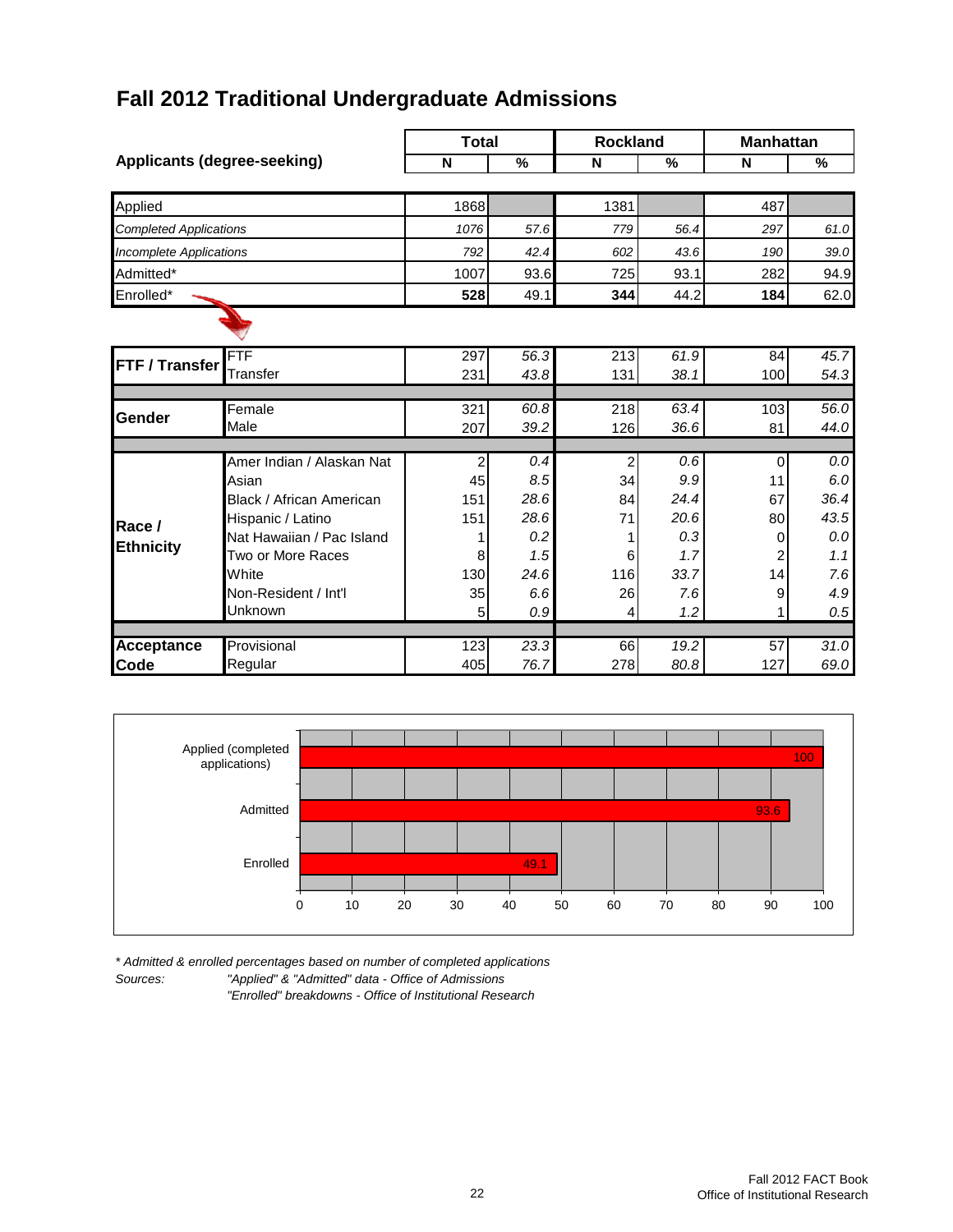# **First-Time Full-Time Freshmen (FTFTF) & First-Time Freshmen (FTF)**

|                 |                          |              |      | <b>Bachelor</b> |               |          |                  |              |      | <b>Bachelor &amp; Associate</b> |               |                  |               |
|-----------------|--------------------------|--------------|------|-----------------|---------------|----------|------------------|--------------|------|---------------------------------|---------------|------------------|---------------|
|                 | <b>FTF</b>               | <b>TOTAL</b> |      | <b>Rockland</b> |               |          | <b>Manhattan</b> | <b>TOTAL</b> |      | <b>Rockland</b>                 |               | <b>Manhattan</b> |               |
|                 |                          | 242          |      | 182             |               | 60       |                  | 297          |      | 213                             |               | 84               |               |
|                 |                          | N            | $\%$ | N               | $\frac{0}{0}$ | N        | $\frac{9}{6}$    | N            | %    | N                               | $\frac{0}{0}$ | N                | $\frac{0}{0}$ |
|                 | Female                   | 141          | 58.3 | 107             | 58.8          | 34       | 56.7             | 180          | 60.6 | 133                             | 62.4          | 47               | 56.0          |
| Gender          | Male                     | 101          | 41.7 | 75              | 41.2          | 26       | 43.3             | 117          | 39.4 | 80                              | 37.6          | 37               | 44.0          |
|                 |                          |              |      |                 |               |          |                  |              |      |                                 |               |                  |               |
|                 | Amer Ind / Alask Nat     | 2            | 0.8  | 2               | 1.1           | $\Omega$ | 0.0              | 2            | 0.7  | $\overline{2}$                  | 0.9           | 0                | 0.0           |
|                 | Asian                    | 14           | 5.8  | 12              | 6.6           | 2        | 3.3              | 18           | 6.1  | 15                              | 7.0           | 3                | 3.6           |
|                 | Black / Afr Amer         | 51           | 21.1 | 40              | 22.0          | 11       | 18.3             | 72           | 24.2 | 50                              | 23.5          | 22               | 26.2          |
| Race /          | Hispanic / Latino        | 77           | 31.8 | 40              | 22.0          | 37       | 61.7             | 98           | 33.0 | 51                              | 23.9          | 47               | 56.0          |
| Ethnicity       | Nat Hawaii / Pac Isl     | 0            | 0.0  | $\Omega$        | 0.0           | 0        | 0.0              | 1            | 0.3  | 1                               | 0.5           | $\Omega$         | 0.0           |
|                 | Two or More Races        | 3            | 1.2  | 3               | 1.6           | 0        | 0.0              | 5            | 1.7  | 4                               | 1.9           | 1                | 1.2           |
|                 | White                    | 77           | 31.8 | 71              | 39.0          | 6        | 10.0             | 81           | 27.3 | 75                              | 35.2          | 6                | 7.1           |
|                 | Non-Resident / Int'l     | 15           | 6.2  | 12              | 6.6           | 3        | 5.0              | 17           | 5.7  | 13                              | 6.1           | 4                | 4.8           |
|                 | Unknown                  | 3            | 1.2  | $\overline{2}$  | 1.1           |          | 1.7              | 3            | 1.0  | $\overline{2}$                  | 0.9           |                  | 1.2           |
|                 |                          |              |      |                 |               |          |                  |              |      |                                 |               |                  |               |
| Load            | <b>FT</b>                | 235          | 97.1 | 179             | 98.4          | 56       | 93.3             | 287          | 96.6 | 210                             | 98.6          | 77               | 91.7          |
|                 | PT                       | 7            | 2.9  | 3               | 1.6           | 4        | 6.7              | 10           | 3.4  | 3                               | 1.4           | $\overline{7}$   | 8.3           |
|                 | <b>Average Verbal</b>    | 475          |      | 486             |               |          | 431              | 466          |      | 478                             |               | 422              |               |
|                 | 25th %ile - Verbal       | 410          |      | 410             |               |          | 390              | 400          |      | 410                             |               | 360              |               |
|                 | 75th %ile - Verbal       | 530          |      | 540             |               | 470      |                  | 523          |      | 530                             |               | 470              |               |
| <b>SAT</b>      | Average Math             | 464          |      | 478             |               |          | 409              | 457          |      | 471                             |               | 410              |               |
| <b>Scores</b>   | 25th %ile - Math         | 400          |      | 410             |               |          | 375              | 390          |      | 400                             |               | 370              |               |
|                 | 75th %ile - Math         | 530          |      | 548             |               | 450      |                  | 513          |      | 530                             |               | 450              |               |
|                 | Average Combined         | 939          |      | 964             |               |          | 840              | 923          |      | 949                             |               | 832              |               |
|                 | <b>Percent Reporting</b> | 78.1         |      | 83.5            |               |          | 61.7             | 76.1         |      | 83.1                            |               | 58.3             |               |
|                 | Average Combined         | 942          |      | 964             |               |          | 848              | 928          |      | 951                             |               | 838              |               |
| <b>ACT/SAT^</b> | <b>Percent Reporting</b> | 85.1         |      | 92.3            |               |          | 63.3             | 82.1         |      | 91.1                            |               | 59.5             |               |

|                               |                                                                                                                                                                     |                            |                                                                                                                   | 179           |                                                                                                                                  |               |                                                                                                               |     |               |                                                                                                     |               | 77                                                                                                    |                                                                                                                       |
|-------------------------------|---------------------------------------------------------------------------------------------------------------------------------------------------------------------|----------------------------|-------------------------------------------------------------------------------------------------------------------|---------------|----------------------------------------------------------------------------------------------------------------------------------|---------------|---------------------------------------------------------------------------------------------------------------|-----|---------------|-----------------------------------------------------------------------------------------------------|---------------|-------------------------------------------------------------------------------------------------------|-----------------------------------------------------------------------------------------------------------------------|
|                               | $\overline{\mathsf{N}}$                                                                                                                                             | $\frac{9}{6}$              | $\overline{\mathsf{N}}$                                                                                           | $\frac{9}{6}$ | $\overline{\mathsf{N}}$                                                                                                          | $\frac{9}{6}$ |                                                                                                               | N   | $\frac{9}{6}$ | $\overline{\mathsf{N}}$                                                                             | $\frac{9}{6}$ | $\overline{\mathsf{N}}$                                                                               | $\overline{\frac{9}{6}}$                                                                                              |
| Female                        | 136                                                                                                                                                                 | 57.9                       | 104                                                                                                               | 58.1          | 32                                                                                                                               | 57.1          |                                                                                                               | 172 | 59.9          | 130                                                                                                 | 61.9          | 42                                                                                                    | 54.5                                                                                                                  |
| Male                          | 99                                                                                                                                                                  | 42.1                       | 75                                                                                                                | 41.9          | 24                                                                                                                               | 42.9          |                                                                                                               | 115 | 40.1          | 80                                                                                                  | 38.1          | 35                                                                                                    | 45.5                                                                                                                  |
|                               |                                                                                                                                                                     |                            |                                                                                                                   |               |                                                                                                                                  |               |                                                                                                               |     |               |                                                                                                     |               |                                                                                                       |                                                                                                                       |
|                               |                                                                                                                                                                     |                            |                                                                                                                   |               |                                                                                                                                  |               |                                                                                                               |     |               |                                                                                                     |               |                                                                                                       | 0.0                                                                                                                   |
|                               |                                                                                                                                                                     |                            |                                                                                                                   |               |                                                                                                                                  |               |                                                                                                               |     |               |                                                                                                     |               |                                                                                                       | 3.9                                                                                                                   |
|                               |                                                                                                                                                                     |                            |                                                                                                                   |               |                                                                                                                                  |               |                                                                                                               |     |               |                                                                                                     |               |                                                                                                       | 23.4                                                                                                                  |
| Hispanic / Latino             | 75                                                                                                                                                                  | 31.9                       | 40                                                                                                                | 22.3          | 35                                                                                                                               | 62.5          |                                                                                                               | 95  | 33.1          | 51                                                                                                  | 24.3          | 44                                                                                                    | 57.1                                                                                                                  |
| Nat Hawaii / Pac Isl          | 0                                                                                                                                                                   | 0.0                        | 0                                                                                                                 | 0.0           | $\Omega$                                                                                                                         | 0.0           |                                                                                                               | 1   | 0.3           | 1                                                                                                   | 0.5           | $\Omega$                                                                                              | 0.0                                                                                                                   |
| Two or More Races             | 3                                                                                                                                                                   | 1.3                        | 3                                                                                                                 | 1.7           | $\Omega$                                                                                                                         | 0.0           |                                                                                                               | 5   | 1.7           | 4                                                                                                   | 1.9           | 1                                                                                                     | 1.3                                                                                                                   |
| White<br>Non-Resident / Int'l | 75                                                                                                                                                                  | 31.9                       | 69                                                                                                                | 38.5          | 6                                                                                                                                | 10.7          |                                                                                                               | 79  | 27.5          | 73                                                                                                  | 34.8          | 6                                                                                                     | 7.8                                                                                                                   |
|                               | 15                                                                                                                                                                  | 6.4                        | 12                                                                                                                | 6.7           | 3                                                                                                                                | 5.4           |                                                                                                               | 17  | 5.9           | 13                                                                                                  | 6.2           | 4                                                                                                     | 5.2                                                                                                                   |
| Unknown                       | 3                                                                                                                                                                   | 1.3                        | $\overline{2}$                                                                                                    | 1.1           |                                                                                                                                  | 1.8           |                                                                                                               | 3   | 1.0           | $\overline{2}$                                                                                      | 1.0           | 1                                                                                                     | 1.3                                                                                                                   |
|                               |                                                                                                                                                                     |                            |                                                                                                                   |               |                                                                                                                                  |               |                                                                                                               |     |               |                                                                                                     |               |                                                                                                       |                                                                                                                       |
|                               |                                                                                                                                                                     |                            |                                                                                                                   |               |                                                                                                                                  |               |                                                                                                               |     |               |                                                                                                     |               |                                                                                                       |                                                                                                                       |
|                               |                                                                                                                                                                     |                            |                                                                                                                   |               |                                                                                                                                  |               |                                                                                                               |     |               |                                                                                                     |               |                                                                                                       |                                                                                                                       |
|                               |                                                                                                                                                                     |                            |                                                                                                                   |               |                                                                                                                                  |               |                                                                                                               |     |               |                                                                                                     |               |                                                                                                       |                                                                                                                       |
| 25th %ile - Math              |                                                                                                                                                                     |                            |                                                                                                                   |               |                                                                                                                                  |               |                                                                                                               | 390 |               |                                                                                                     |               | 370                                                                                                   |                                                                                                                       |
| 75th %ile - Math              |                                                                                                                                                                     |                            |                                                                                                                   |               |                                                                                                                                  |               |                                                                                                               |     |               |                                                                                                     |               | 450                                                                                                   |                                                                                                                       |
|                               |                                                                                                                                                                     |                            |                                                                                                                   |               |                                                                                                                                  |               |                                                                                                               |     |               |                                                                                                     |               |                                                                                                       |                                                                                                                       |
| <b>Percent Reporting</b>      |                                                                                                                                                                     |                            |                                                                                                                   |               |                                                                                                                                  |               |                                                                                                               |     |               |                                                                                                     |               |                                                                                                       |                                                                                                                       |
| Average Combined              |                                                                                                                                                                     |                            |                                                                                                                   |               | 846                                                                                                                              |               | 929                                                                                                           |     | 951           |                                                                                                     | 842           |                                                                                                       |                                                                                                                       |
| <b>Percent Reporting</b>      |                                                                                                                                                                     |                            |                                                                                                                   |               |                                                                                                                                  |               |                                                                                                               |     |               | 92.4                                                                                                |               | 62.3                                                                                                  |                                                                                                                       |
|                               | <b>FTFTF</b><br>Amer Ind / Alask Nat<br>Asian<br>Black / Afr Amer<br>Average Verbal<br>25th %ile - Verbal<br>75th %ile - Verbal<br>Average Math<br>Average Combined | $\overline{2}$<br>14<br>48 | <b>TOTAL</b><br>235<br>0.9<br>6.0<br>20.4<br>475<br>410<br>530<br>464<br>400<br>530<br>940<br>80.0<br>942<br>87.2 | 2<br>12<br>39 | <b>Bachelor</b><br><b>Rockland</b><br>1.1<br>6.7<br>21.8<br>486<br>410<br>540<br>478<br>410<br>548<br>964<br>84.9<br>964<br>93.9 | 0<br>2<br>9   | <b>Manhattan</b><br>56<br>0.0<br>3.6<br>16.1<br>430<br>390<br>470<br>408<br>373<br>450<br>838<br>64.3<br>66.1 |     | 2<br>18<br>67 | <b>TOTAL</b><br>287<br>0.7<br>6.3<br>23.3<br>467<br>403<br>528<br>458<br>518<br>925<br>78.0<br>84.3 | 2<br>15<br>49 | <b>Rockland</b><br>210<br>1.0<br>7.1<br>23.3<br>478<br>410<br>530<br>471<br>400<br>530<br>949<br>84.3 | <b>Bachelor &amp; Associate</b><br><b>Manhattan</b><br>$\Omega$<br>3<br>18<br>424<br>360<br>470<br>412<br>836<br>61.0 |

|      |               |  |              |      | <b>Bachelor &amp; Associate</b> |      |                  |                          |  |
|------|---------------|--|--------------|------|---------------------------------|------|------------------|--------------------------|--|
|      | nhattan       |  | <b>TOTAL</b> |      | <b>Rockland</b>                 |      | <b>Manhattan</b> |                          |  |
| 56   |               |  | 287          |      | 210                             |      | 77               |                          |  |
|      | $\frac{1}{2}$ |  | N            | %    | N                               | %    | N                | $\overline{\mathcal{C}}$ |  |
|      | 57.1          |  | 172          | 59.9 | 130                             | 61.9 | 42               | 54.5                     |  |
|      | 42.9          |  | 115          | 40.1 | 80                              | 38.1 | 35               | 45.5                     |  |
|      |               |  |              |      |                                 |      |                  |                          |  |
|      | 0.0           |  | 2            | 0.7  | $\overline{2}$                  | 1.0  | 0                | $0.0\,$                  |  |
|      | 3.6           |  | 18           | 6.3  | 15                              | 7.1  | 3                | 3.9                      |  |
|      | 16.1          |  | 67           | 23.3 | 49                              | 23.3 | 18               | 23.4                     |  |
|      | 62.5          |  | 95           | 33.1 | 51                              | 24.3 | 44               | 57.1                     |  |
|      | 0.0           |  | 1            | 0.3  | 1                               | 0.5  | 0                | 0.0                      |  |
|      | 0.0           |  | 5            | 1.7  | 4                               | 1.9  | 1                | 1.3                      |  |
|      | 10.7          |  | 79           | 27.5 | 73<br>34.8                      |      | 6                | 7.8                      |  |
|      | 5.4           |  | 17           | 5.9  | 13                              | 6.2  | 4                | 5.2                      |  |
|      | 1.8           |  | 3            | 1.0  | $\overline{2}$                  | 1.0  | 1                | 1.3                      |  |
| 430  |               |  |              | 467  |                                 | 478  | 424              |                          |  |
| 390  |               |  | 403          |      | 410                             |      | 360              |                          |  |
| 470  |               |  | 528          |      | 530                             |      | 470              |                          |  |
| 408  |               |  | 458          |      | 471                             |      | 412              |                          |  |
| 373  |               |  | 390          |      | 400                             |      | 370              |                          |  |
| 450  |               |  | 518          |      | 530                             |      | 450              |                          |  |
| 838  |               |  | 925          |      | 949                             |      | 836              |                          |  |
| 64.3 |               |  | 78.0         |      | 84.3                            |      | 61.0             |                          |  |
| 846  |               |  | 929          |      | 951                             |      | 842              |                          |  |
| 66.1 |               |  | 84.3         |      | 92.4                            |      | 62.3             |                          |  |

*\* Includes degree-seeking students only*

*^ Includes SAT equivalents of ACT scores when only ACT scores have been submitted.*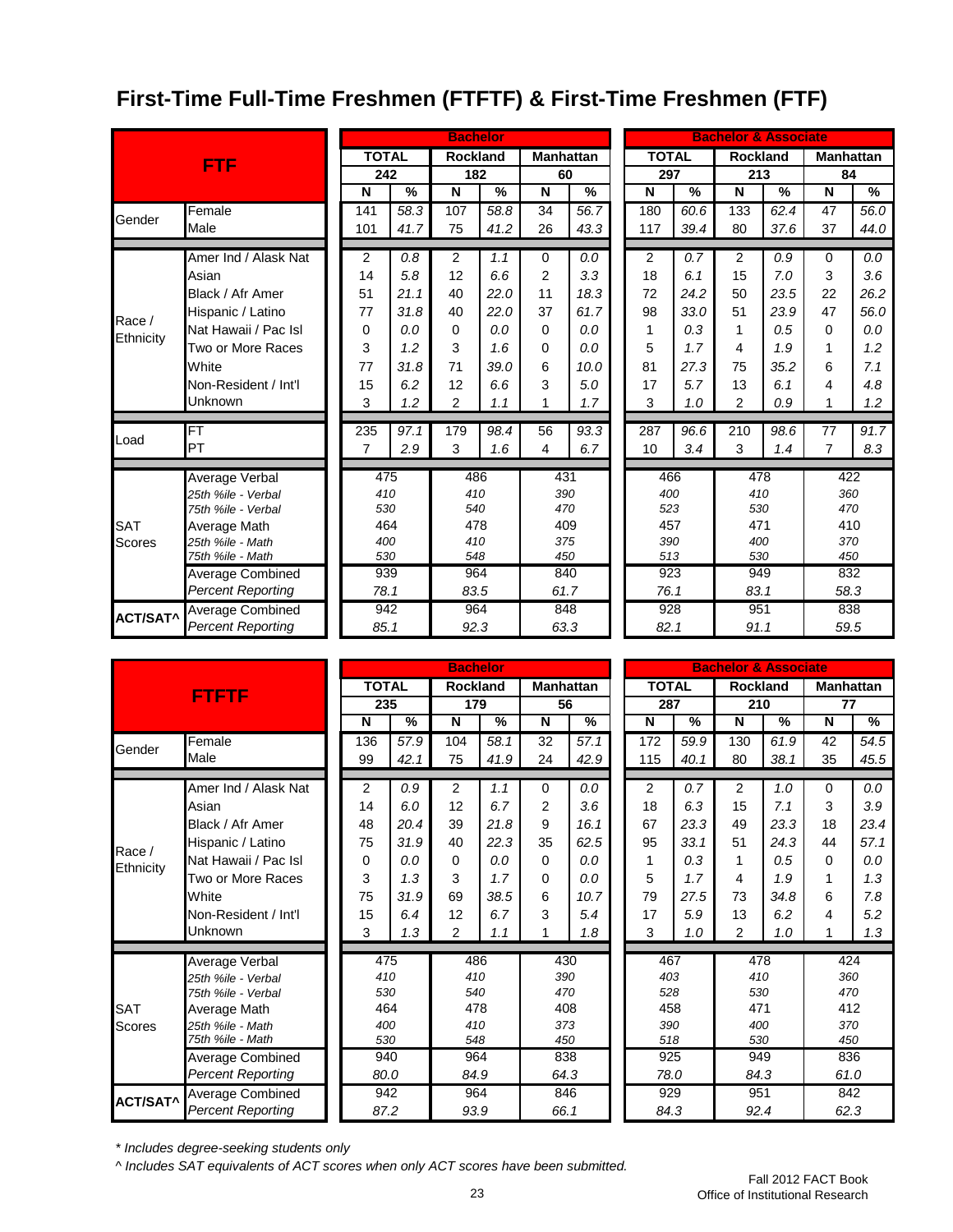#### **Retention Rates**

|                         | <b>Traditional UG</b>                                                    |     | <b>TOTAL</b>  |     | <b>Rockland</b> | <b>Manhattan</b> |        |
|-------------------------|--------------------------------------------------------------------------|-----|---------------|-----|-----------------|------------------|--------|
|                         |                                                                          | N   | $\frac{9}{6}$ | N   | $\%$            | N                | $\%$   |
|                         | Fall 2011 cohort of first-time, degree-seeking<br>undergraduate students |     |               |     |                 |                  |        |
|                         | <b>Full-time</b>                                                         | 256 | 66.4%         | 185 | 70.3%           | 71               | 56.3%  |
|                         | Re-enrolled in Fall 2012                                                 | 170 |               | 130 |                 | 40               |        |
|                         | <b>Part-time</b>                                                         | 4   | 75.0%         | 2   | 50.0%           | $\overline{c}$   | 100.0% |
| Bachelor                | Re-enrolled in Fall 2012                                                 | 3   |               |     |                 | 2                |        |
|                         | Full-time & part-time                                                    | 260 | 66.5%         | 187 | 70.1%           | 73               | 57.5%  |
|                         | Re-enrolled in Fall 2012                                                 | 173 |               | 131 |                 | 42               |        |
|                         |                                                                          |     |               |     |                 |                  |        |
|                         | <b>Full-time</b>                                                         | 39  | 46.2%         | 23  | 43.5%           | 16               | 50.0%  |
|                         | Re-enrolled in Fall 2012                                                 | 18  |               | 10  |                 | 8                |        |
| Associate               | <b>Part-time</b>                                                         | 4   | 25.0%         |     | 100.0%          | 3                | 0.0%   |
|                         | Re-enrolled in Fall 2012                                                 | 1   |               |     |                 | 0                |        |
|                         | Full-time & part-time                                                    | 43  | 44.2%         | 24  | 45.8%           | 19               | 42.1%  |
|                         | Re-enrolled in Fall 2012                                                 | 19  |               | 11  |                 | 8                |        |
|                         |                                                                          |     |               |     |                 |                  |        |
|                         | <b>Full-time</b>                                                         | 295 | 63.7%         | 208 | 67.3%           | 87               | 55.2%  |
|                         | Re-enrolled in Fall 2012                                                 | 188 |               | 140 |                 | 48               |        |
| Bachelor &<br>Associate | <b>Part-time</b>                                                         | 8   | 50.0%         | 3   | 66.7%           | 5                | 40.0%  |
|                         | Re-enrolled in Fall 2012                                                 | 4   |               | 2   |                 | 2                |        |
|                         | Full-time & part-time                                                    | 303 | 63.4%         | 211 | 67.3%           | 92               | 54.3%  |
|                         | Re-enrolled in Fall 2012                                                 | 192 |               | 142 |                 | 50               |        |

**Percentages in bold** are published by the U.S. Department of Education (IPEDS)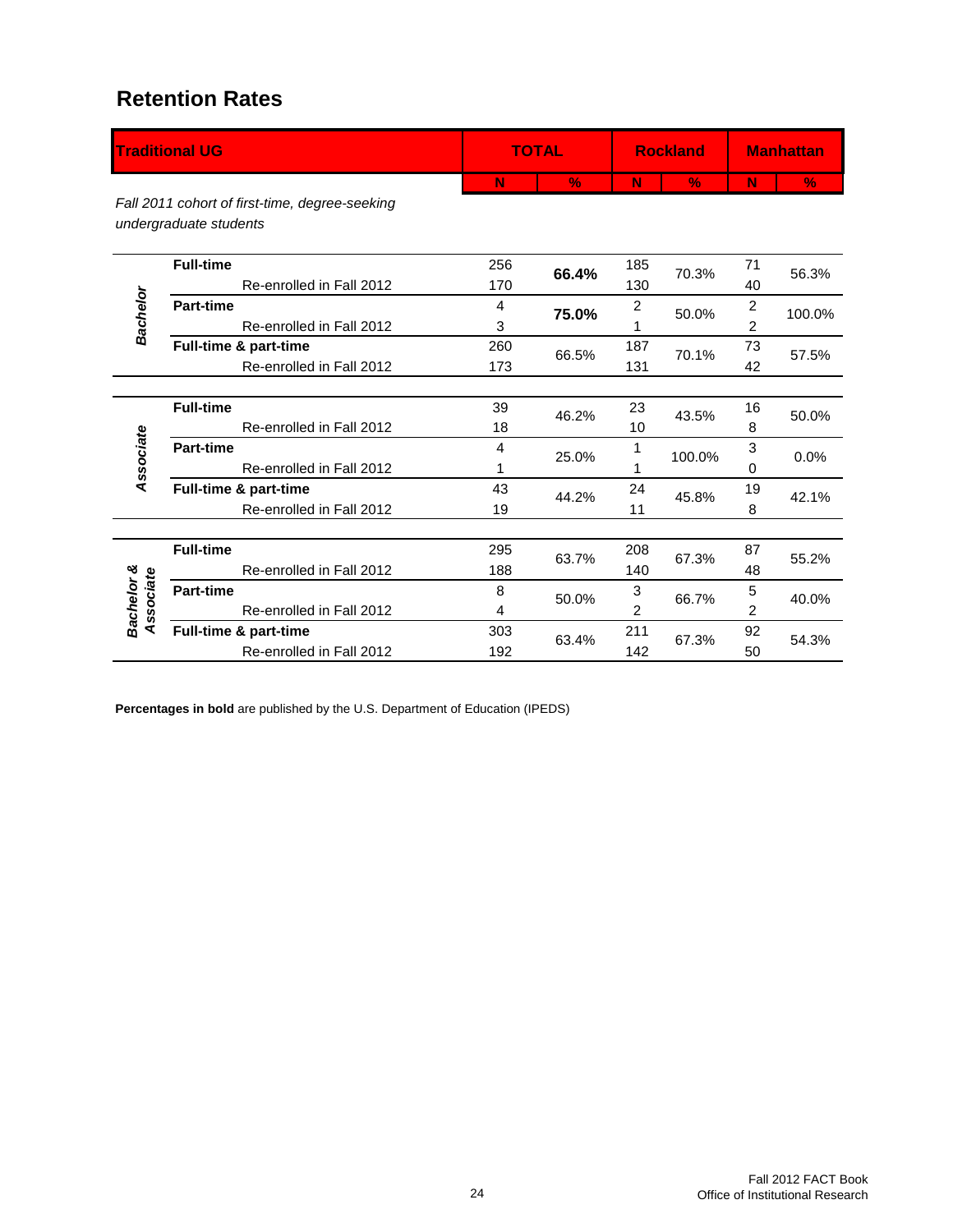#### **Retention Rates**

| Graduate |                                                                        |              | <b>TOTAL</b> |    | <b>Rockland</b> |    | <b>Manhattan</b> | <b>PR</b> |       |
|----------|------------------------------------------------------------------------|--------------|--------------|----|-----------------|----|------------------|-----------|-------|
|          |                                                                        | N            | $\%$         | N  | $\%$            | N  | $\%$             | N         | $\%$  |
|          | Fall 2011 cohort of degree-seeking students<br>(first-time & transfer) |              |              |    |                 |    |                  |           |       |
|          | <b>MDiv</b>                                                            | 92           | 66.3%        | 45 | 71.1%           | 39 | 59.0%            | 8         | 75.0% |
|          | Re-enrolled in Fall 2012                                               | 61           |              | 32 |                 | 23 |                  | 6         |       |
|          | <b>MPS</b>                                                             | 37           | 59.5%        | 10 | 70.0%           | 15 | 60.0%            | 12        | 50.0% |
|          | Re-enrolled in Fall 2012                                               | 22           |              |    |                 | 9  |                  | 6         |       |
| ATS      | <b>MA Biblical Literature</b>                                          | 18           | 66.7%        | 8  | 75.0%           | 10 | 60.0%            |           |       |
|          | Re-enrolled in Fall 2012                                               | 12           |              | 6  |                 | 6  |                  |           |       |
|          | <b>MA in Intercultural Studies</b>                                     | 4            | 75.0%        | 4  | 75.0%           |    |                  |           |       |
|          | Re-enrolled in Fall 2012                                               | 3            |              |    |                 |    |                  |           |       |
|          | <b>TOTAL</b>                                                           | 151<br>64.9% |              | 67 | 71.6%           | 64 | 59.4%            | 20        | 60.0% |
|          | Re-enrolled in Fall 2012                                               | 98           |              | 48 |                 | 38 |                  | 12        |       |
|          | <b>Mental Health Counseling</b>                                        | 61           |              | 22 |                 | 39 |                  |           |       |
|          | Re-enrolled in Fall 2012                                               | 42           | 68.9%        | 17 | 77.3%           | 25 | 64.1%            |           |       |
| AGSC     | <b>Marriage &amp; Family Therapy</b>                                   | 22           | 68.2%        | 22 | 68.2%           |    |                  |           |       |
|          | Re-enrolled in Fall 2012                                               | 15           |              | 15 |                 |    |                  |           |       |
|          | <b>TOTAL</b>                                                           | 83           | 68.7%        | 44 | 72.7%           | 39 | 64.1%            |           |       |
|          | Re-enrolled in Fall 2012                                               | 57           |              | 32 |                 | 25 |                  |           |       |
|          |                                                                        |              |              |    |                 |    |                  |           |       |
| EDG      | <b>MSED</b>                                                            | 16           | 81.3%        | 8  | 87.5%           | 8  | 75.0%            |           |       |
|          | Re-enrolled in Fall 2012                                               | 13           |              | 7  |                 | 6  |                  |           |       |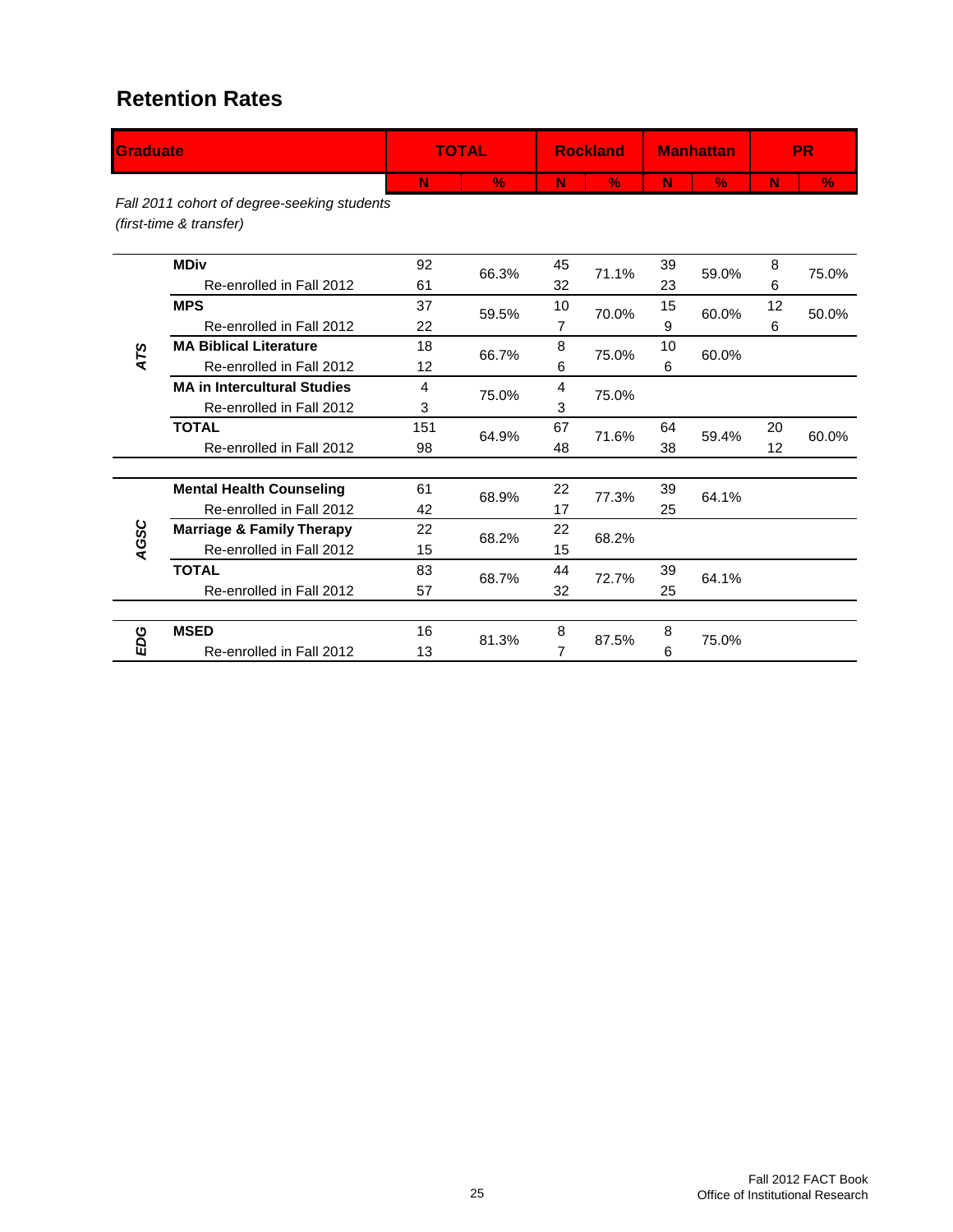#### **Graduation Rates**

Fall 2006 cohort

| <b>Traditional UG (degree-seeking)</b>                                                               |                     | <b>TOTAL</b>   |                       | <b>Rockland</b> | <b>Manhattan</b>       |                |  |
|------------------------------------------------------------------------------------------------------|---------------------|----------------|-----------------------|-----------------|------------------------|----------------|--|
| 150% Rate (unless otherwise noted)<br>(Completed assoc. or bach. degree in 3 or 6 yrs respectively)  | N                   | $\frac{9}{6}$  | N                     | $\frac{9}{6}$   | N                      | $\frac{9}{6}$  |  |
| First-Time (FT only)                                                                                 |                     |                |                       |                 |                        |                |  |
| <b>Total # Graduated</b><br>Total # Entered*                                                         | 132<br>308          | 42.9%          | 110<br>231            | 47.6%           | 22<br>77               | 28.6%          |  |
| Female                                                                                               | 84<br>178           | 47.2%          | 70<br>137             | 51.1%           | 14<br>41               | 34.1%          |  |
| Male                                                                                                 | 48<br>130           | 36.9%          | 40<br>94              | 42.6%           | $\bf 8$<br>36          | 22.2%          |  |
| Amer Indian / Alaskan Nat                                                                            | 1<br>$\overline{c}$ | 50.0%          | 1<br>2                | 50.0%           | $\overline{0}$<br>0    | N/A            |  |
| Asian                                                                                                | 8<br>26             | 30.8%          | 5<br>17               | 29.4%           | 3<br>9                 | 33.3%          |  |
| Black / African American                                                                             | 24<br>72            | 33.3%          | 23<br>51              | 45.1%           | 1<br>21                | 4.8%           |  |
| Hispanic / Latino                                                                                    | 33<br>76            | 43.4%          | 19<br>37              | 51.4%           | 14<br>39               | 35.9%          |  |
| White                                                                                                | 54<br>113           | 47.8%          | 54<br>111             | 48.6%           | 0<br>2                 | 0.0%           |  |
| Two or More Races                                                                                    | $\overline{7}$<br>9 | 77.8%          | 6<br>7                | 85.7%           | 1<br>2                 | 50.0%          |  |
| Non-Resident / Int'l                                                                                 | 5<br>10             | 50.0%          | $\boldsymbol{2}$<br>6 | 33.3%           | 3<br>4                 | 75.0%          |  |
| Unknown                                                                                              | $\pmb{0}$<br>0      | N/A            | $\boldsymbol{0}$<br>0 | N/A             | 0<br>0                 | N/A            |  |
| <b>Pell Grant Recipients</b>                                                                         | 65<br>163           | 39.9%          | 51<br>111             | 45.9%           | 14<br>52               | 26.9%          |  |
| Stafford Loan Recipients (no Pell)                                                                   | 46<br>97            | 47.4%          | 45<br>86              | 52.3%           | $\mathbf{1}$<br>11     | 9.1%           |  |
| No Pell or Stafford                                                                                  | 21<br>48            | 43.8%          | 14<br>34              | 41.2%           | $\boldsymbol{7}$<br>14 | 50.0%          |  |
| Completed bachelor's degree in 4 yrs (100% rate)                                                     | 85                  | 27.6%          | 76                    | 32.9%           | 9                      | 11.7%          |  |
| Completed bachelor's degree in 5 yrs (125% rate)<br>Completed bachelor's degree in 6 yrs (150% rate) | 121<br>129          | 39.3%<br>41.9% | 104<br>109            | 45.0%<br>47.2%  | 17<br>20               | 22.1%<br>26.0% |  |
| Transfer-out rate                                                                                    | 115                 | 37.3%          | 89                    | 38.5%           | 26                     | 33.8%          |  |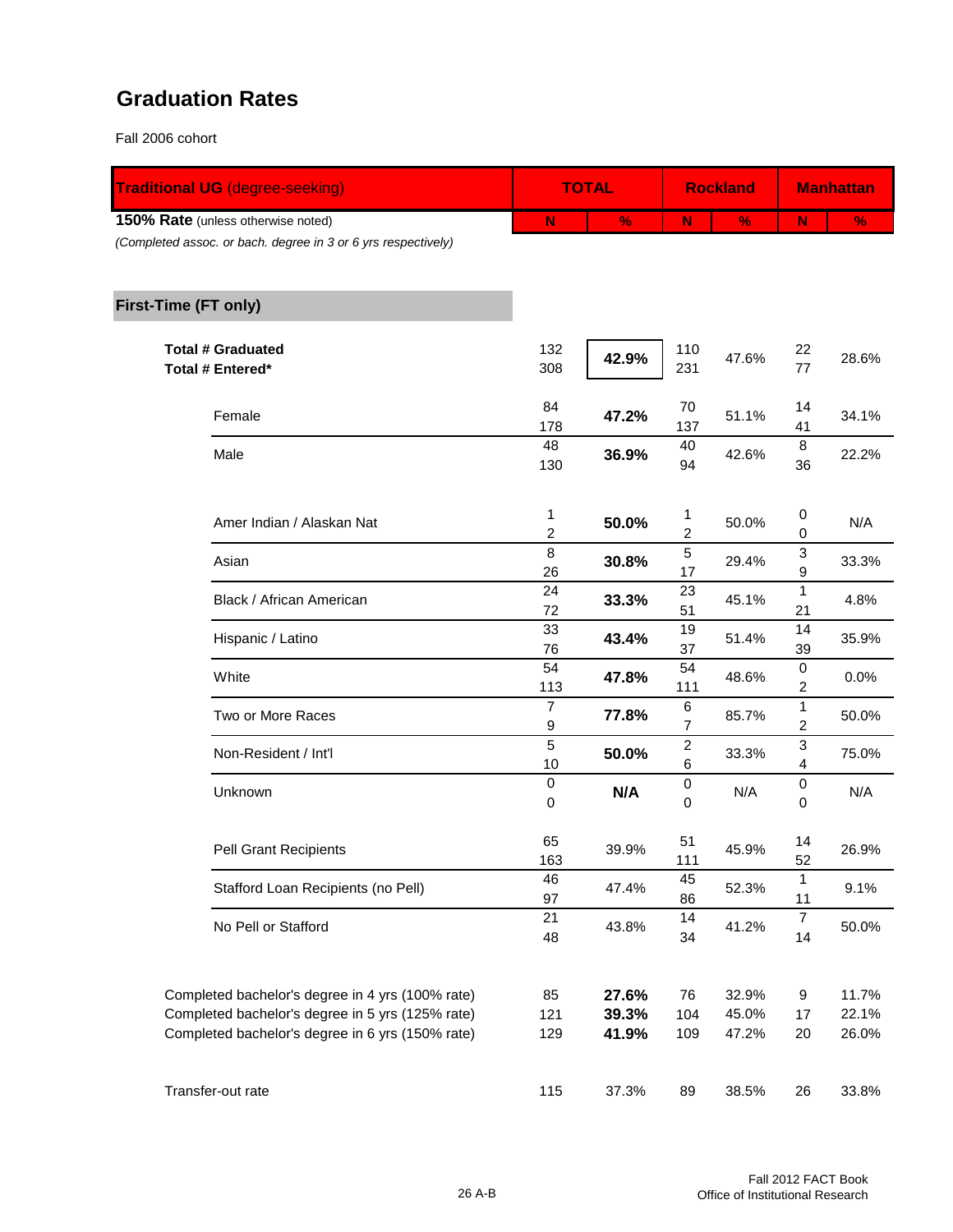#### **Graduation Rates** (continued)

Fall 2006 cohort

| <b>Traditional UG</b> (degree-seeking)                        |     | <b>TOTAL</b> |     | <b>Rockland</b> | <b>Manhattan</b> |               |
|---------------------------------------------------------------|-----|--------------|-----|-----------------|------------------|---------------|
| 150% Rate (unless otherwise noted)                            | N   | $\%$         | N   | $\%$            | N                | $\frac{9}{6}$ |
| (Completed assoc. or bach. degree in 3 or 6 yrs respectively) |     |              |     |                 |                  |               |
|                                                               |     |              |     |                 |                  |               |
| First-Time (FT & PT)                                          |     |              |     |                 |                  |               |
| Total # Graduated                                             | 132 | 40.1%        | 110 | 47.6%           | 22               | 22.4%         |
| Total # Entered                                               | 329 |              | 231 |                 | 98               |               |
|                                                               |     |              |     |                 |                  |               |
| <b>Transfer</b>                                               |     |              |     |                 |                  |               |
| Total # Graduated                                             | 86  | 42.2%        | 51  | 56.7%           | 35               | 30.7%         |
| Total # Entered                                               | 204 |              | 90  |                 | 114              |               |
|                                                               |     |              |     |                 |                  |               |
| <b>Total / Overall</b>                                        |     |              |     |                 |                  |               |
| Total # Graduated                                             | 218 | 40.9%        | 161 | 50.2%           | 57               | 26.9%         |
| Total # Entered                                               | 533 |              | 321 |                 | 212              |               |



**Percentages in bold** are published by the U.S. Department of Education (IPEDS)

^ Still enrolled "as of the fall census date of the fall term following 150% of the normal time to completion of their program." (IPEDS)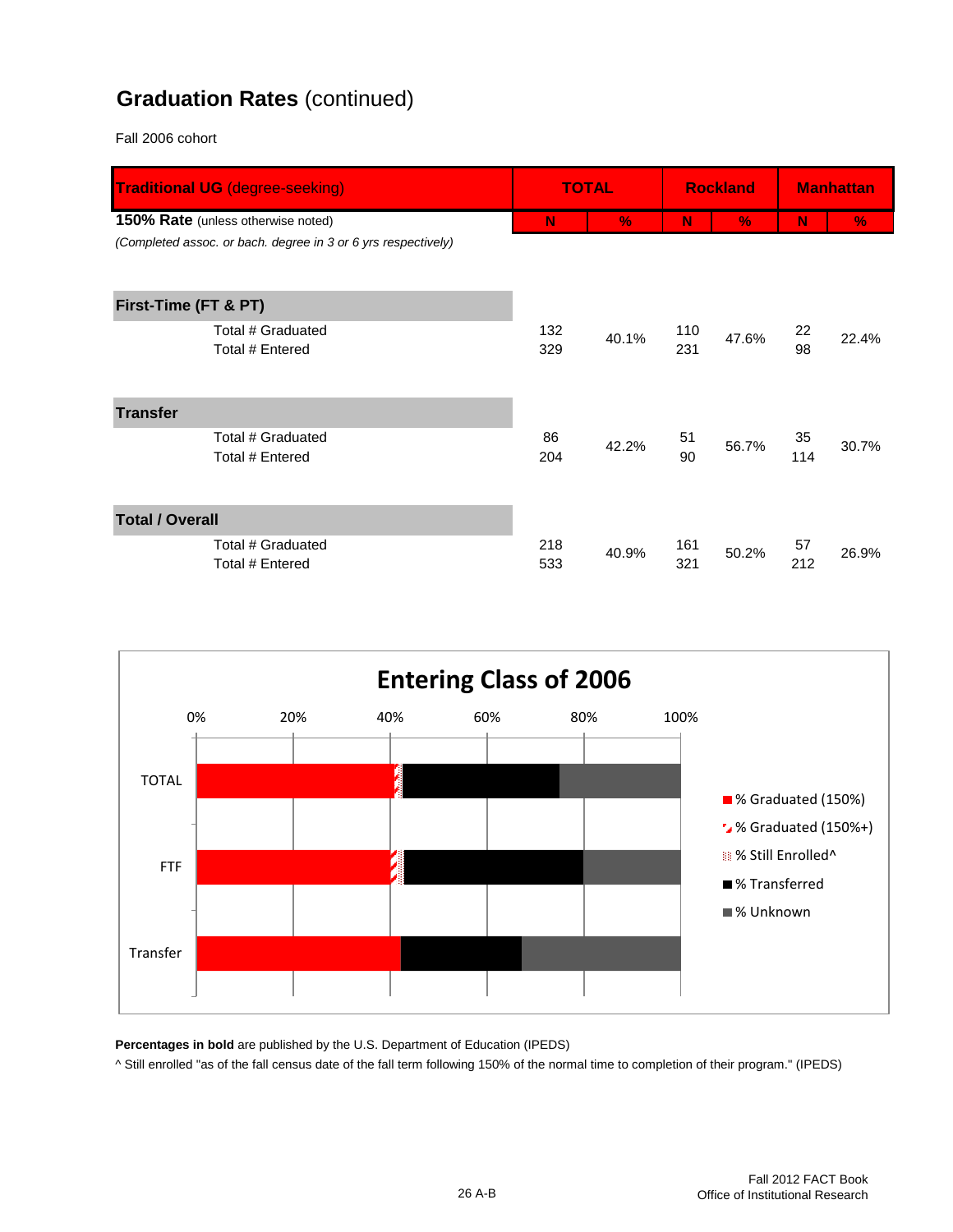#### **Graduation Rates**

Cohorts beginning 3/1/06 - 8/31/06

| <b>Organizational Management (OM)</b> |                   |            | <b>TOTAL</b> |            | <b>NY</b> |          | <b>DC</b> |    | OH    |
|---------------------------------------|-------------------|------------|--------------|------------|-----------|----------|-----------|----|-------|
|                                       |                   | N          | V.           | N          | V.        | N        | V.        | N  | V.    |
|                                       |                   | <u>180</u> |              | <u>131</u> |           | 21       |           | 28 |       |
| <b>Time to Completion</b>             |                   |            |              |            |           |          |           |    |       |
| 150%                                  | 1.5 years         | 45         | 25.0%        | 24         | 18.3%     | 8        | 38.1%     | 13 | 46.4% |
| 200%                                  | 2 years           | 19         | 35.6%        | 17         | 31.3%     | $\Omega$ | 38.1%     | 2  | 53.6% |
| 300%                                  | 3 years           | 17         | 45.0%        | 14         | 42.0%     |          | 42.9%     | 2  | 60.7% |
| 400%                                  | 4 years           | 9          | 50.0%        | 5          | 45.8%     | 3        | 57.1%     |    | 64.3% |
| $400%+$                               | $4 + \gamma$ ears | 10         | 55.6%        | 9          | 52.7%     |          | 61.9%     | 0  | 64.3% |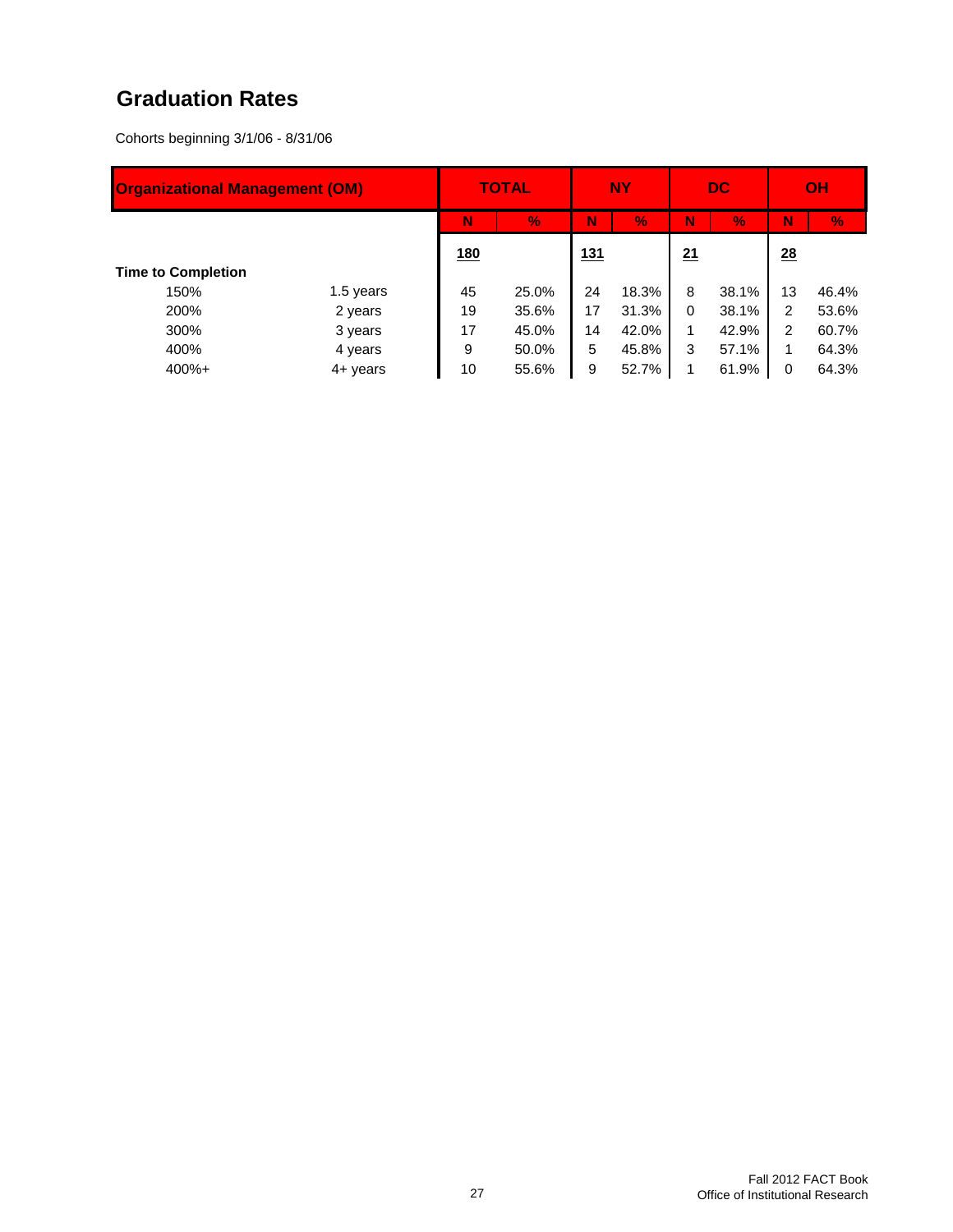#### **Graduation Rates**

Fall 2006 cohort (excludes summer, except in cases of ATS summer language intensive) Degree-seeking students at entry

|                  | <b>Graduate Programs</b>              |                      |                            |                                                           | <b>TOTAL</b>            |                                                      | <b>Rockland</b>          |                                                           | <b>Manhattan</b>        |                           | <b>DC</b>               |                                  | <b>PR</b>             |
|------------------|---------------------------------------|----------------------|----------------------------|-----------------------------------------------------------|-------------------------|------------------------------------------------------|--------------------------|-----------------------------------------------------------|-------------------------|---------------------------|-------------------------|----------------------------------|-----------------------|
|                  |                                       |                      |                            | N                                                         | $\%$                    | N                                                    | $\%$                     | ${\sf N}$                                                 | $\%$                    | ${\sf N}$                 | $\%$                    | ${\bf N}$                        | $\frac{9}{6}$         |
| ATS*             |                                       |                      |                            | <u>166</u>                                                |                         | $\overline{25}$                                      |                          | $\overline{13}$                                           |                         |                           |                         | 18                               |                       |
|                  | <b>MDiv</b>                           | 100%<br>150%<br>200% | 3 yrs<br>4.5 yrs<br>6 yrs  | 9<br>15<br>$\overline{7}$                                 |                         | 6<br>11<br>$\overline{c}$                            |                          | 3<br>4<br>5                                               |                         |                           |                         |                                  |                       |
|                  | <b>MPS</b>                            | 100%<br>150%<br>200% | 2 yrs<br>3 yrs<br>4 yrs    | 3<br>$\overline{\mathcal{I}}$<br>2                        |                         | $\overline{\mathbf{c}}$<br>3                         |                          | 1<br>3<br>1                                               |                         |                           |                         | 1<br>1                           |                       |
|                  | MA (Bib Lit)                          | 100%<br>150%<br>200% | 2 yrs<br>3 yrs<br>4 yrs    | 3<br>0<br>1                                               |                         | 1                                                    |                          | $\overline{\mathbf{c}}$<br>1                              |                         |                           |                         |                                  |                       |
|                  | <b>MA</b> in Inter                    | 100%<br>150%<br>200% | 2 yrs<br>3 yrs<br>4 yrs    | 7<br>3<br>0                                               |                         | $\overline{7}$<br>3                                  |                          |                                                           |                         |                           |                         |                                  |                       |
|                  | <b>TOTAL</b>                          | 100%<br>150%<br>200% |                            | 22<br>25<br>10                                            | 13.3%<br>28.3%<br>34.3% | 16<br>17<br>$\overline{a}$                           | 21.3%<br>44.0%<br>46.7%  | 6<br>7<br>$\overline{7}$                                  | 8.2%<br>17.8%<br>27.4%  |                           |                         | $\mathbf 0$<br>1<br>$\mathbf{1}$ | 0.0%<br>5.6%<br>11.1% |
| <b>AGSC</b>      |                                       |                      |                            |                                                           |                         |                                                      |                          |                                                           |                         |                           |                         |                                  |                       |
|                  | <b>MA in MHC</b>                      | 100%<br>150%<br>200% | 2 yrs<br>3 yrs<br>4 yrs    | 52<br>$\,6$<br>8<br>9                                     | 11.5%<br>26.9%<br>44.2% | 22<br>$\overline{\mathbf{4}}$<br>5<br>$\overline{a}$ | 18.2%<br>40.9%<br>50.0%  | $\underline{30}$<br>$\overline{2}$<br>3<br>$\overline{7}$ | 6.7%<br>16.7%<br>40.0%  |                           |                         |                                  |                       |
|                  | <b>Business &amp; Leadership**</b>    |                      |                            |                                                           |                         |                                                      |                          |                                                           |                         |                           |                         |                                  |                       |
|                  | <b>MBA</b><br>$(901 - 904)$           | 100%<br>150%<br>200% | 16 mos<br>24 mos<br>32 mos | 27<br>$\pmb{0}$<br>10<br>6                                | 0.0%<br>37.0%<br>59.3%  | <u>11</u><br>$\pmb{0}$<br>6<br>1                     | 0.0%<br>54.5%<br>63.6%   | 16<br>$\mathbf 0$<br>4<br>5                               | 0.0%<br>25.0%<br>56.3%  |                           |                         |                                  |                       |
|                  | <b>MSOL</b><br>(022-025 &<br>812-813) | 100%<br>150%<br>200% | 1 yr<br>$1.5$ yrs<br>2 yrs | 85<br>$\mathbf{3}$<br>15<br>13                            | 3.5%<br>21.2%<br>36.5%  | 27<br>$\pmb{0}$<br>5<br>1                            | 0.0%<br>18.5%<br>22.2%   | 32<br>$\mathbf 0$<br>10<br>4                              | 0.0%<br>31.3%<br>43.8%  | 26<br>3<br>$\pmb{0}$<br>8 | 11.5%<br>11.5%<br>42.3% |                                  |                       |
| <b>Education</b> |                                       |                      |                            |                                                           |                         |                                                      |                          |                                                           |                         |                           |                         |                                  |                       |
|                  | <b>MSEd</b>                           | 100%<br>150%<br>200% | 2 yrs<br>3 yrs<br>4 yrs    | $\frac{6}{1}$<br>$\ensuremath{\mathsf{3}}$<br>$\mathbf 0$ | 16.7%<br>66.7%<br>66.7% | $\frac{1}{0}$<br>1<br>0                              | 0.0%<br>100.0%<br>100.0% | $\frac{5}{1}$<br>$\overline{c}$<br>0                      | 20.0%<br>60.0%<br>60.0% |                           |                         |                                  |                       |

*\* Due to the number of ATS students who change degrees, rates are based on the total number of entering students who completed the respective degrees*

*\*\* Rates based on degree conferral date which corresponds to traditional semester system*

*^ Off-site MSE & ATS/Ohio excluded for tracking purposes*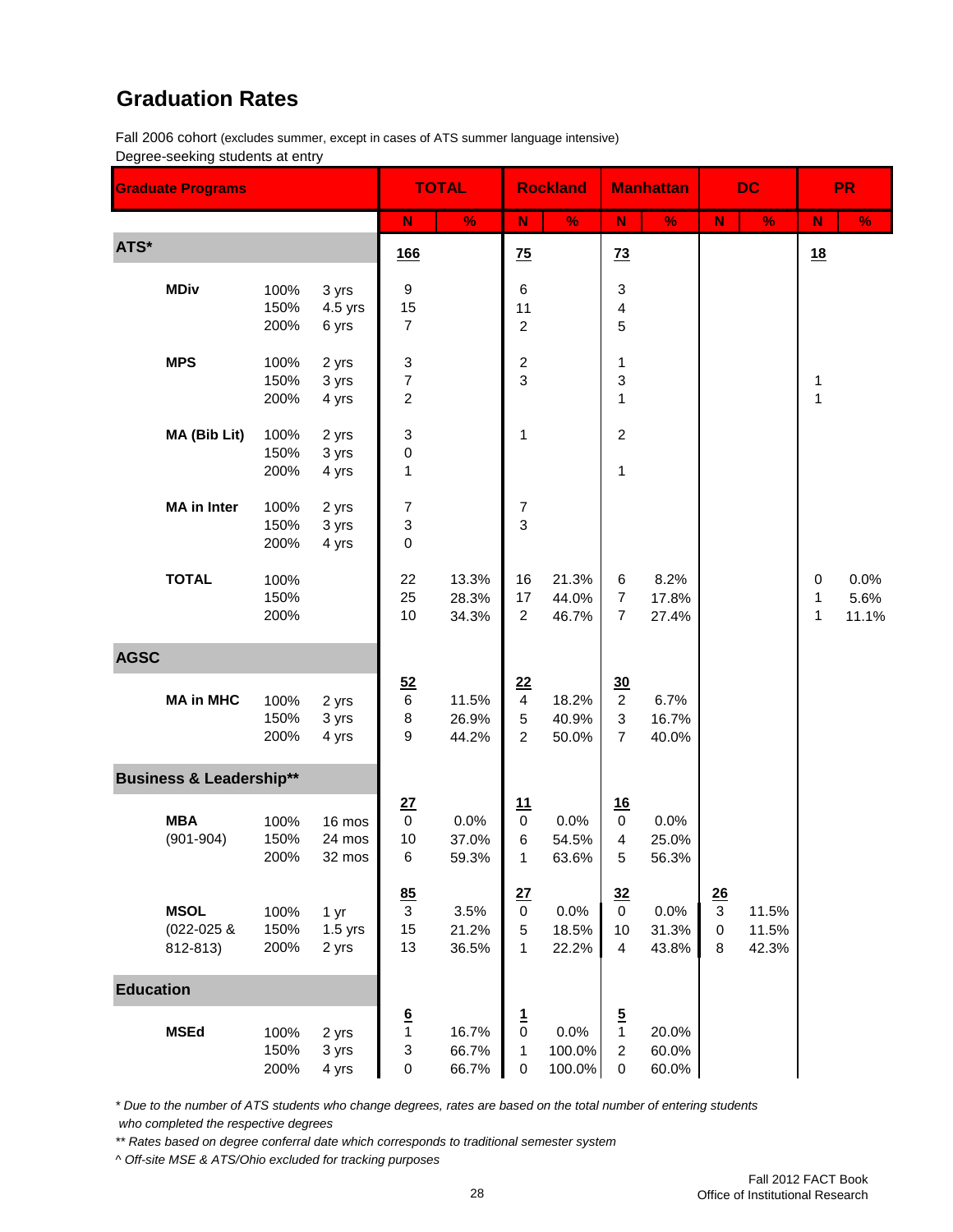# **Degrees Conferred** by Program & Site

| Program                                           | <b>TOTAL</b>     | <b>Rock</b>         | <b>NYC</b>     | <b>DC</b>      | OM (NY)        | <b>PR</b>   |
|---------------------------------------------------|------------------|---------------------|----------------|----------------|----------------|-------------|
| <b>Traditional Undergraduate</b>                  | 279              | 181                 | 98             | $\overline{0}$ | $\overline{0}$ | $\bf{0}$    |
| <b>Associate of Arts</b>                          |                  |                     |                |                |                |             |
| <b>General Education</b>                          | 11               | 1                   | 10             |                |                |             |
| <b>Associate of Science</b>                       |                  |                     |                |                |                |             |
| <b>Business Administration</b>                    | 0                |                     |                |                |                |             |
| Music                                             | 1                | 1                   |                |                |                |             |
| <b>Bachelor of Arts</b>                           |                  |                     |                |                |                |             |
| <b>Biblical &amp; Theological Studies</b>         | 16               | 6                   | 10             |                |                |             |
| <b>Cross Cultural Studies</b>                     | 16               | 16                  |                |                |                |             |
| English                                           | 6                | 3                   | 3              |                |                |             |
| History                                           | 3.5              | 2.5                 | 1              |                |                |             |
| <b>Mathematics</b>                                | $\mathbf{2}$     | 2                   |                |                |                |             |
| Music                                             | 4                | 3                   | 1              |                |                |             |
| Philosophy                                        | 5                | 5                   |                |                |                |             |
| Psychology                                        | 36               | 18                  | 18             |                |                |             |
| Religion                                          | 1.5              | 1.5                 |                |                |                |             |
| Social Science                                    | 1                | 1                   |                |                |                |             |
| Sociology                                         | 3                | 3                   |                |                |                |             |
| <b>Bachelor of Music</b>                          |                  |                     |                |                |                |             |
| <b>Music Education</b>                            | $\mathbf{2}$     | 2                   |                |                |                |             |
| Performance: Instrumental                         | 0                |                     |                |                |                |             |
| Performance: Piano                                | 0                |                     |                |                |                |             |
| Performance: Vocal                                | 6                | 6                   |                |                |                |             |
| <b>Bachelor of Sacred Music</b>                   |                  |                     |                |                |                |             |
| <b>Church Music</b><br><b>Bachelor of Science</b> | 1                |                     | 1              |                |                |             |
|                                                   |                  |                     | 1              |                |                |             |
| Accounting<br>Adol Ed (English)                   | 9<br>$\mathbf 2$ | 8<br>$\overline{2}$ |                |                |                |             |
| Adol Ed (Mathematics)                             | 0                |                     |                |                |                |             |
| Adol Ed (Soc St / History)                        | 1.               |                     | 1              |                |                |             |
| <b>Business Administration</b>                    | 29               | 17                  | 12             |                |                |             |
| <b>Childhood Education</b>                        | 13               | $\overline{7}$      | 6              |                |                |             |
| Communications                                    | 15               | 15                  |                |                |                |             |
| <b>Computer Science</b>                           | 0                |                     |                |                |                |             |
| Early Childhood Education                         | 3                | 3                   |                |                |                |             |
| Early Childhood/Childhood Ed                      | 1                | 1                   |                |                |                |             |
| <b>Interdisciplinary Studies</b>                  | 37               | 17                  | 20             |                |                |             |
| Pastoral Ministry                                 | 22               | 14                  | 8              |                |                |             |
| Social Work                                       | 19               | 13                  | 6              |                |                |             |
| <b>TESOL</b>                                      | 4                | $\overline{4}$      |                |                |                |             |
| Youth Ministry                                    | 9                | 9                   |                |                |                |             |
| <b>Degree Completion</b>                          | 162              | $\overline{0}$      | $\overline{0}$ | 34             | 128            | $\bf{0}$    |
| <b>Bachelor of Science</b>                        |                  |                     |                |                |                |             |
| Organizational Management                         | 158              |                     |                | 34             | 124            |             |
| <b>Bachelor of Professional Studies</b>           |                  |                     |                |                |                |             |
| Organizational Management                         | 4                |                     |                |                | 4              |             |
|                                                   |                  |                     |                |                |                |             |
| <b>UNDERGRADUATE Sub-Total</b>                    | 441              | 181                 | 98             | 34             | 128            | $\mathbf 0$ |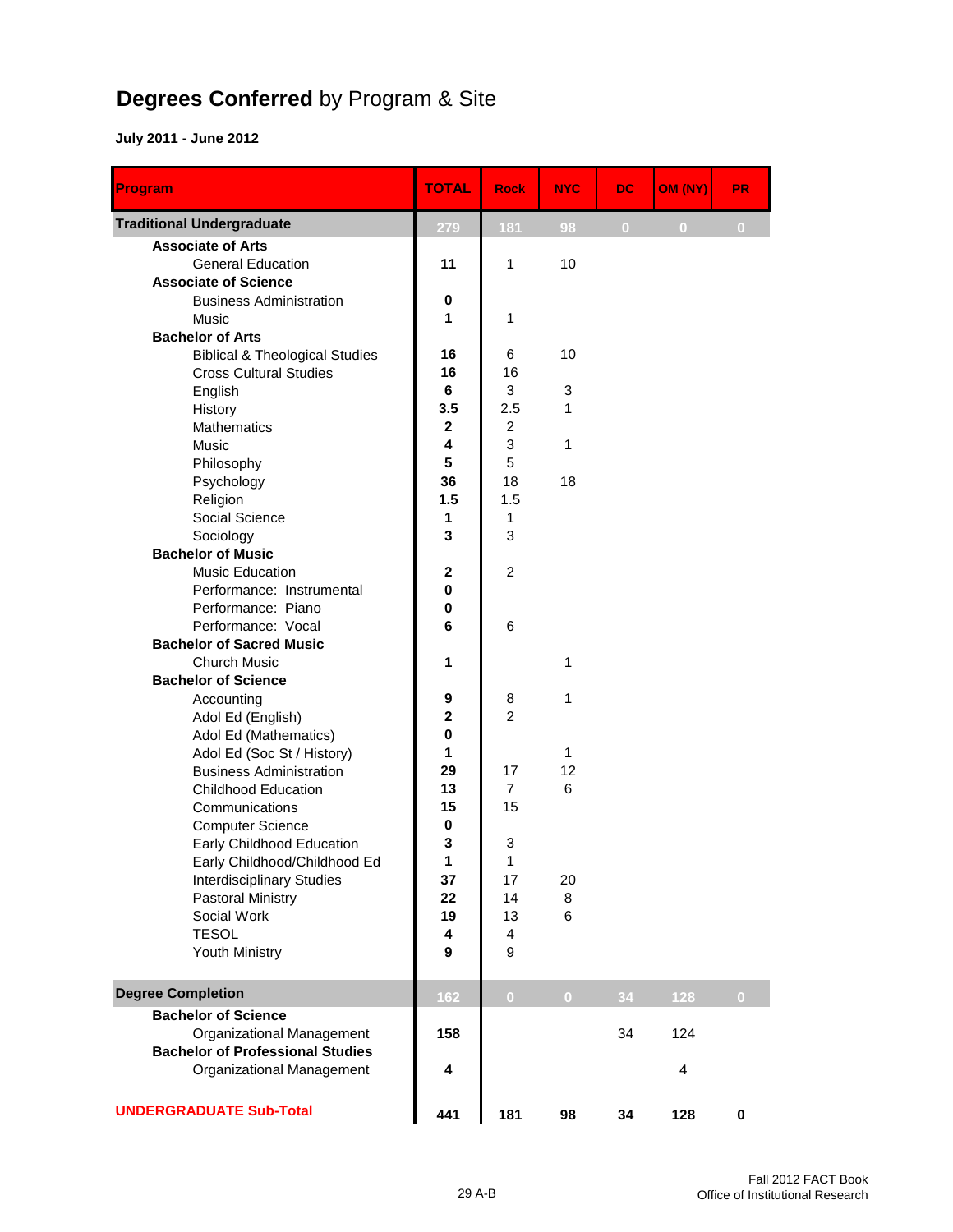# **Degrees Conferred** by Program & Site (continued)

| Program                                                                                                      | <b>TOTAL</b>                  | <b>Rock</b>         | <b>NYC</b>          | DC.            | OM (NY)        | PR.                  |
|--------------------------------------------------------------------------------------------------------------|-------------------------------|---------------------|---------------------|----------------|----------------|----------------------|
| <b>Alliance Theological Seminary</b>                                                                         | 123                           | 59                  | 47                  | $\overline{0}$ | $\overline{0}$ | 17 <sub>2</sub>      |
| <b>Master of Arts</b><br><b>Biblical Literature</b><br><b>Intercultural Studies</b>                          | 10<br>3                       | 3<br>3              | $\overline{7}$      |                |                |                      |
| <b>Master of Professional Studies</b><br><b>Master of Divinity</b>                                           | 33<br>77                      | 12<br>41            | 6<br>34             |                |                | 15<br>$\overline{2}$ |
| <b>Alliance Grad. School of Counseling</b>                                                                   | 53                            | 25                  | 28                  | $\overline{0}$ | $\overline{0}$ | $\overline{0}$       |
| <b>Master of Arts</b><br>Marriage & Family Therapy<br>Mental Health Counseling                               | 10<br>43                      | 10<br>15            | 28                  |                |                |                      |
| <b>School of Business &amp; Leadership</b>                                                                   | 63                            | 17                  | 24                  | 22             | $\overline{0}$ | $\overline{0}$       |
| <b>Master of Business Administration</b><br>Master of Science in Org Ldrshp*                                 | 16<br>47                      | 8<br>9              | 8<br>16             | 22             |                |                      |
| <b>School of Education</b>                                                                                   | 11                            | 8                   | $\overline{3}$      | $\overline{0}$ | $\overline{0}$ | $\overline{0}$       |
| <b>Master of Science</b><br>Childhood Education<br><b>Childhood Special Education</b><br>Inclusive Education | $\mathbf{2}$<br>9<br>$\bf{0}$ | 1<br>$\overline{7}$ | 1<br>$\overline{2}$ |                |                |                      |
| <b>GRADUATE SUB-TOTAL</b>                                                                                    | 250                           | 109                 | 102                 | 22             | 0              | 17                   |
| <b>Total</b>                                                                                                 | 691                           | 290                 | 200                 | 56             | 128            | 17                   |
| Percent                                                                                                      | 100.0                         | 42.0                | 28.9                | 8.1            | 18.5           | 2.5                  |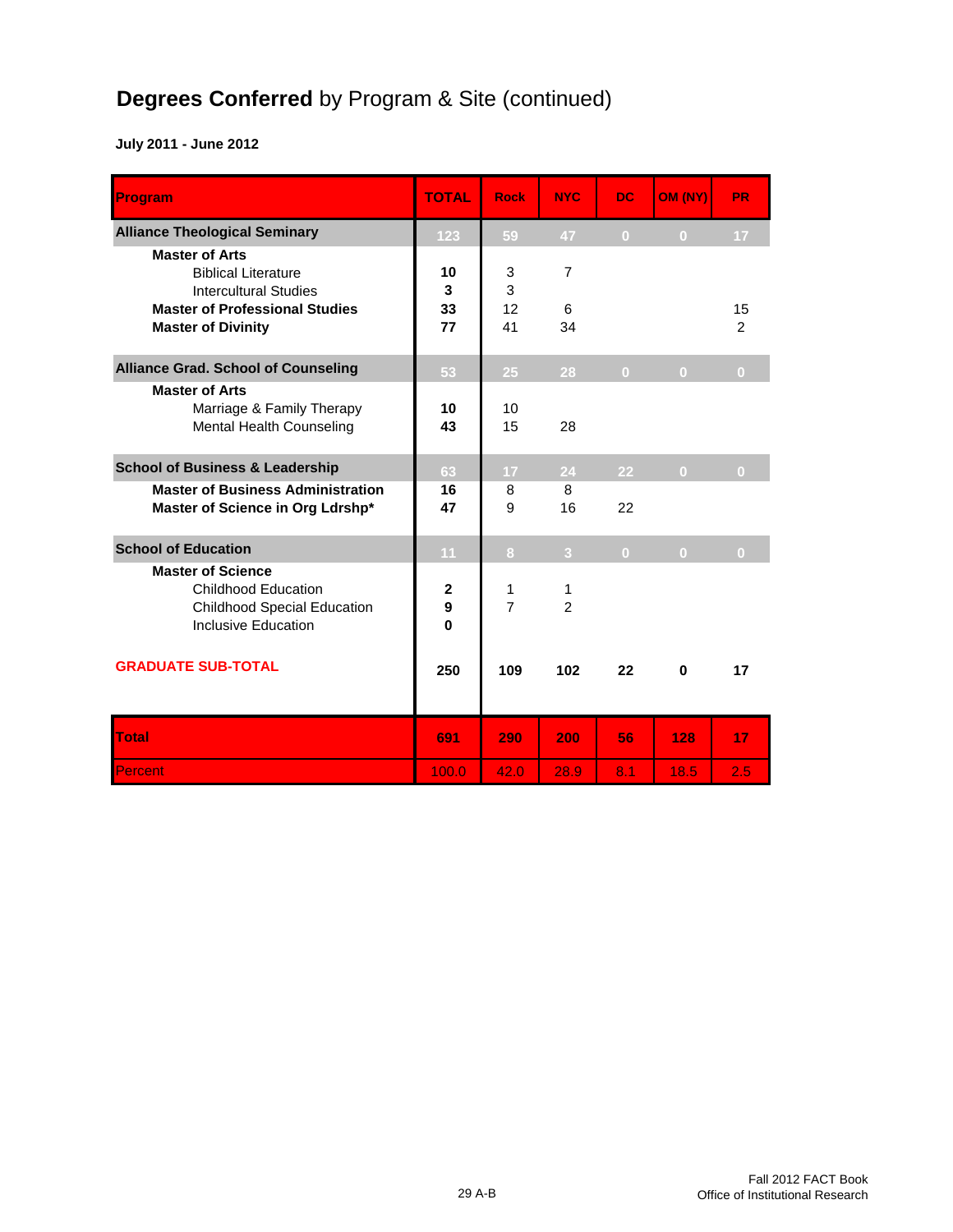# **Degrees Conferred** by Race/Ethnicity

| Program                                   | <b>TOTAL</b> | Am Ind/<br>Alask Nat | Asian/<br><b>Pacif Isl</b> | <b>Black/</b><br>Afr Am | <b>Hisp/Lat</b> | Two or<br><b>More</b><br><b>Races</b> | <b>White</b>            | Non-Res/<br>Int'l | Unk      |
|-------------------------------------------|--------------|----------------------|----------------------------|-------------------------|-----------------|---------------------------------------|-------------------------|-------------------|----------|
| <b>Traditional Undergraduate</b>          | 279          | $\overline{0}$       | 17                         | 56                      | 75              | 8                                     | 105                     | 18                | $\bf{0}$ |
| <b>Associate of Arts</b>                  |              |                      |                            |                         |                 |                                       |                         |                   |          |
| <b>General Education</b>                  | 11           |                      |                            | 4                       | $\overline{4}$  | $\overline{c}$                        | $\mathbf{1}$            |                   |          |
| <b>Associate of Science</b>               |              |                      |                            |                         |                 |                                       |                         |                   |          |
| <b>Business Administration</b>            | 0            |                      |                            |                         |                 |                                       |                         |                   |          |
| <b>Music</b>                              | 1            |                      |                            |                         | 1               |                                       |                         |                   |          |
| <b>Bachelor of Arts</b>                   |              |                      |                            |                         |                 |                                       |                         |                   |          |
| <b>Biblical &amp; Theological Studies</b> | 16           |                      | 3                          | 5                       | 4               |                                       | 3                       | 1                 |          |
| <b>Cross Cultural Studies</b>             | 16           |                      | $\overline{c}$             |                         | 2               |                                       | 12                      |                   |          |
| English                                   | 6            |                      | 1                          |                         | 3               |                                       | $\overline{2}$          |                   |          |
| History                                   | 3.5          |                      |                            |                         | 1               |                                       | 1.5                     | 1                 |          |
| <b>Mathematics</b>                        | $\mathbf 2$  |                      |                            | 1                       |                 |                                       | 1                       |                   |          |
| <b>Music</b>                              | 4            |                      |                            |                         | 3               | 1                                     |                         |                   |          |
| Philosophy                                | 5            |                      |                            |                         |                 |                                       | $\sqrt{5}$              |                   |          |
| Psychology                                | 36           |                      | $\overline{c}$             | $\overline{7}$          | 19              |                                       | $\overline{7}$          | 1                 |          |
| Religion                                  | 1.5          |                      |                            |                         |                 |                                       | 1.5                     |                   |          |
| Social Science                            | 1            |                      |                            |                         |                 |                                       | 1                       |                   |          |
| Sociology                                 | 3            |                      |                            | $\overline{c}$          |                 |                                       | 1                       |                   |          |
| <b>Bachelor of Music</b>                  |              |                      |                            |                         |                 |                                       |                         |                   |          |
| Music Education                           | $\mathbf 2$  |                      |                            |                         |                 |                                       |                         | $\overline{2}$    |          |
| Performance: Instrumental                 | 0            |                      |                            |                         |                 |                                       |                         |                   |          |
| Performance: Piano                        | 0            |                      |                            |                         |                 |                                       |                         |                   |          |
| Performance: Vocal                        | 6            |                      |                            | 1                       | $\overline{c}$  |                                       | $\mathbf{3}$            |                   |          |
| <b>Bachelor of Sacred Music</b>           |              |                      |                            |                         |                 |                                       |                         |                   |          |
| <b>Church Music</b>                       | 1            |                      |                            |                         | 1               |                                       |                         |                   |          |
| <b>Bachelor of Science</b>                |              |                      |                            |                         |                 |                                       |                         |                   |          |
| Accounting                                | 9            |                      |                            | 3                       | 1               |                                       | 4                       | 1                 |          |
| Adol Ed (English)                         | $\mathbf 2$  |                      |                            |                         |                 |                                       | $\overline{2}$          |                   |          |
| Adol Ed (Mathematics)                     | 0            |                      |                            |                         |                 |                                       |                         |                   |          |
| Adol Ed (Soc St / History)                | 1            |                      |                            |                         |                 |                                       | 1                       |                   |          |
| <b>Business Administration</b>            | 29           |                      | $\overline{c}$             | 4                       | 7               | $\ensuremath{\mathsf{3}}$             | 7                       | 6                 |          |
| <b>Childhood Education</b>                | 13           |                      |                            | 3                       | $\overline{c}$  |                                       | $\overline{7}$          | $\mathbf{1}$      |          |
| Communications                            | 15           |                      |                            | $\overline{c}$          | 3               |                                       | 10                      |                   |          |
| <b>Computer Science</b>                   | 0            |                      |                            |                         |                 |                                       |                         |                   |          |
| Early Childhood Education                 | З            |                      |                            |                         | 1               |                                       | $\overline{\mathbf{c}}$ |                   |          |
| Early Childhood/Childhood Ed              | 1            |                      |                            |                         |                 |                                       | 1                       |                   |          |
| <b>Interdisciplinary Studies</b>          | 37           |                      |                            | 15                      | 12              | $\overline{c}$                        | 7                       | 1                 |          |
| <b>Pastoral Ministry</b>                  | 22           |                      | 4                          | 5                       | 5               |                                       | 6                       | $\overline{c}$    |          |
| Social Work                               | 19           |                      | 1                          | 4                       | 4               |                                       | 9                       | 1                 |          |
| <b>TESOL</b>                              | 4            |                      | $\overline{c}$             |                         |                 |                                       | $\overline{c}$          |                   |          |
| Youth Ministry                            | 9            |                      |                            |                         |                 |                                       | 8                       | $\mathbf{1}$      |          |
| <b>Degree Completion</b>                  | 162          | $\mathbf{1}$         | 4 <sup>1</sup>             | 92                      | 24              | $\overline{4}$                        | 32                      | $\mathbf{1}$      | 4        |
| <b>Bachelor of Science</b>                |              |                      |                            |                         |                 |                                       |                         |                   |          |
| Organizational Management                 | 158          | $\mathbf{1}$         | 3                          | 92                      | 22              | $\overline{\mathbf{4}}$               | 31                      | $\mathbf{1}$      | 4        |
| <b>Bachelor of Professional Studies</b>   |              |                      |                            |                         |                 |                                       |                         |                   |          |
| Organizational Management                 | 4            |                      | 1                          |                         | $\overline{c}$  |                                       | 1                       |                   |          |
| <b>UNDERGRADUATE Sub-Total</b>            | 441          | 1                    | 21                         | 148                     | 99              | 12                                    | 137                     | 19                | 4        |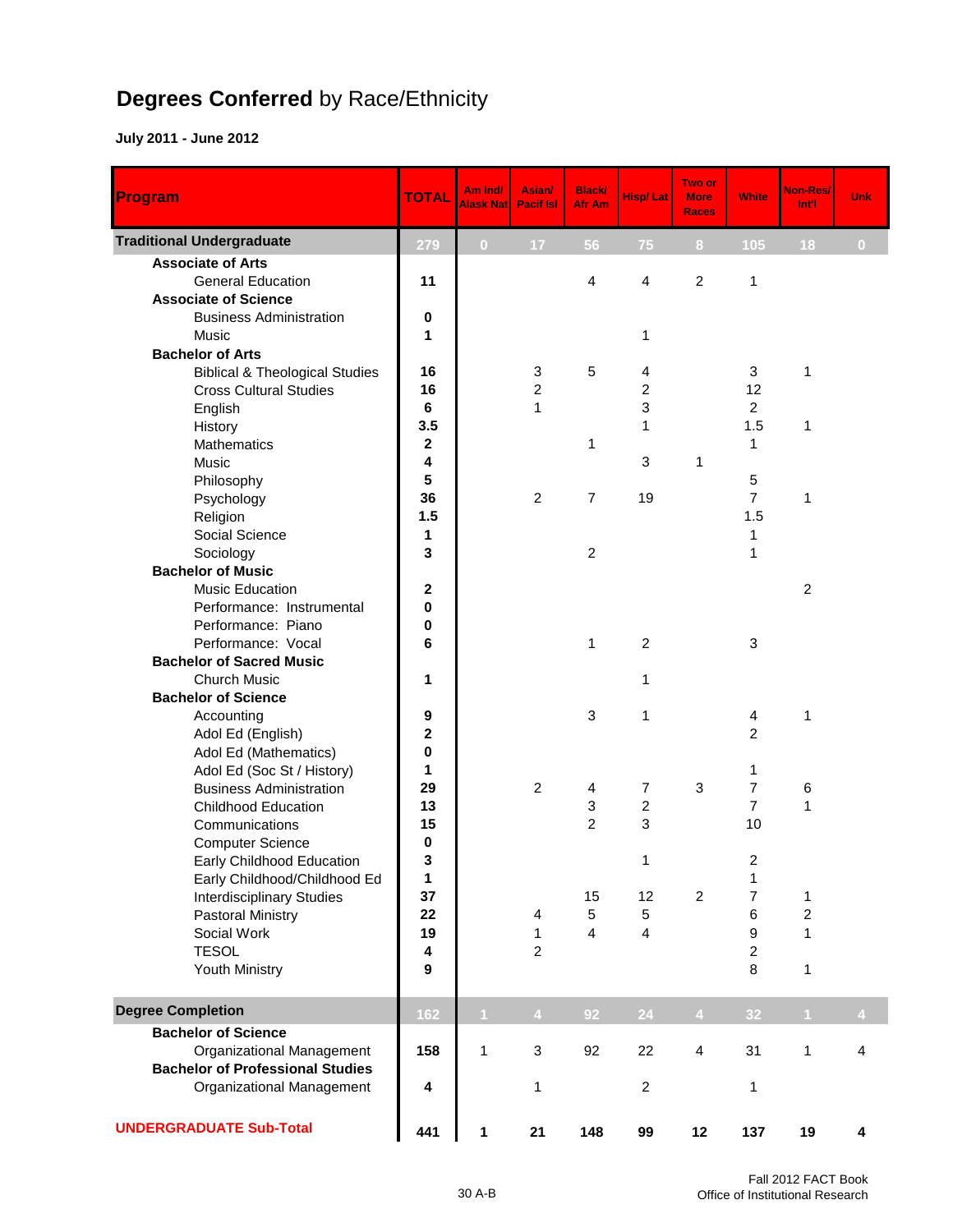# **Degrees Conferred** by Race/Ethnicity (continued)

| Program                                                                                                                      | <b>TOTAL</b>  | Am Ind/<br><b>Alask Nat</b> | Asian/<br><b>Pacif Isl</b> | <b>Black/</b><br>Afr Am | <b>Hisp/Lat</b>     | Inter-<br><b>Racial</b> | <b>White</b>   | <b>Non-Res</b><br><b>Alien</b> | Unk            |
|------------------------------------------------------------------------------------------------------------------------------|---------------|-----------------------------|----------------------------|-------------------------|---------------------|-------------------------|----------------|--------------------------------|----------------|
| <b>Alliance Theological Seminary</b>                                                                                         | 123           | $\overline{0}$              | 22                         | 36                      | 28                  | $\overline{5}$          | 20             | 12                             | $\overline{0}$ |
| <b>Master of Arts</b><br><b>Biblical Literature</b><br><b>Intercultural Studies</b><br><b>Master of Professional Studies</b> | 10<br>3<br>33 |                             | 2<br>1<br>3                | 3<br>1<br>5             | 20                  | 2                       | 2<br>1<br>3    | 1<br>$\boldsymbol{2}$          |                |
| <b>Master of Divinity</b>                                                                                                    | 77            |                             | 16                         | 27                      | 8                   | 3                       | 14             | 9                              |                |
| <b>Alliance Grad. School of Counseling</b>                                                                                   | 53            | $\overline{0}$              | 8 <sup>1</sup>             | 20                      | 10                  | $\overline{0}$          | 14             | $\overline{0}$                 | $\blacksquare$ |
| <b>Master of Arts</b><br>Marriage & Family Therapy<br>Mental Health Counseling                                               | 10<br>43      |                             | 8                          | 4<br>16                 | $\overline{c}$<br>8 |                         | 3<br>11        |                                | 1              |
| <b>School of Business &amp; Leadership</b>                                                                                   | 63            | $\overline{0}$              | 2 <sup>1</sup>             | 42                      | $\overline{5}$      | 3 <sup>2</sup>          | $\overline{5}$ | $\overline{2}$                 | $\overline{4}$ |
| <b>Master of Business Administration</b><br><b>Master of Science in Org Ldrshp</b>                                           | 16<br>47      |                             | 1<br>1                     | 6<br>36                 | 2<br>3              | $\overline{2}$<br>1     | 2<br>3         | 2                              | 1<br>3         |
| <b>School of Education</b>                                                                                                   | 11            | $\overline{0}$              | $\mathbf{1}$               | 2 <sup>1</sup>          | $\mathbf{1}$        | $\overline{0}$          | 6 <sup>1</sup> | $\blacktriangleleft$           | $\overline{0}$ |
| <b>Master of Science</b><br><b>Childhood Education</b><br><b>Childhood Special Education</b><br><b>Inclusive Education</b>   | 2<br>9<br>0   |                             | 1                          | $\overline{2}$          | $\mathbf{1}$        |                         | 1<br>5         | 1                              |                |
| <b>GRADUATE SUB-TOTAL</b>                                                                                                    | 250           | $\bf{0}$                    | 33                         | 100                     | 44                  | 8                       | 45             | 15                             | 5              |
| <b>Total</b>                                                                                                                 | 691           | 1                           | 54                         | 248                     | 143                 | 20                      | 182            | 34                             | 9              |
| Percent                                                                                                                      | 100.0         | 0.1                         | 7.8                        | 35.9                    | 20.7                | 2.9                     | 26.3           | 4.9                            | 1.3            |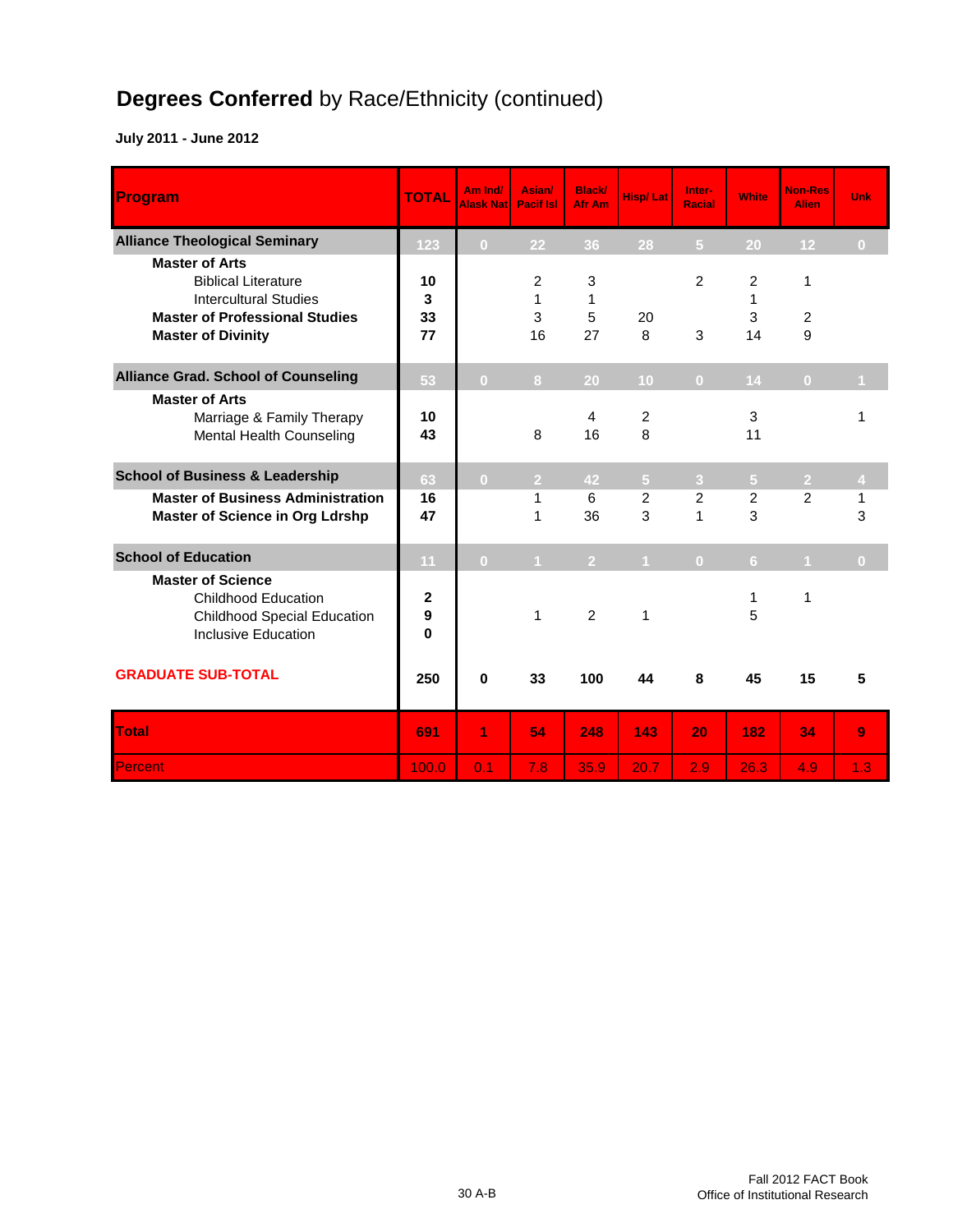# **Faculty**

|                         |             | <b>Instructional Faculty</b> |    |                                      |                |                                      |    |                  |              |                  |             |      |     |                  |     |              |
|-------------------------|-------------|------------------------------|----|--------------------------------------|----------------|--------------------------------------|----|------------------|--------------|------------------|-------------|------|-----|------------------|-----|--------------|
|                         |             |                              |    |                                      |                | FT                                   |    |                  |              |                  |             |      | PT  |                  |     |              |
|                         |             | <b>Lecturer</b>              |    | <b>Assistant</b><br><b>Professor</b> |                | <b>Associate</b><br><b>Professor</b> |    | <b>Professor</b> |              | <b>Sub Total</b> | Adj         | Oth* |     | <b>Sub Total</b> |     | <b>TOTAL</b> |
| <b>Total</b>            |             | 17                           |    | 37                                   |                | 20                                   |    | 41               |              | 115              | 177         | 14   |     | 191              |     | 306          |
|                         |             |                              |    |                                      |                |                                      |    |                  |              |                  |             |      |     |                  |     |              |
| Female                  | 10          | 59%                          | 18 | 49%                                  | 7              | 35%                                  | 14 | 34%              | 49           | 43%              | 84          | 9    | 93  | 49%              | 142 | 46%          |
| Male                    | 7           | 41%                          | 19 | 51%                                  | 13             | 65%                                  | 27 | 66%              | 66           | 57%              | 93          | 5    | 98  | 51%              | 164 | 54%          |
|                         |             |                              |    |                                      |                |                                      |    |                  |              |                  |             |      |     |                  |     |              |
| Amer Ind/<br>Alaska Nat | $\Omega$    | 0%                           | 0  | 0%                                   | 0              | 0%                                   | 0  | 0%               | 0            | 0%               | $\mathbf 0$ | 1    | 1   | 1%               | 1   | 0%           |
| Asian                   | $\mathbf 0$ | 0%                           | 9  | 24%                                  | 2              | 10%                                  | 8  | 20%              | 19           | 17%              | 20          | 1    | 21  | 11%              | 40  | 13%          |
| Black/Afr<br>Amer       | 5           | 29%                          | 4  | 11%                                  | 4              | 20%                                  | 5  | 12%              | 18           | 16%              | 40          | 1    | 41  | 21%              | 59  | 19%          |
| Hispanic/<br>Latino     | 4           | 24%                          | 6  | 16%                                  | $\overline{c}$ | 10%                                  | 1  | 2%               | 13           | 11%              | 24          | 1    | 25  | 13%              | 38  | 12%          |
| NonRes/<br>Int'l        | 0           | 0%                           | 1  | 3%                                   | $\mathbf 0$    | 0%                                   | 0  | 0%               | $\mathcal I$ | 1%               | $\mathbf 0$ | 0    | 0   | 0%               | 1   | $0\%$        |
| White                   | 8           | 47%                          | 17 | 46%                                  | 12             | 60%                                  | 27 | 66%              | 64           | 56%              | 93          | 10   | 103 | 54%              | 167 | 55%          |

|                         |                | <b>Admin</b><br><b>Faculty</b> |    | <b>Emeritus</b> |  |  |  |  |  |  |
|-------------------------|----------------|--------------------------------|----|-----------------|--|--|--|--|--|--|
| <b>Total</b>            |                | 38                             | 24 |                 |  |  |  |  |  |  |
|                         |                |                                |    |                 |  |  |  |  |  |  |
| Female                  | 23             | 61%                            | 5  | 21%             |  |  |  |  |  |  |
| Male                    | 15             | 39%                            | 19 | 79%             |  |  |  |  |  |  |
|                         |                |                                |    |                 |  |  |  |  |  |  |
| Amer Ind/<br>Alaska Nat | 0              | 0%                             | 0  | 0%              |  |  |  |  |  |  |
| Asian                   | $\overline{c}$ | 5%                             | 1  | 4%              |  |  |  |  |  |  |
| Black/Afr<br>Amer       | 8              | 21%                            | 2  | 8%              |  |  |  |  |  |  |
| Hispanic/<br>Latino     | 5              | 13%                            | 0  | 0%              |  |  |  |  |  |  |
| Nonres<br>Alien         | 0              | 0%                             | 0  | 0%              |  |  |  |  |  |  |
| White                   | 23             | 61%                            | 21 | 88%             |  |  |  |  |  |  |
|                         |                |                                |    |                 |  |  |  |  |  |  |

**Highest Degree of FT Instructional Faculty 75% 25%** Doctorate (or other terminal degree)  $\Box$  Masters

*\* Non-instructional faculty or staff teaching as adjuncts*

*Data provided by Human Resources (all except Emeritus) & the Provost's Office (Emeritus) Table contains faculty from all sites*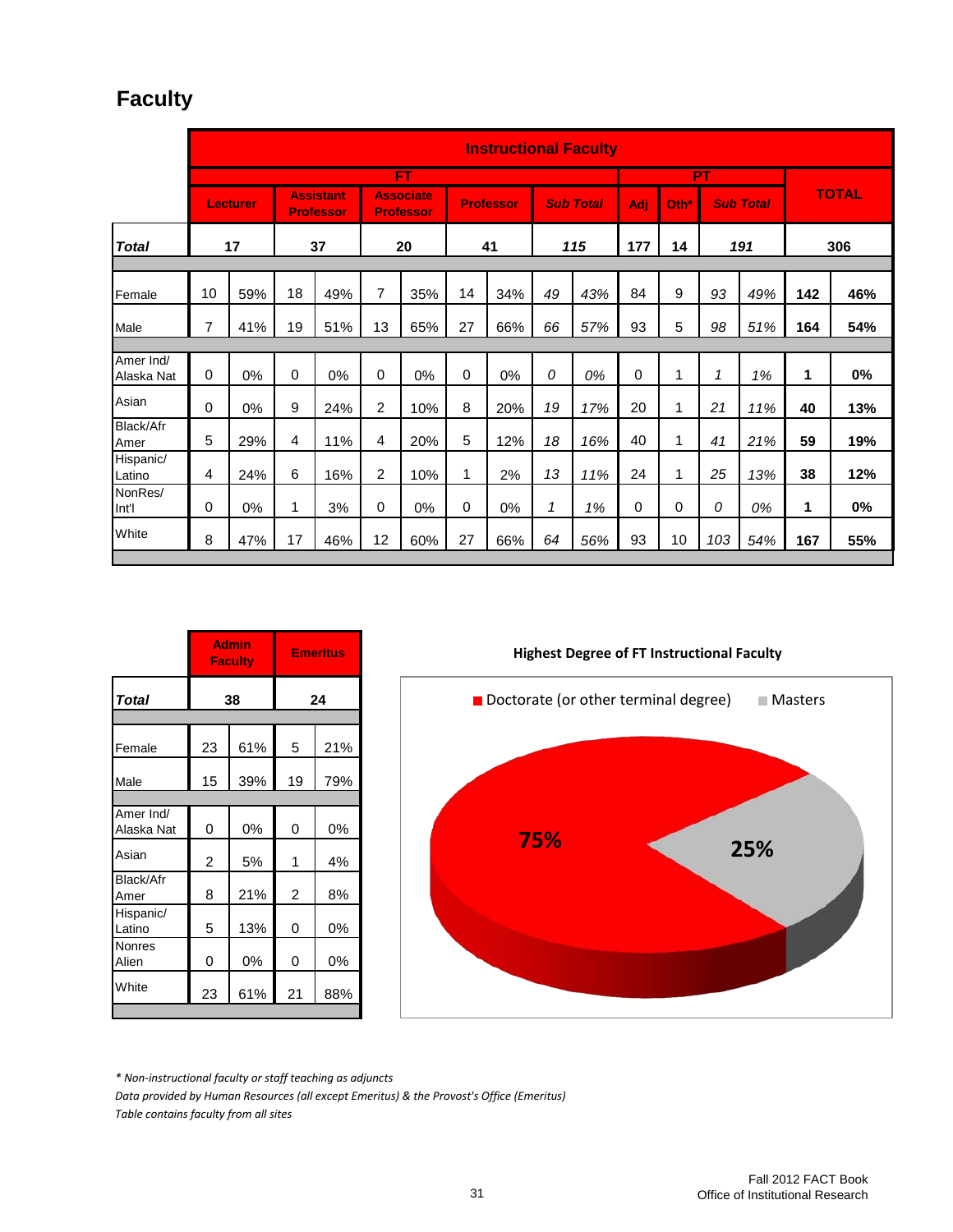# **Facilities & Student Housing**

| <b>Structures Owned/Rented</b>       |                 | # Firs                    | Sq Ft   | <b>Primary Functions</b>                                |
|--------------------------------------|-----------------|---------------------------|---------|---------------------------------------------------------|
| <b>Rockland Campus (South Nyack)</b> |                 |                           | 463,513 | Acres: 86                                               |
| Air Structure                        |                 | 1                         | 27,600  | Gymnasium                                               |
| <b>Bailey Library</b>                |                 | 2                         | 21,409  | Library, Offices, Labs                                  |
| <b>Bell Tower House</b>              |                 | $\boldsymbol{2}$          | 2,375   | Offices                                                 |
| Berachah                             |                 | $\overline{2}$            | 3,220   | Int'l Worker-in-Residence (IWIR) Housing                |
| <b>Bethel</b>                        |                 | $\overline{c}$            | 2,155   | <b>Staff Housing</b>                                    |
| Bethesda                             |                 | $\boldsymbol{2}$          | 3,795   | <b>Staff Housing</b>                                    |
| <b>Betty Knopp House</b>             |                 | 3                         | 6,000   | <b>Offices</b>                                          |
| <b>Betty Olsen House</b>             |                 | $\boldsymbol{2}$          | 2,640   | <b>Student Center</b>                                   |
| Boon Campus Center                   |                 | 4                         | 40,093  | Dining, Classrooms, Offices, P.O., Bookstore, Nursing   |
| Bowman Gym                           |                 | 2                         | 16,007  | Gymnasium & Athletic Offices                            |
| <b>Bradley Property House</b>        |                 | $\boldsymbol{2}$          | 3,427   | President's Residence                                   |
| <b>Bradley Property Barn</b>         |                 | $\overline{c}$            | 2,199   | <b>Staff Housing</b>                                    |
| <b>Brewer</b>                        |                 | 2                         | 2,496   | <b>Staff Housing</b>                                    |
| <b>Driscoll Cottage</b>              |                 | 3                         | 5,763   | Int'l Worker-In-Residence (IWIR) Housing, Staff Housing |
| Duplex                               |                 | 1.5                       | 3,978   | <b>Staff Housing</b>                                    |
| Gables                               |                 | 2.5                       | 2,195   | <b>Staff Housing</b>                                    |
| Griswold Cottage                     |                 | 2                         | 4,280   | <b>Staff Housing</b>                                    |
| Hilltop (Rented)                     |                 | $\boldsymbol{2}$          | 26,000  | Classrooms, Offices, Auditorium, Labs, Fitness Center   |
| Lookout                              |                 | 2                         | 2,179   | Offices                                                 |
| Maintenance Building                 |                 | 1                         | 4,049   | Offices, Shop & Garage                                  |
| <b>Music Education Building</b>      |                 | 2                         | 1,799   | Classrooms, Offices                                     |
| Oakwood Apartments                   |                 | $\mathbf{1}$              | 900     | <b>Staff Housing</b>                                    |
| Pardington Annex                     |                 | 2                         | 1,750   | <b>Practice Rooms</b>                                   |
| Pardington Hall                      |                 | 5                         | 16,744  | Auditorium, Classrooms, Offices                         |
| Roseberry                            |                 | $\boldsymbol{2}$          | 5,916   | <b>Staff Offices</b>                                    |
| Shingles (Sunnyside)                 |                 | $\boldsymbol{2}$          | 1,667   | <b>Staff Housing</b>                                    |
| Shuman Hall                          |                 | 3                         | 15,896  | Offices, Conference Rooms                               |
| Sky Island Lodge                     |                 | $\overline{2}$            | 6,785   | Classrooms, Offices                                     |
|                                      |                 |                           |         |                                                         |
| <b>Undergraduate Housing</b>         | <b>Capacity</b> |                           |         |                                                         |
| <b>Bethany Hall</b>                  | 17              | 2.5                       | 5,525   | <b>Student Housing</b>                                  |
| <b>Christie Hall</b>                 | 193             | 5                         | 42,267  | <b>Student Housing, Offices</b>                         |
| Dunbar Hall                          | 56              | $\overline{\mathbf{c}}$   | 10,999  | <b>Student Housing</b>                                  |
| Harmony Hall                         | 33              | $\ensuremath{\mathsf{3}}$ | 5,876   | <b>Student Housing</b>                                  |
| Jaffray Hall                         | 30              | 3                         | 27,002  | <b>Student Housing</b>                                  |
| <b>Moseley Hall</b>                  | 210             | 4                         | 47,552  | Student Housing, Classrooms, Offices                    |
| Simpson Hall                         | 203             | 5                         | 44,652  | Student Housing, Classrooms, Offices                    |
| <b>Graduate Housing</b>              | <b>Units</b>    |                           |         |                                                         |
| <b>Barney Hall</b>                   | 9               | 3                         | 12,384  | <b>Student Housing</b>                                  |
| Hillside Terrace #8 & 10             | 14              | 3                         | 13,488  | <b>Student Housing</b>                                  |
| Hillside Terrace #12                 | 8               | 3                         | 9,744   | <b>Student Housing</b>                                  |
| Jaffray Hall (also see above)        | 25              |                           |         |                                                         |
| Shepherd Hall                        | 9               | 3                         | 10,707  | <b>Student Housing</b>                                  |
|                                      |                 |                           |         |                                                         |
| <b>Rockland Campus (Upper Nyack)</b> |                 |                           | 53,369  | Acres: 39                                               |
| ATS Main Building                    |                 | 3                         | 53,369  | Offices, Auditorium, Classrooms, Library                |
|                                      |                 |                           |         |                                                         |
| <b>Manhattan Campus</b>              |                 |                           | 83,847  | NCATS/NYC Offices, Auditorium, Classrooms               |
| 17 Battery Place                     |                 | 3 Suites                  | 12,647  |                                                         |
| 361 Broadway                         |                 | 8                         | 71,200  | NCATS/NYC Offices, Classrooms, Library                  |
| Washington, D. C. Campus             |                 |                           | 4,232   |                                                         |
| 444 N. Capitol Street                |                 | 1                         | 4,232   | NCDC Offices, Classrooms                                |
|                                      |                 |                           |         |                                                         |
| <b>GRAND TOTAL</b>                   |                 |                           | 604,961 |                                                         |

*Sources: Facilities Department, Auxiliary & Conference Services*